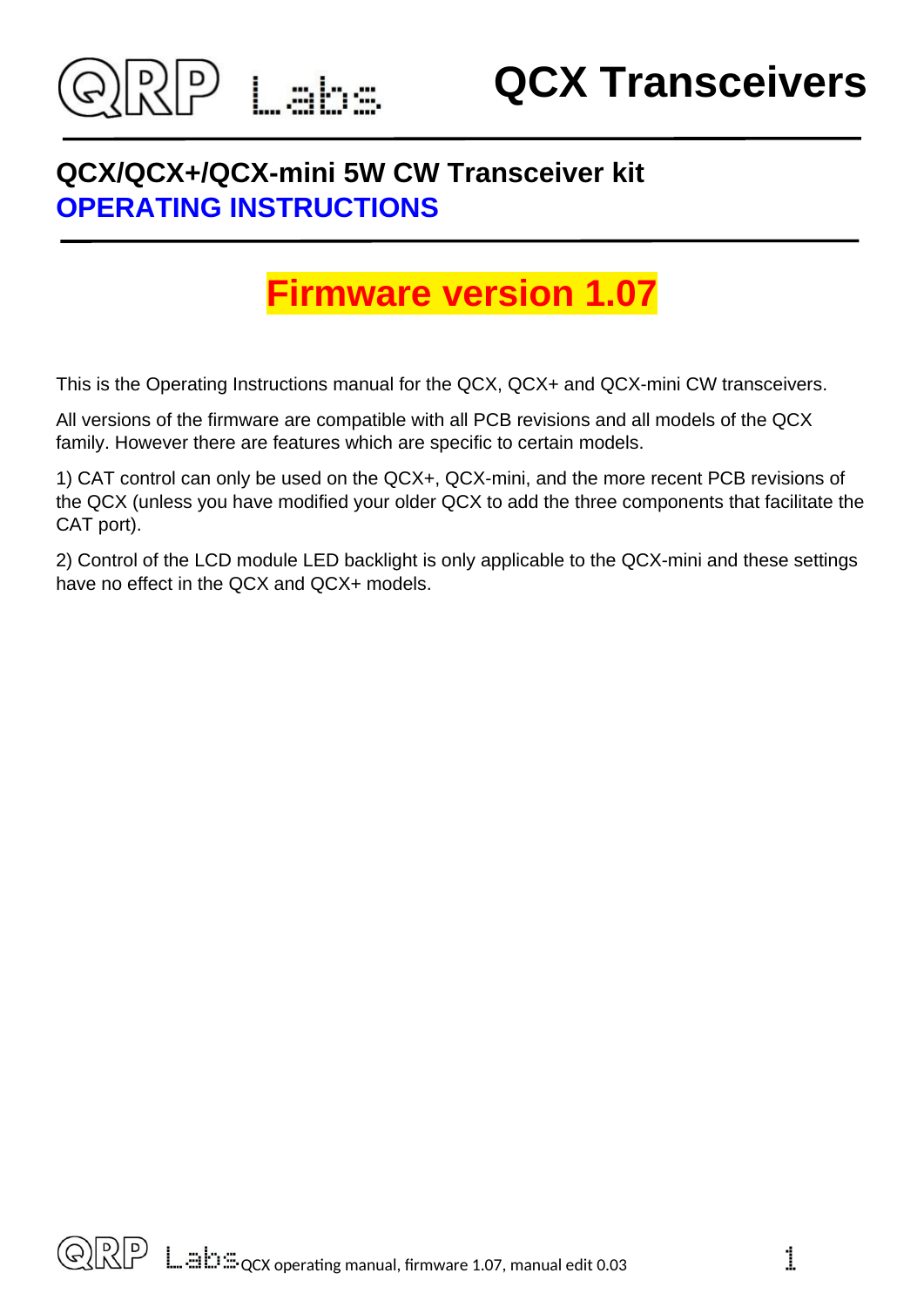## **Table of Contents**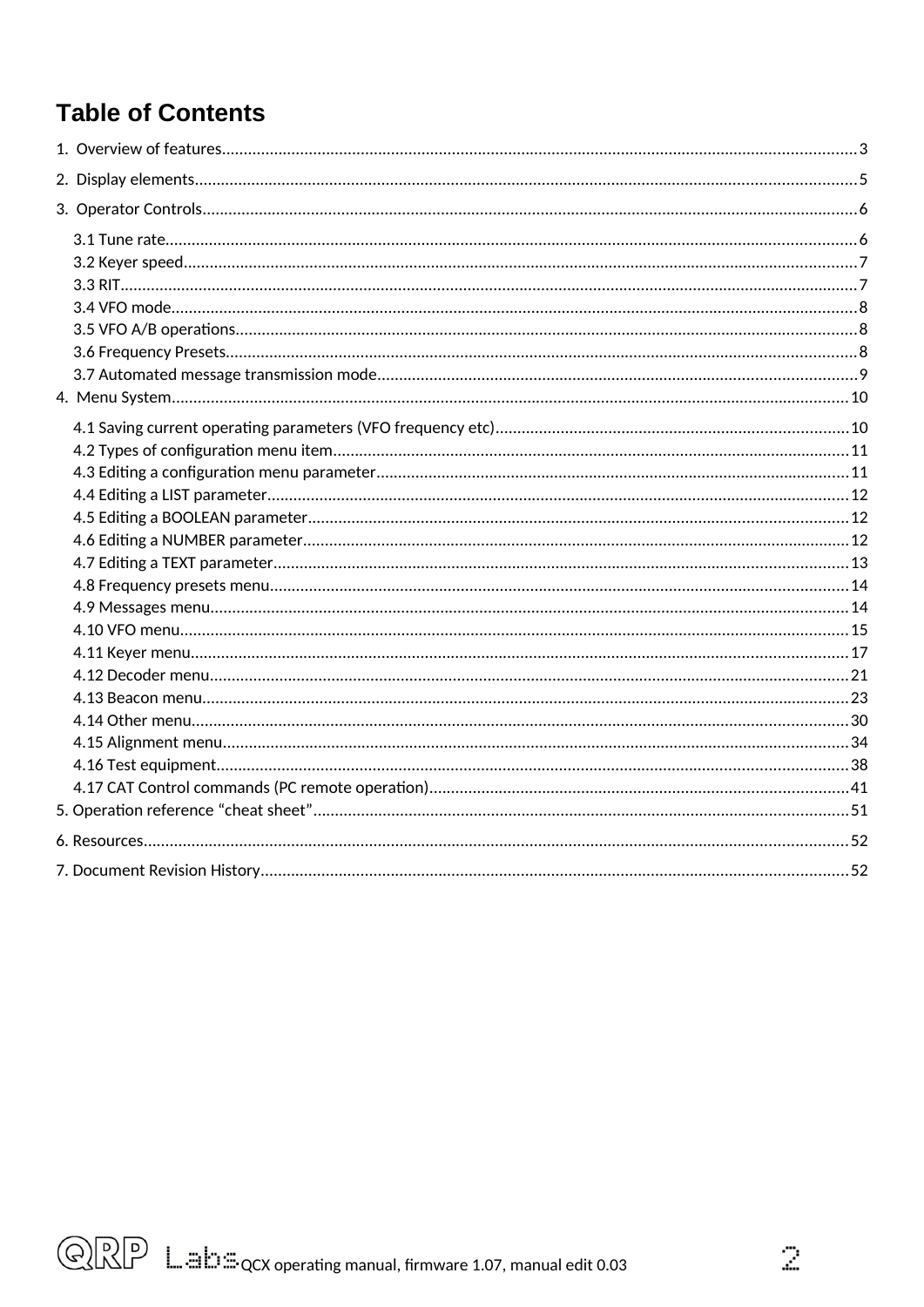## <span id="page-2-0"></span>**1. Overview of features**

This 5W CW transceiver kit includes a large number of features defined by the firmware in the ATmega328P microcontroller chip. The following is a brief summary of the features to explore and enjoy. Read the subsequent sections for more detailed information on these features.

#### **Synthesised VFO with rotary encoder tuning**

The VFO is an Si5351A Synthesiser chip, configured by the microcontroller. A rotary encoder tunes the VFO, with a variable tuning rate. The radio includes two VFOs, A and B. You can swap from one to the other, copy the contents of the active VFO to the inactive one, or operate Split (Transmit on VFO A, receive on VFO B). There is also a RIT mode offering a receive offset of up to +/- 9,999Hz. The CW offset is also adjustable, and CW-R (sideband swap) mode is supported.

#### **Memory features**

There are 16 frequency presets for your favourite operating frequencies. Each frequency preset can be edited in the configuration menu, or loaded/saved into/from the currently operating VFO.

#### **Message mode**

The firmware supports storage of 12 messages. Four of these are 100 characters long, the other eight are 50 characters long. A single button click shows the list of messages to send. Message sending can be configured to send just once, or a configurable number of times, or indefinitely repeating. The interval between transmissions is also configurable. The message feature can be useful, for example, for setting up a repeated CQ call with a pause between repeats, during which you can listen for any answers. As soon as you touch the key the message sending is canceled. When message sending is in progress an 'M' character appears near the top right of the display.

#### **CW Keyer**

Operation with a Straight key is possible, but the firmware also includes an Iambic keyer, for connection of a paddle. The keyer can be configured to operate in Iambic modes A or B, or Ultimatic mode. The keyer speed is variable both from the configuration menu and via a single button press during operation.

With its solid-state, microcontroller operated transmit/receive switch, the radio can operate in full break-in "QSK" mode, or if you prefer, semi-break in.

#### **CW Decoder**

A CW decoder operates in the chip. This can be useful on air, particularly for newcomers to CW, though it is never anywhere near as good in QRM or weak signal conditions as a good CW operator using the wet-ware between his ears. The decoder has a "Practice" mode too, for you to practice your CW sending without actually generating RF. The decoder can also be used to conveniently enter text in the message storage, or for configuration of any of the other menu items. The decoder can also be switched off if desired.

#### **CW, FSKCW or WSPR Beacon mode**

A beacon is included too, and this can be configured to operate in CW, FSKCW or WSPR mode. Owners of the QRP Labs Ultimate-series weak signal mode transmitter kits will be familiar with the operation of WSPR. A GPS module such as the QRP Labs QLG1 GPS receiver kit can optionally be connected to this CW transceiver kit to provide frequency and time discipline, as well as setting the Maidenhead locator (from latitude and longitude) that is encoded in the WSPR message.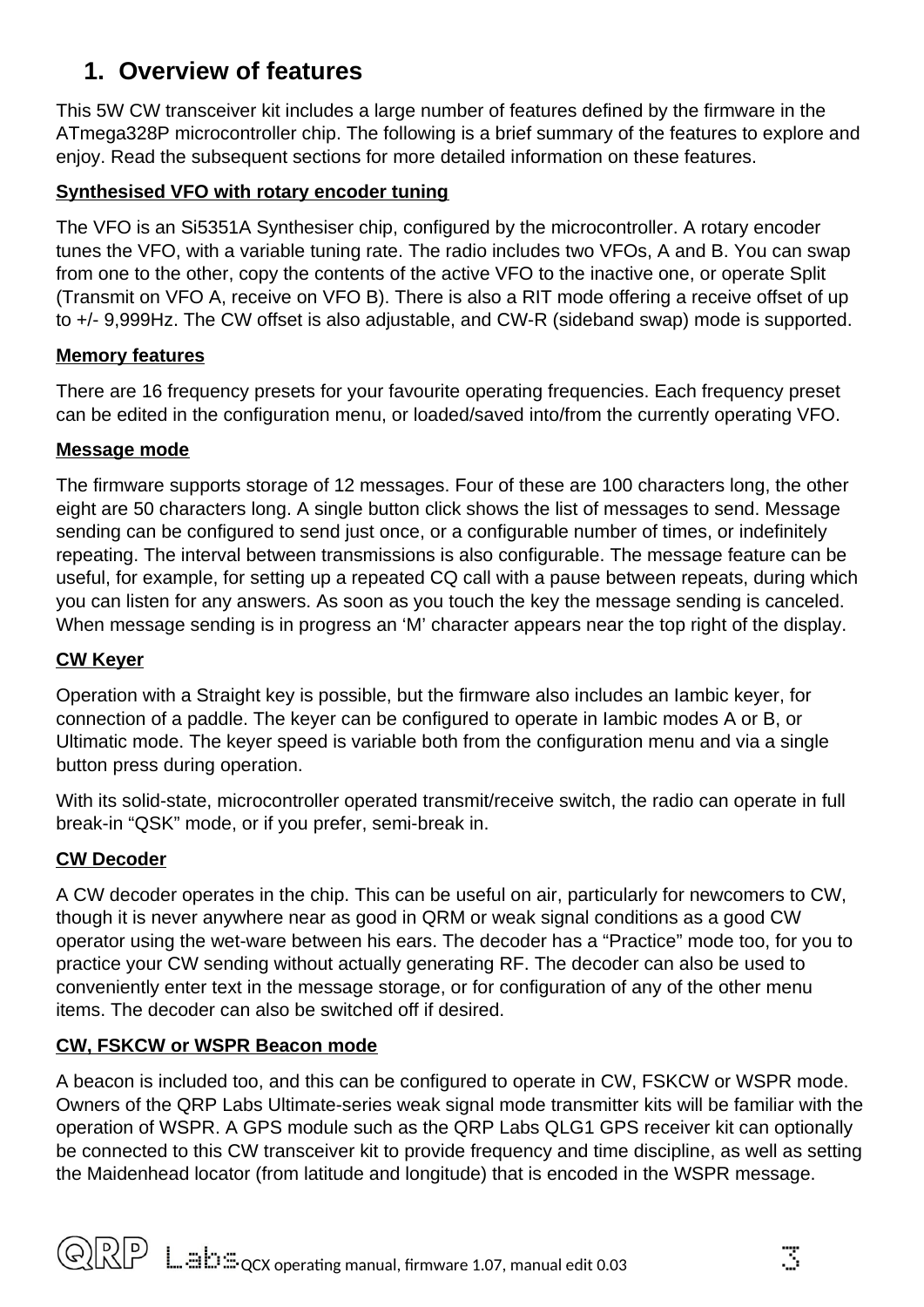#### **S-meter and Battery voltage**

An S-meter and battery voltage indicator can be enabled for display on the LCD. These are both configurable to your needs. The battery voltage indicator would be useful if you intend to operate the radio portable on battery power.

#### **Real time clock**

A real-time clock can be displayed at the bottom right of the LCD. The time can be set by connecting a GPS receiver such as the QRP Labs QLG1 temporarily to the QCX. When power is disconnected from the QCX, the time is lost and will start at 00:00 at next power-up.

#### **Built-in alignment tools**

One of the nicest features of this CW transceiver kit, is the built-in alignment tools menu. The radio can act as its own signal generator, injecting an appropriate signal into the receiver front end, then measuring the audio amplitude after single-sideband demodulation. The menu items allow you to easily peak the Band Pass Filter adjustment, and to adjust the I-Q balance and audio phase shift adjustments for best unwanted sideband cancellation.

#### **Built-in test equipment**

For those times when the assembly didn't quite go as well as we hoped, and we need to do some debugging – the radio includes its own suite of test equipment too! None of these items of test equipment are going to replace a \$100,000 lab any time soon – but they provide very useful measurements for helping people without much test equipment, to debug the radio. They can even be used for testing other projects too!

- Voltage meter
- RF Power meter
- Audio channel amplitude measurements
- Frequency counter (0 to 8MHz)
- Signal generator (3.5kHz to 200MHz)

#### **CAT control - PC Control commands**

The QCX kit also supports CAT control commands by a 38400 baud serial data interface (TTL voltage levels). This implements a subset of the Kenwood TS-480 command set, with one or two minor exceptions.

It is intended to allow easy operation of the QCX in conjunction with logging software, which typically queries the transceiver to determine operating frequency and other operating parameters. The CAT control interface also supports some basic control features for remote control of QCX if required.

#### **GPS Interface**

The QCX kit has a GPS interface, which is used for calibration, setting the real time clock, and for frequency and time discipline and locator setting during WSPR operation. The GPS interface (1pps and 9600 baud serial data) shares the same pins as the paddle dit and dah signals (necessary due to limited processor I/O).

**The GPS should ONLY be connected during oscillator calibration menus 8.11 and 8.12, or when the beacon is enabled (menu 6.1 is ON). Connection at other times puts the radio into practice mode (no RF emitted) to protect the PA, and may also corrupt menu entries. You may temporarily connect the GPS while in ordinary operation mode, for the purposes of setting the real time clock.**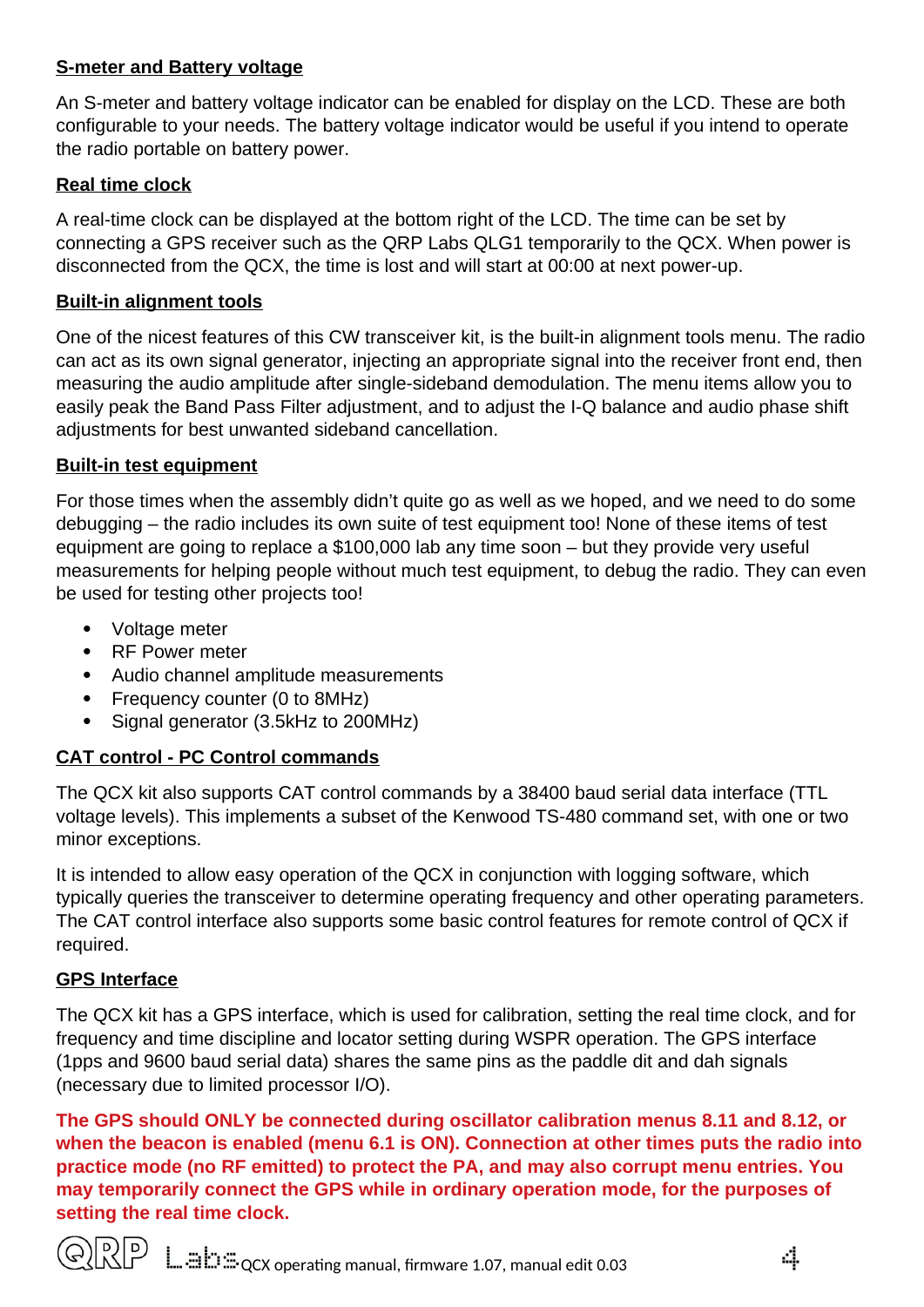## <span id="page-4-0"></span>**2. Display elements**

The kit uses a 2 row, 16 character LCD module. In the QCX and QCX+ models, this has a blue backlight. The QCX-mini has a yellow/green LCD module with backlight that can be switched off to lower current consumption.



The main display layout during ordinary operation (which will be called "main operating mode") is shown in the above photograph. The display during beacon or message transmission modes, menu editing, alignment etc. differs. The main display elements are as follows:

- The receive VFO frequency is always displayed, to 10Hz resolution, at the top left. This may be VFO A or VFO B. The nominally 700Hz CW offset is automatically applied. Ordinarily this frequency is also used for transmission.
- Tuning rate cursor: the underline appears under the digit which is currently tuned by the rotary encoder. In this example, the tuning rate is 100Hz per click, because the cursor is under the 100Hz digit.
- S-meter: these 4 characters display a basic (and not calibrated) S-meter. The scale is configurable (see later description). The S-meter may be shown or hidden.
- Battery voltage: a battery icon appears to indicate the battery voltage in 7 user-definable steps: from full to empty and 5 steps in between. It may also be shown or hidden.
- Transmit VFO: in SPLIT mode, the transmit VFO is displayed on the bottom row of the display.
- RIT (Receiver Incremental Tuning): when not in SPLIT mode, and when the RIT is nonzero, the RIT value is displayed in the bottom left (where the photo shows the VFO B frequency). When RIT is non-zero, and when not in SPLIT mode, the reception frequency is the transmit VFO frequency (which may be VFO A or B) plus the RIT (which may be a negative offset).
- Decoded CW: The remaining space on the bottom row is used for displaying the decoded CW text. When RIT is zero, and you are not operating SPLIT, the whole 16 characters of the bottom row are used for the CW decoder display. When adjusting RIT or keyer speed, only the right section of the screen is used for decoded CW. The CW decoder may be disabled in the Decoder configuration menu.
- Practice mode: when in CW practice mode (actual transmitting disabled), a 'P' is displayed to the right of the frequency on the top row**. I**f the practice mode was caused automatically as a self-protection, by plugging in the GPS, a 'G' is displayed.
- The bottom right 5 characters can also be used as a real time clock in HH:MM format, which is set either manually in the beacon menu "Set time" or via GPS serial data stream parsing. The clock is enabled by the "Clock" item in the "Other" menu.

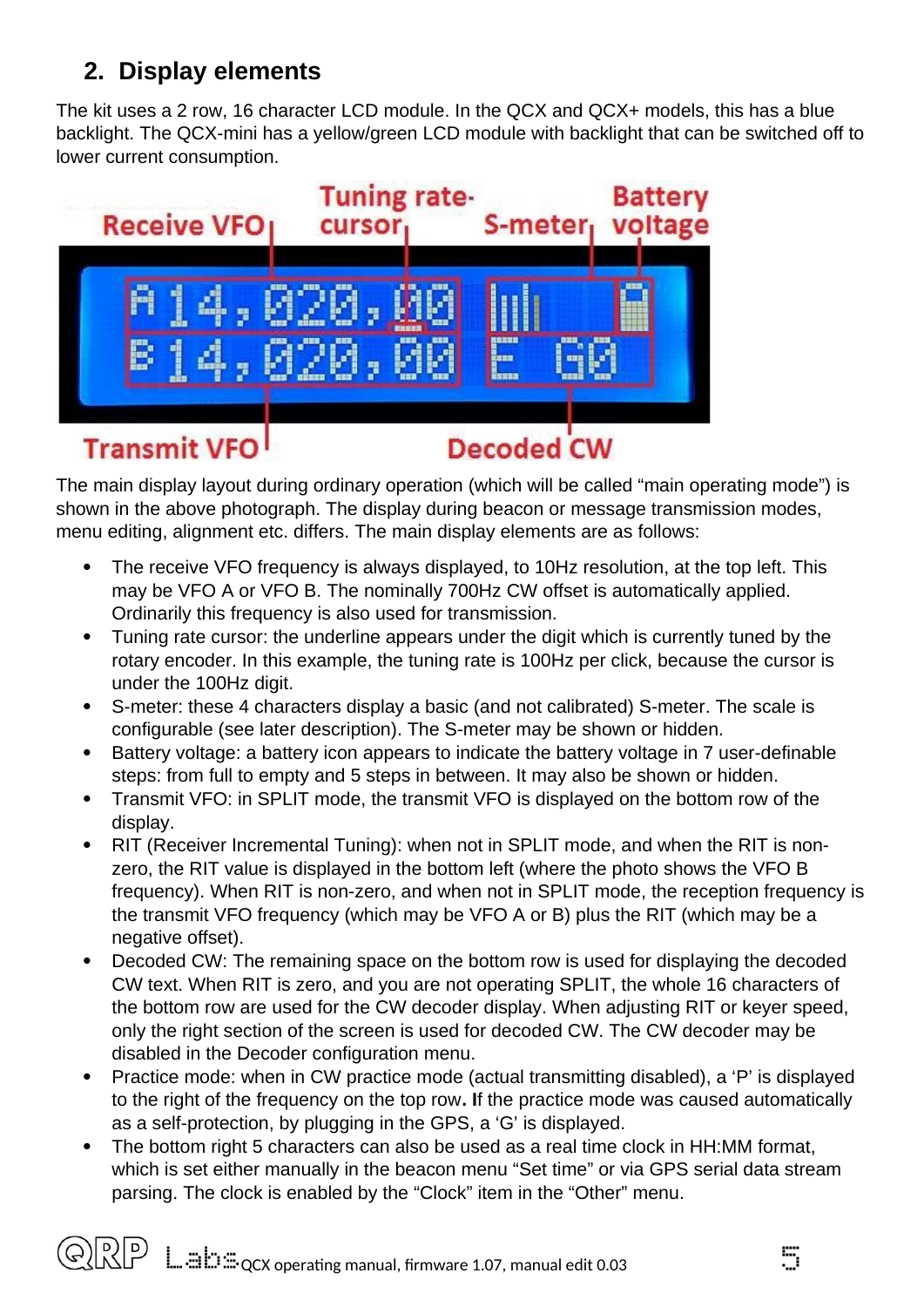## <span id="page-5-1"></span>**3. Operator Controls**



This diagram shows the operating controls of the QCX+ radio as an example. All of the controls except the Gain potentiometer have multiple functions, depending on the operating mode, menu editing, etc. The tuning rotary encoder at the bottom right has a button on its shaft that is activated by pressing it, and this button also has multiple functions.

In this document, the three buttons are referred to as "Select", "Exit" and "Rotary". The button names "Select" and "Exit" respectively, refer to the common actions during configuration menu editing. Select edits a menu item or steps down into a sub-menu; Exit saves an edited menu item or backs up to the parent menu.

It is well worth remembering while you are familiarising yourself with the operation of the radio, that if you get into any unexpected function or menu – you can nearly always press the "Exit" button to cancel and get back to the main operation mode.

Each of the buttons may be pressed once, pressed twice (a double-click) or pressed for a longhold. This facilitates three different functions for each button. In practice, the "Rotary" button is stiffer and it is difficult to achieve a double-click; therefore the centre button double-click has no function.

## <span id="page-5-0"></span>**3.1 Tune rate**

The rotary encoder tunes the active VFO. The rate of tuning is indicated by the underline cursor. In the example below, the underline cursor is under the comma between the 1kHz and 100Hz digits. This means the tuning rate is 500Hz.



The available VFO tuning rates are 1kHz, 500Hz, 100Hz or 10Hz.

 $\sin\theta \approx 0.03$  operating manual, firmware 1.07, manual edit 0.03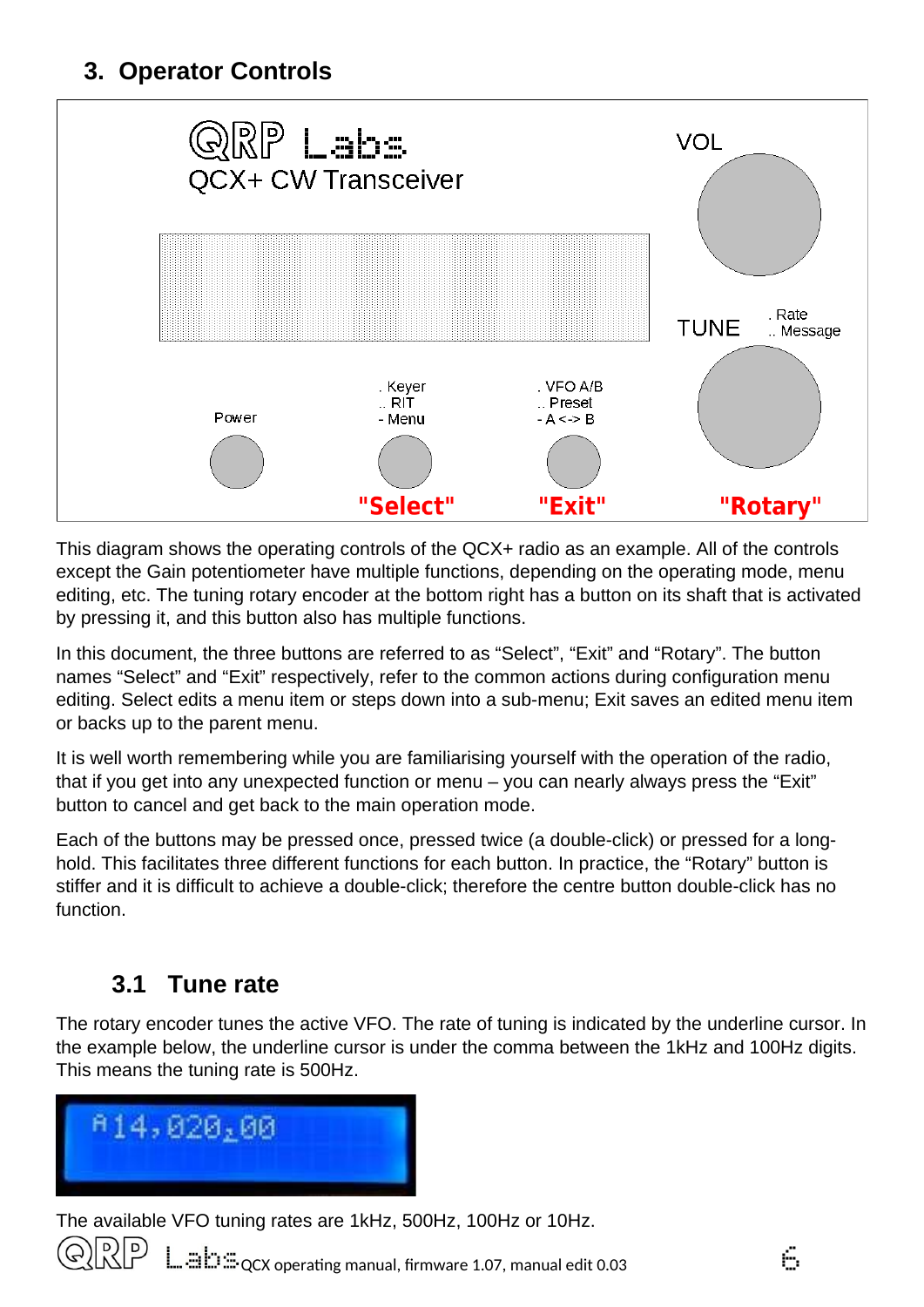A press of the "Rotary" button (in the rotary encoder shaft) causes the tuning rate to change, in the cycle 1kHz -> 500Hz -> 100Hz -> 10Hz -> 1kHz etc.

The default tune rate up at start-up is a configuration item in the VFO menu (see later).

You can also press-and-hold the rotary encoder shaft button, then turn the rotary encoder to move the cursor to the left or right; this allows selection of steps up to 1MHz; turn the rotary encoder within 0.3 seconds of the button press.

### <span id="page-6-1"></span>**3.2 Keyer speed**

The default keyer speed (in words per minute) at start-up is a configuration item in the Keyer menu (see later). During operation of the radio, the keyer speed can be easily adjusted. Click the "Select" button once, and the speed will be displayed on the screen:



Now you can adjust the speed using the rotary encoder. Press any button to return to the main operating mode. You may operate the radio while the Speed setting is shown. You can also press the rotary encoder shaft button to select sending a stored message, while the Speed adjustment setting is active.

Setting speed to 0 enables "Straight" Key mode regardless of the keyer mode setting; this is useful for quickly being able to key down for antenna tuning purposes. It is much easier than going into the Keyer menu, selecting straight key mode, doing the tune up, then going back into the menu to change to Iambic again. The normal configured keyer mode is automatically restored when you increase the speed above zero.

## <span id="page-6-0"></span>**3.3 RIT**

RIT (Receiver Incremental Tuning) allows the receive frequency to be adjusted while the transmit frequency (the displayed VFO frequency) remains the same. It is useful if the other station is offtune, or drifting; other uses include working DX stations who may be listening on a different frequency some kHz away from their transmit frequency.

This radio transceiver allows RIT values from -9,999Hz to +9,999Hz.

The default RIT at start-up is a configuration item in the VFO menu (see later). RIT can be easily adjusted during ordinary operation by double-clicking the "Select" button:



Now use the rotary encoder to tune the RIT. As you do so, you will hear the RIT immediately applied to the VFO.

The tune rate of the RIT control is again indicated by the underlined digit (here 100Hz). In order to change the tune rate, press and hold the "Rotary" button (in the rotary encoder shaft) and turn the

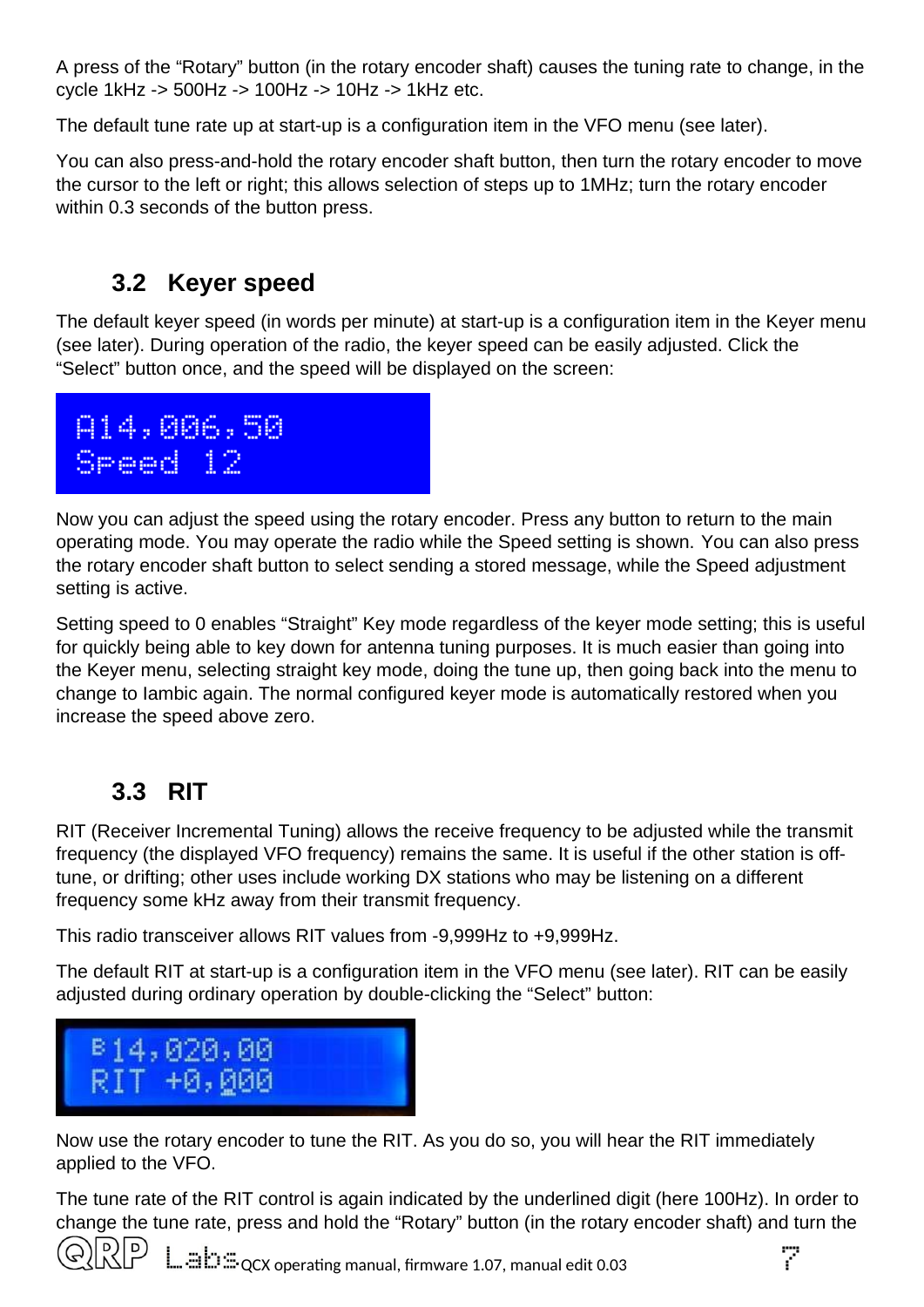rotary encoder at the same time. You will see the cursor move to the left or right 1 digit at a time. Again, the cursor under the comma indicates 500Hz tuning steps.

To cancel RIT tuning (reset the RIT to zero), press the "Exit" button; this returns to main operating mode and sets the RIT to zero.

To return to the main operating mode, press the "Select" button. Now the RIT is displayed under the VFO, for example:



Remember that cancelling RIT mode is easy, just double-click the "Select" button to show the RIT editing, then press the "Exit" button to cancel it (which means, set it to zero).

Transmitting is possible while the RIT display is active. You can also press the rotary encoder shaft button to select sending a stored message, while the Speed adjustment setting is active.

## <span id="page-7-2"></span>**3.4 VFO mode**

A single press on the "Exit" button changes the active VFO mode. There are two independent VFOs named A and B. There are three VFO modes for using these VFOs:

- VFO A is active as transmit and receive VFO; if non-zero, RIT is applied during receive
- VFO B is active as transmit and receive VFO; if non-zero, RIT is applied during receive
- Split: VFO A is used for receive, VFO B is used for transmit; RIT is ignored completely

Split mode is often used by DX stations, they transmit and receive on separate frequencies.

## <span id="page-7-1"></span>**3.5 VFO A/B operations**

Frequency swap: the contents (frequency) of VFO A and B can be swapped by a single long keypress to the "Exit" button. This can be useful when setting up the VFO frequencies.

Copy VFO A to B: To copy VFO A to B, press the "Exit" button with a long key-press then a single short press. It is similar to tapping a CW 'N' slowly on the "Exit" button.

Copy VFO B to A: To copy VFO A to B, press the "Exit" button with a long key-press then a quick double-press. It is similar to tapping a CW 'D' on the "Exit" button.

## <span id="page-7-0"></span>**3.6 Frequency Presets**

There are 16 frequency presets which may be used for storing your favourite frequencies, or for just temporary use, or however you wish!

The presets are labelled 1 to 16, and can be individually edited in the Preset menu (see later). Often it is more convenient to just save them from the current VFO frequency.

To show the list of preset frequencies in normal operation mode, double click the "Exit" button. The display now shows something like this:

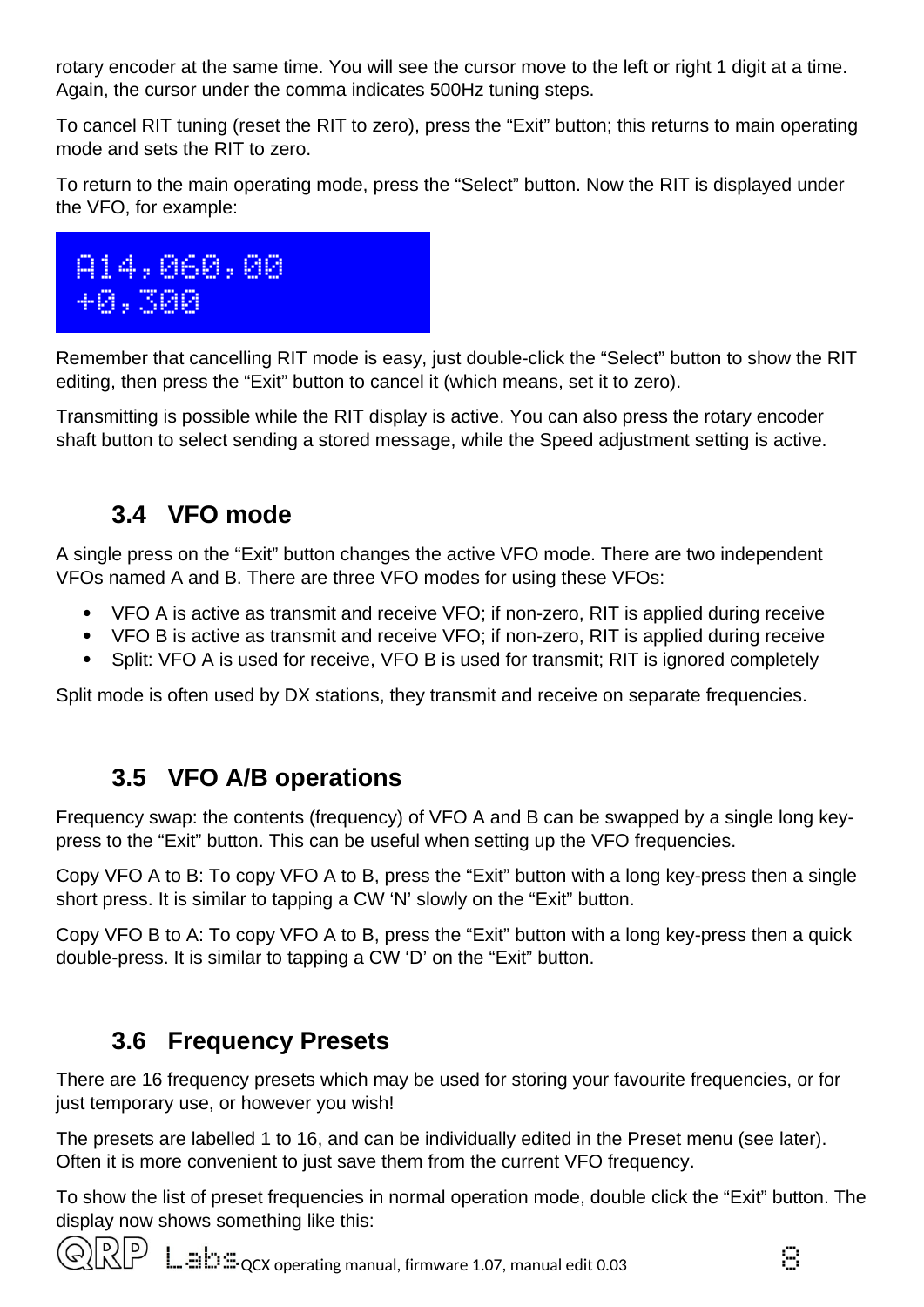

The top row of the display shows the currently active VFO frequency as usual.

The bottom row shows a "1" in the  $4<sup>th</sup>$  character, this is the number of the preset displayed. The next number (here 14,035,00) is the frequency stored in Preset 1.

Use the rotary encoder to scroll through the list of presets until you find the one you want. Once you have selected the desired preset, press one of the three buttons to Save, Cancel or Load the preset, as follows:

- SAVE the current VFO to the selected preset, by pressing the "Select" button
- CANCEL the preset operation (back to main operating mode), by pressing "Rotary" button
- LOAD the selected preset frequency into the current VFO, by pressing the "Exit" button

The "S" in the first character and "L" in the  $16<sup>th</sup>$  character at the far right, are intended as a reminder of which button to press to Save and to Load.

## <span id="page-8-0"></span>**3.7 Automated message transmission mode**

My favourite use of the automated message transmission mode is to send a CQ call repeatedly. If a station answers, you can tap the key to cancel the message sending mode, then transmit.

There are 12 message memories. The first four memories are 100 characters long; the remaining eight memories are 50 characters long.

In order to send a pre-saved message, press the "Rotary" button with a single long press. The first of the saved messages is shown on the screen, for example if a CQ call is stored in Message 1, you may have something like this:



The bottom row shows the message number at the far left (here it is message 1) followed by the first part of the stored message. If it is blank, that means of course that you have not stored any messages yet!

You can now use the rotary encoder to scroll back and forth between the 12 stored messages and find the one which you want to transmit.

The message can be transmitted multiple times according to the "Repeats" parameter in the Messages menu (see later description). The interval between the repeated transmissions is also defined in the Messages menu, in the "Interval" parameter.

Once you have selected the message that you want to transmit, press one of the three buttons as follows:

- REPEAT: Transmit the message repeatedly by pressing the "Select" button
- ONCE: Transmit the message only once by pressing the "Rotary" button
- CANCEL: Cancel the messages operation by pressing the "Exit" button

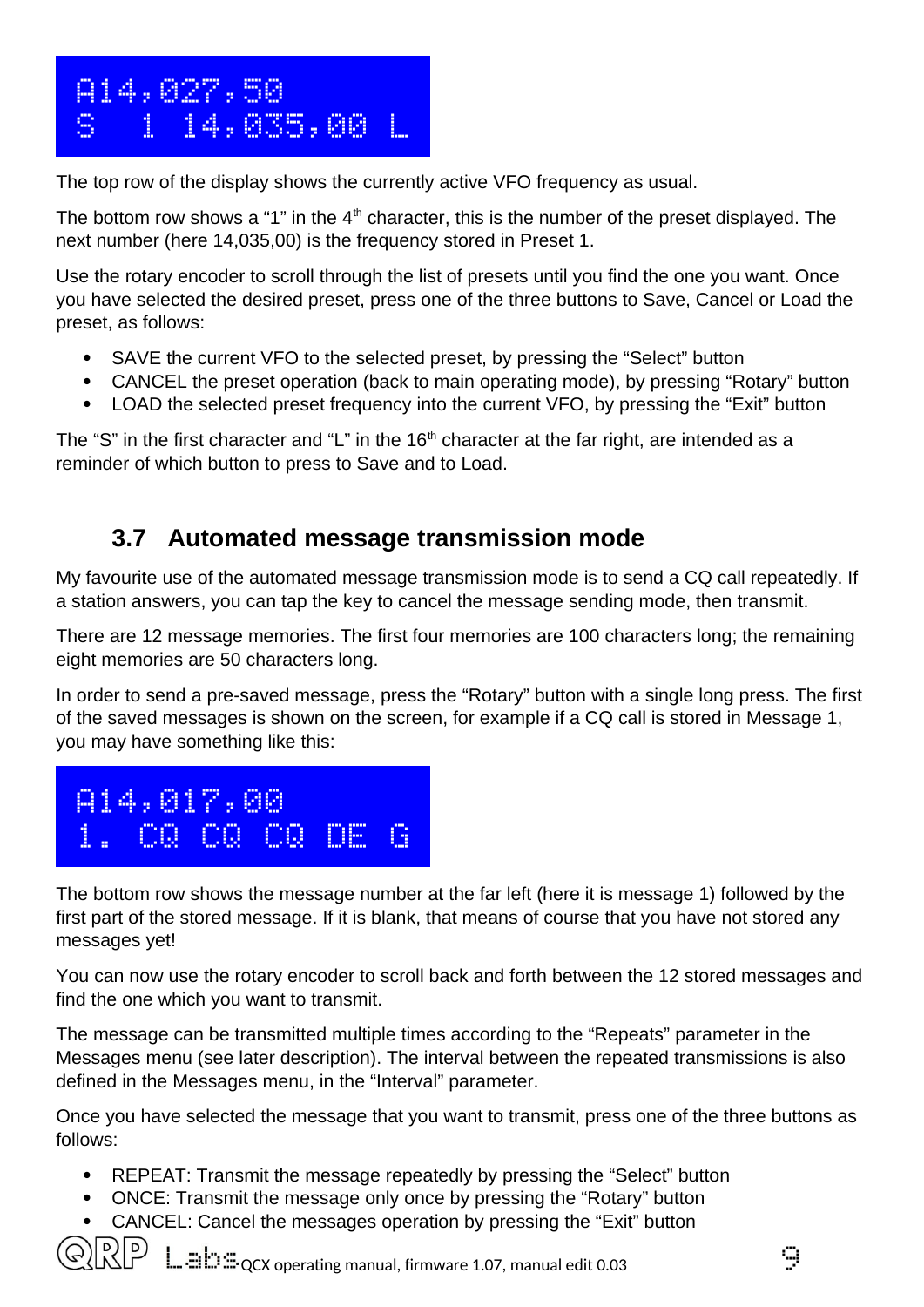When REPEAT message transmission mode is activated, the number of repeats and the interval between repeats is as specified by the Repeats and Interval parameters in the Messages menu.

The stored message transmission is sent at the currently defined keyer speed.

During the actual stored message transmission, you can immediately cancel the transmission at any time by pressing the "Exit" button or by keying the transmitter with the Morse key or paddle if you are using one.

While the RIT or Speed adjustment modes are active, you may still operate the radio (key the transmitter) and may also press the rotary encoder center shaft button to initiate stored message sending.

## <span id="page-9-1"></span>**4. Menu System**

There is an extensive menu system with more than 80 different configuration or operating parameters stored in non-volatile memory (EEPROM). These are editable to control every aspect of the radio's behaviour.

The menus are organised into 9 groups as follows:

- 1. Preset
- 2. Messages
- 3. VFO
- 4. Keyer
- 5. Decoder
- 6. Beacon
- 7. Other
- 8. Alignment
- 9. Test equipment
- Save settings!

To enter the menu system, give a single long press to the "Select" button. Use the rotary encoder to scroll back and forth between the nine sub menu groups listed. To enter one of them, press the "Select" button. To return to the main operating mode, press the "Exit" button.

The golden rule while in the menu system, is to press the "Select" button to go in to a deeper menu level or edit an item, and the "Exit" button to back up.

In order to edit a menu item, navigate to the menu item then press the "Select" button to start editing. When you have finished editing the item, press the "Exit" button to save it.

NOTE that changes to configuration parameters only take effect on the radio, when you leave the menu system and return to the main operating mode. During viewing or editing of menu items, the radio remains in receive mode on the currently selected VFO frequency. The exception to this is certain alignment and test equipment tools, where these need to use parts of the radio.

## <span id="page-9-0"></span>**4.1 Saving current operating parameters (VFO frequency etc)**

The final  $(10<sup>th</sup>)$  item "Save settings!" is a special item which causes certain operating parameters to be stored to EEPROM. These then are the defaults the next time you power up the radio. This is very convenient if you want to recommence operating next time you switch on, with exactly the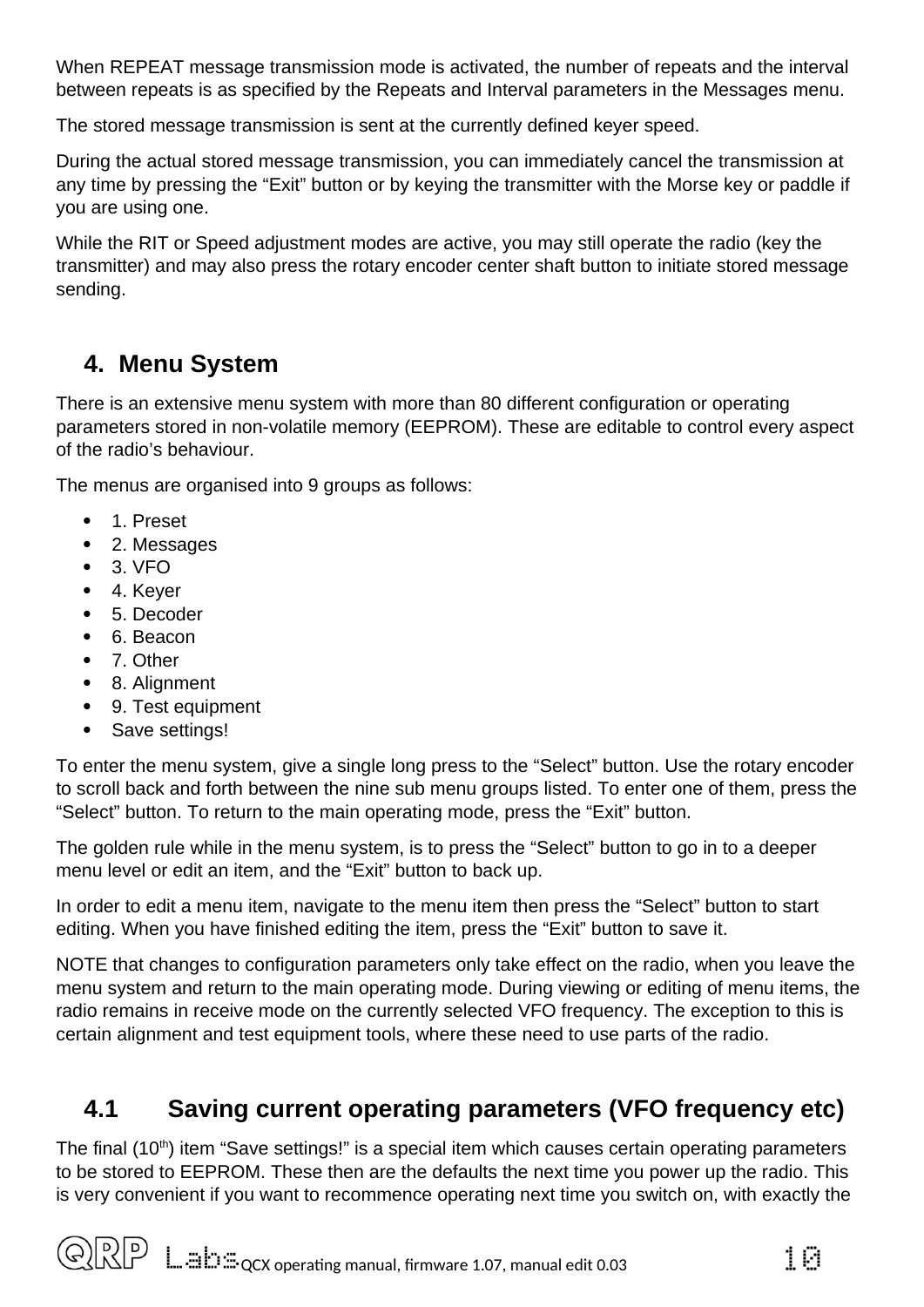configuration your radio is in now. The controls sequence to save the settings is very simple. This makes it easy and quick to save your current configuration when you wish to switch off the radio.

- a) Single long press to the "Select" button, to enter the configuration menu system
- b) Turn the rotary encoder one click anticlockwise to show "Save settings!" on the screen
- c) Press the "Select" button once more, to actually save the settings

The list of items saved is:

- VFO Mode (A, B, Split)
- VFO A frequency
- VFO B frequency
- Tune rate
- $\bullet$  RIT
- RIT tune rate
- Signal generator frequency

## <span id="page-10-1"></span>**4.2 Types of configuration menu item**

There are five types of menu configuration item, and editing these is a little different depending on the type.

- 1) LIST: a fixed list of values applicable to that menu item, for example Keyer mode
- 2) BOOLEAN: an ON/OFF parameter, such as used to control whether the battery icon shows
- 3) NUMBER: a numeric parameter such as a stored frequency preset
- 4) TEXT: a text configuration item such as a stored message
- 5) UNEDITABLE: some menu items are display-only, such as the alignment or test tools

## <span id="page-10-0"></span>**4.3 Editing a configuration menu parameter**

To start editing a parameter, navigate to the desired parameter in the appropriate menu, and then press the "Select" button. When editing is active, you will see a cursor appear under the digit being edited. For example, here is menu item 2.13, the message repeat interval:



The underline cursor below the 4 indicates that editing is active; turning the rotary encoder will change the parameter value.

When you are finished editing, press the "Exit" button to conclude editing. This saves the parameter in the microcontroller's EEPROM memory.

A flashing inverted cursor is also available, you can choose that in the "Cursor Style" parameter in the "Other" menu (see later section).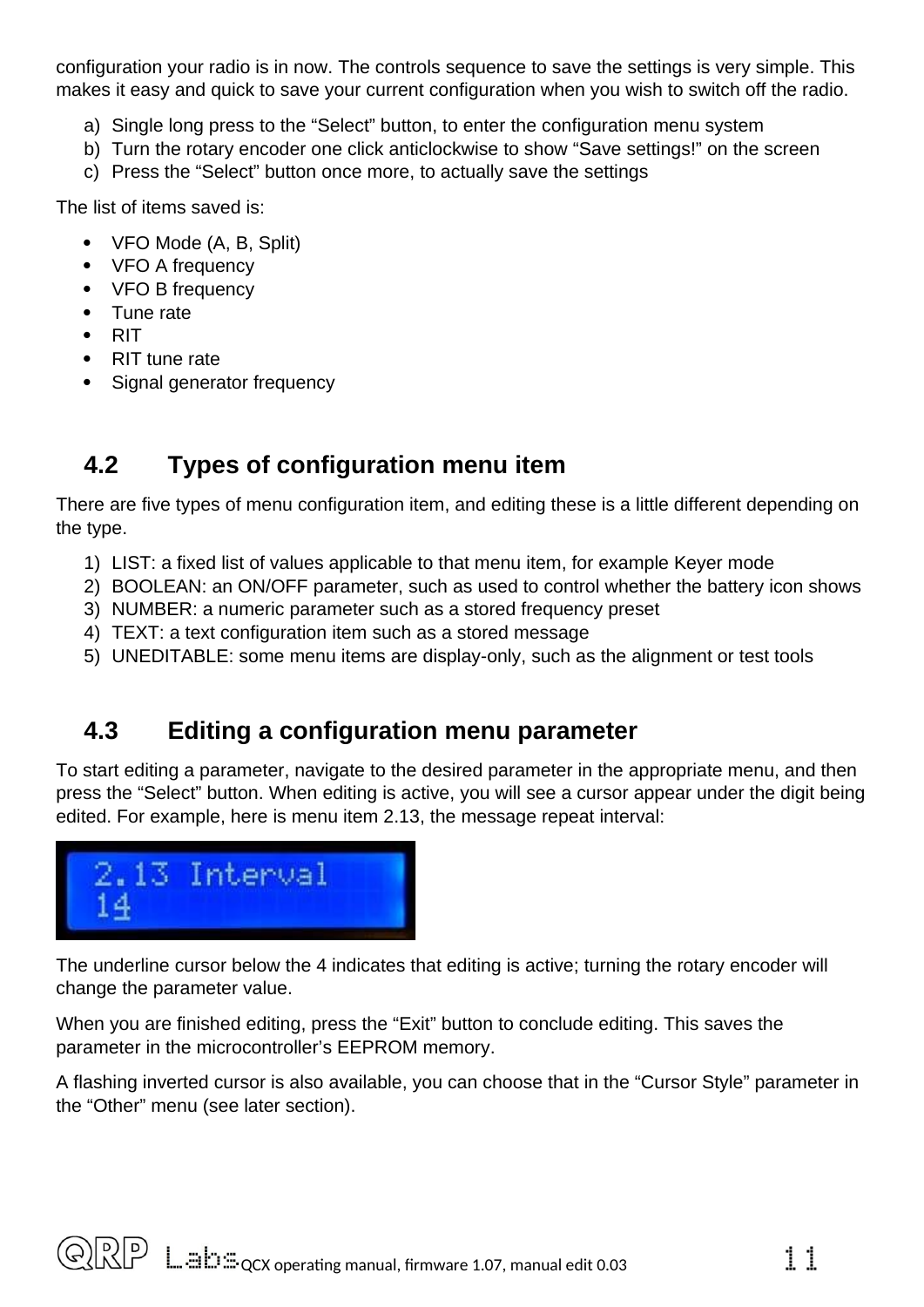## <span id="page-11-2"></span>**4.4 Editing a LIST parameter**

Editing a list parameter is very simple, it is just a matter of turning the rotary encoder. The display scrolls through the list items. For example, this is the Keyer mode parameter, menu 4.1:



Note that the editing indicator cursor appears under the leftmost character.

When you are happy with your selection, press either "Select" or "Exit", to save the change.

## <span id="page-11-1"></span>**4.5 Editing a BOOLEAN parameter**

Editing a BOOLEAN parameter is exactly the same as editing a LIST parameter, except that now the list of items is always restricted to just ON and OFF (representing True/False).

## <span id="page-11-0"></span>**4.6 Editing a NUMBER parameter**

When editing a number parameter, the cursor underline appears under the currently edited digit. The cursor starts at the far left (most significant digit). The rotary encoder tunes the digit. The operation is very similar to tuning a VFO in ordinary operation. This example shows editing the default (power-up) VFO A frequency:



To alter the "tuning rate", you can either

- a) Press the "Select" button to move the cursor to the next digit to the right OR
- b) Press and hold the "Rotary" button, while turning the rotary encoder shaft this allows you to move the cursor left or right.

Editing of the number is concluded, and the number is stored to EEPROM, when either:

- a) You press the "Exit" button OR
- b) You press the "Select" button so many times that the cursor falls off the right hand side

Yet another way to input numbers, which is a REALLY convenient way, is to use the Morse key and CW decoder! During editing of numeric parameters, the CW decoder is activated but only decodes number characters 0-9. The CW decoder expects well-timed CW, with correct spacing between words and characters. The CW decoder expects you to key in the numbers at near to the configured Keyer speed. If you start keying at a much different speed, the CW decoder will adapt to your keying but this may take several characters to "sense" your keying speed, so some characters can be missed.

When you have keyed in the whole number, the number is automatically saved to EEPROM, which leaves editing mode. Once you are used to editing numeric parameters by keying in CW, it becomes the easiest and fastest way to edit menu parameters.

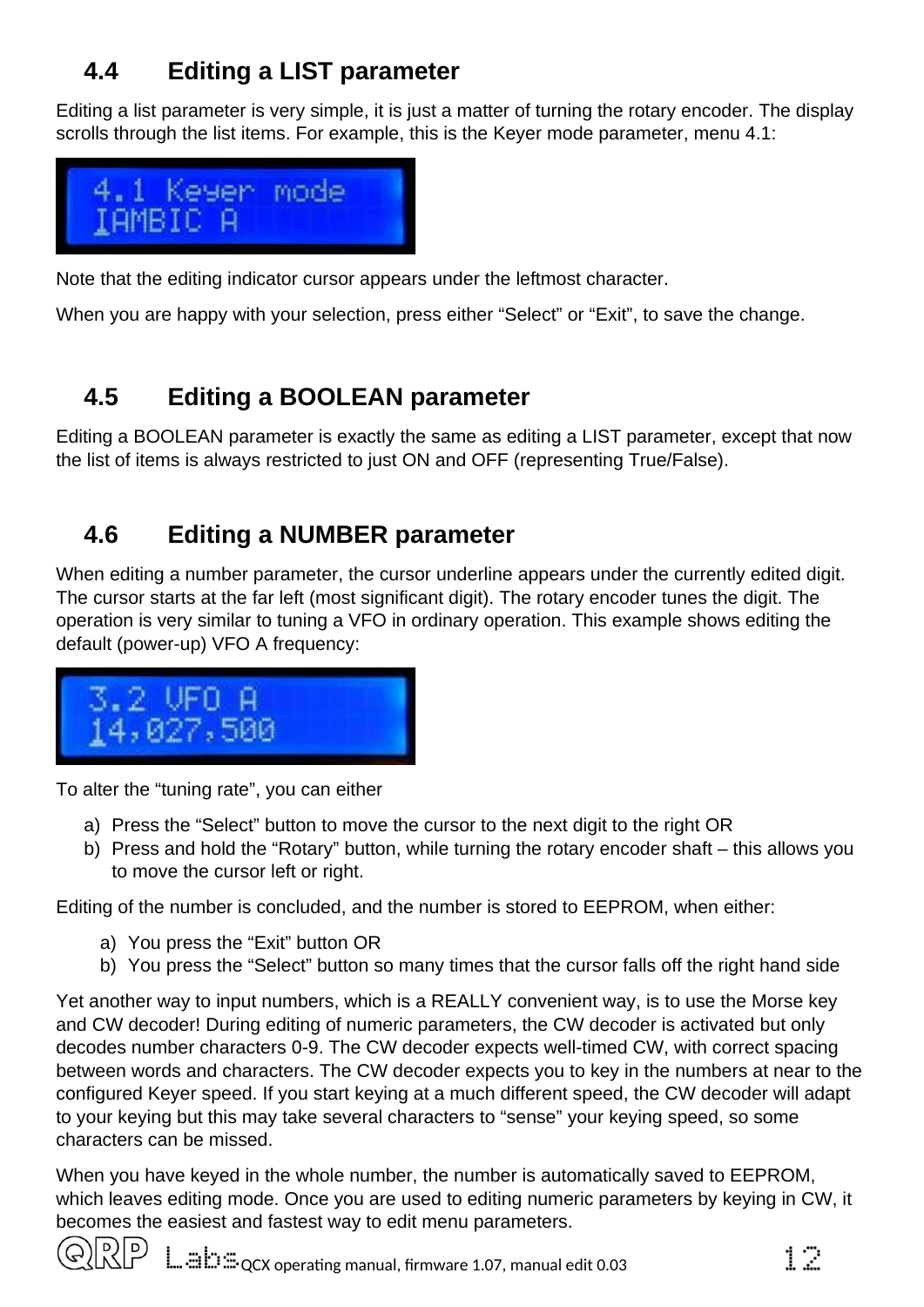## <span id="page-12-0"></span>**4.7 Editing a TEXT parameter**

An example of a text parameter you may wish to edit is the stored messages. For example, stored message 2 is edited in menu item 2.2:



By far the easiest way to edit TEXT parameters is simply to use the CW decoder! As before, it expects well-timed CW, with correct spacing between words and characters. The CW decoder expects you to key in the characters at near to the configured Keyer speed. If you start keying with a straight key at a much different speed, the CW decoder will adapt to your keying but this may take several characters to "sense" your keying speed, so some characters can be missed.

Editing of the parameter is concluded either when you press the "Exit" button, or when no more characters are available for editing; for example, if you filled up the chosen Message memory.

It is also possible to edit a text parameter entirely with the buttons and rotary encoder, though this is usually a slower way to edit text parameters. Owners of the QRP Labs Ultimate3S (or earlier) QRSS/WSPR transmitter kits will already be familiar with this style of editing text.

The text parameter supports all of the characters which the Message keyer can encode, which is the same as the CW decoder can decode. Specifically, A to Z, 0 to 9, Space, then punctuation characters  $/ = ?$ ., Note = is the break character, CW -...- (dah dit dit dit dah).

The following characters/symbols have special functions.



**Backspace (delete):** If you select this character as the current character using the rotary **F** encoder, then when you press the "Select" button, the current character is deleted and the cursor moves back left one position.

**Delete all:** If selected as the current character, pressing the "Select" button has the effect of deleting the entire message, starting again at the left of the screen. There is no "undo", so use with caution!

**Enter Right (finished):** The behaviour of this symbol is the same as Enter, except that it preserves all the text, including the text to the right of the cursor. It simply saves the whole line.



**Enter (finished):** If selected as the current character using the rotary encoder, pressing the "Select" button is used to finish editing the setting. The setting is saved, and you leave editing mode. Note that the text that is saved is only the text to the left of the Enter symbol. If you select this symbol and press the "Select" button when you are not at the furthest right position of the message, then everything right of your position is deleted.

You can also move the cursor backwards and forwards within the text being edited, by pressing and holding the "Rotary" button, then turning the rotary encoder. This moves the cursor position within the text parameter.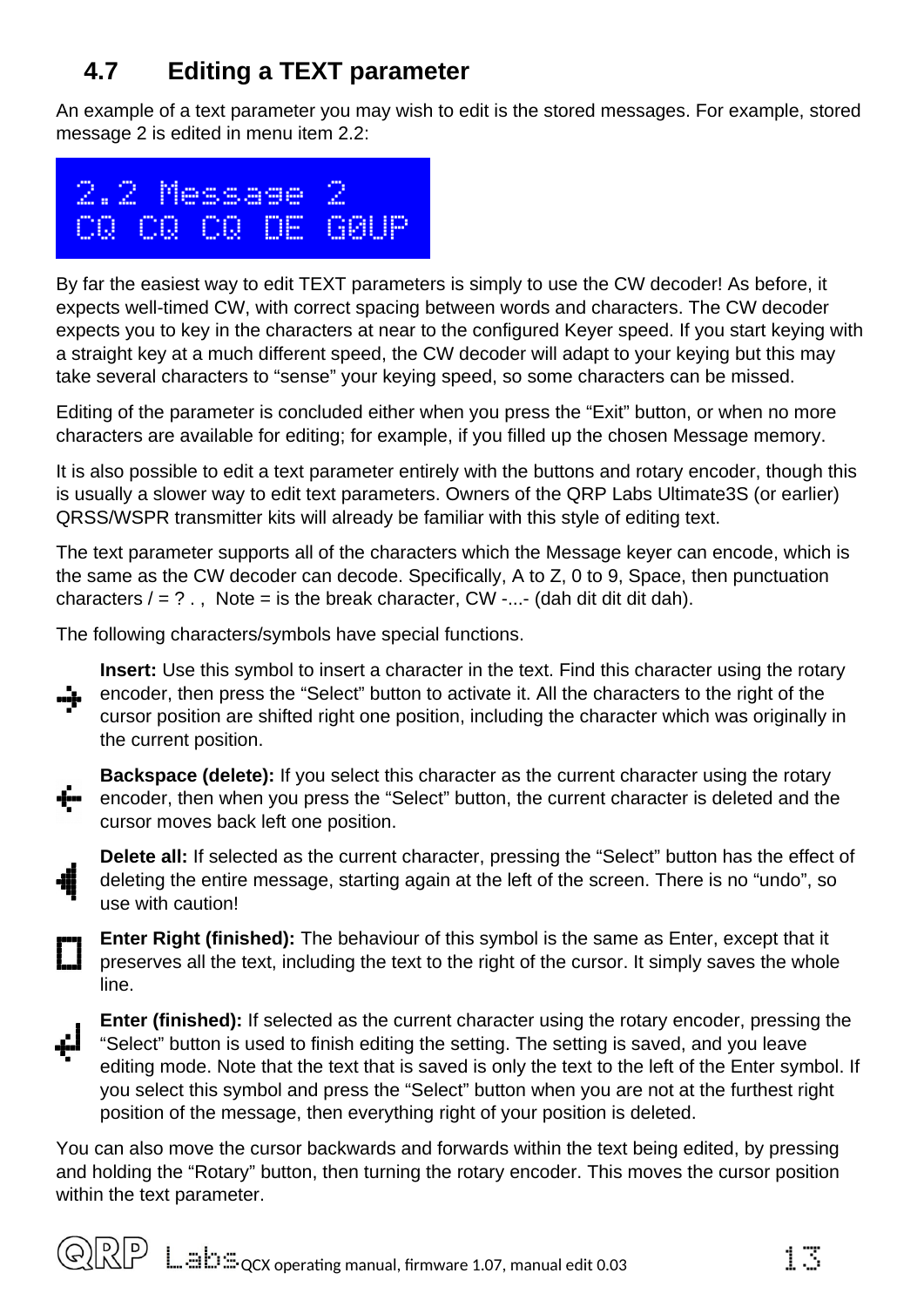## <span id="page-13-1"></span>**4.8 Frequency presets menu**

There are 16 frequency presets, labelled 1 to 16. This example shows Preset 5:



All of the Preset menu items are NUMBER types. Refer to the "Editing a NUMBER parameter" section above for instructions on how to edit a NUMBER parameter.

It is also convenient to load the current VFO into the preset memories as described in the section above titled "Frequency Presets".

### <span id="page-13-0"></span>**4.9 Messages menu**

There are 14 configuration items in the Messages menu:

- 2.1 Interval
- 2.2 Repeats
- 2.3 Message 1 (100 characters text stored message)
- 2.4 Message 2 (100 characters text stored message)
- 2.5 Message 3 (100 characters text stored message)
- 2.6 Message 4 (100 characters text stored message)
- 2.7 Message 5 (50 characters text stored message)
- 2.8 Message 6 (50 characters text stored message)
- 2.9 Message 7 (50 characters text stored message)
- 2.10 Message 8 (50 characters text stored message)
- 2.11 Message 9 (50 characters text stored message)
- 2.12 Message 10 (50 characters text stored message)
- 2.13 Message 11 (50 characters text stored message)
- 2.14 Message 12 (50 characters text stored message)

The 2 stored message presets are 100 or 50 characters long, according to the list above. For example:



Turn the rotary encoder to select the Message from 1 to 12 which you wish to edit, then press the "Select" button. Now you can edit the message text in one of two ways:

- 1) Choose each character individually from the list, using the rotary encoder. When you have chosen the correct character, press the "Select" button to move to the next character. This process is described in more detail in the preceding section on editing text parameters.
- 2) Key in the desired text on the straight Morse key on the board, or using your external paddle. The CW decoder must be enabled for menu editing (see "Enable edit" parameter).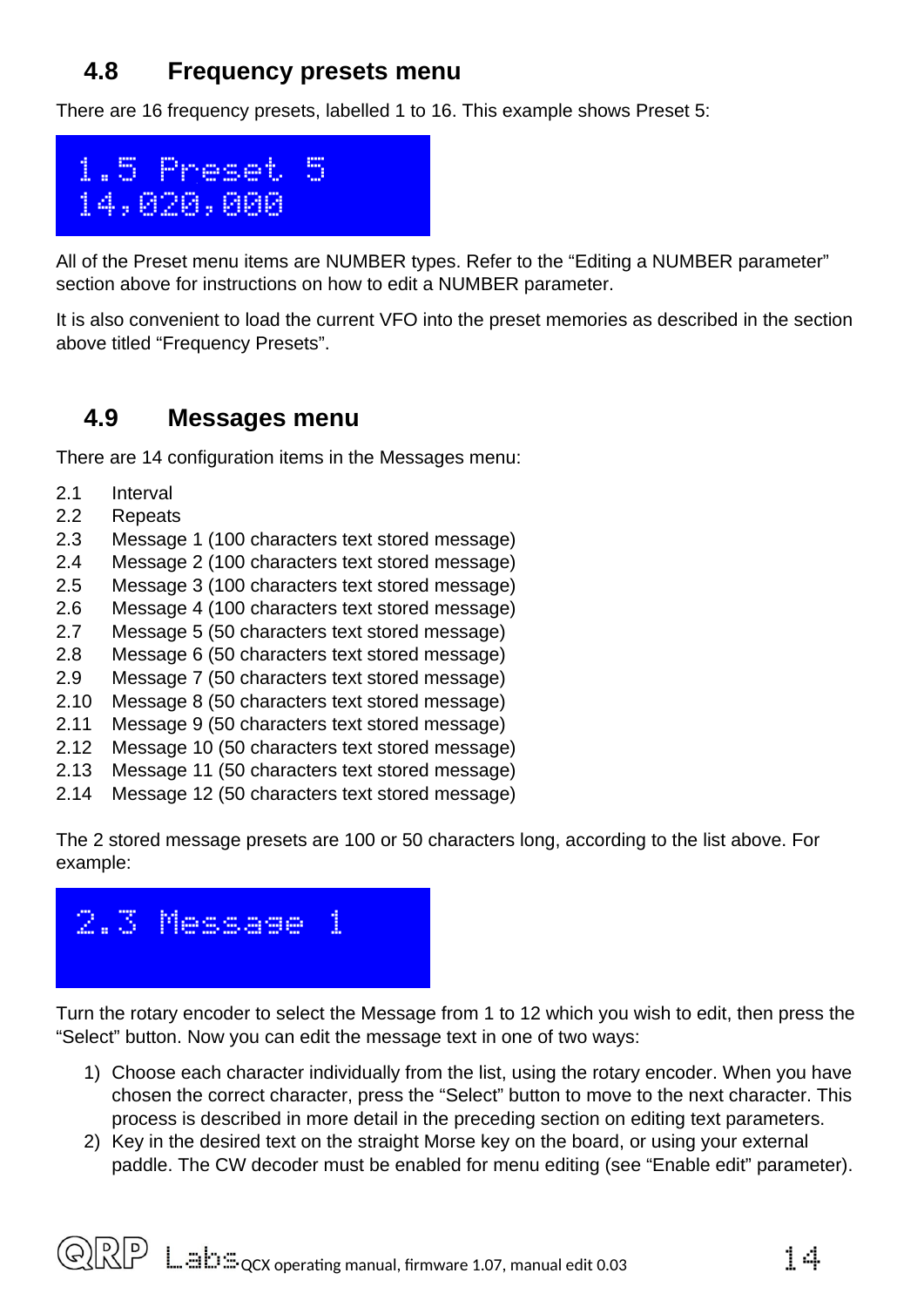**PROSIGNS:** Morse prosigns are typically pairs of concatenated characters which are sounded without a gap. The most common examples are AR, KN and SK (also known as VA). You can include any such prosigns in your saved messages. To specify a prosign, use the \_ character. When the character is included in a saved message, it indicates that the following two characters are to be sent without a gap between them. You would typically use AR, KN and SK but there is nothing to stop you concatenating any pair of characters, to form other prosigns less commonly used.



The Interval is a NUMBER parameter that specifies the interval in seconds, between repeated transmission of a stored message (if repeats are configured: see next parameter).



The Repeats parameter specifies how many times the message transmission will be repeated, in the repeat transmission mode. The Repeat parameter is actually a LIST type, since it can be a number from 1 to 99, or 0. In the latter case (zero), the Message transmission continues indefinitely.

## <span id="page-14-0"></span>**4.10 VFO menu**

The VFO menu contains a number of configuration parameters which affect the VFO operation and CW reception. Many of these parameters are only power-up default parameters for the VFOs. The current VFO frequency, mode etc is not stored in these parameters. If you wish to save the current VFO frequency, mode etc into EEPROM so that when the radio is next powered up, the exact same state is available from power up, use the "Save settings!" feature described previously.

These configuration items in this menu are explained below.



This parameter specifies the VFO mode at power-up. It can be A, B or Split. The current VFO mode during ordinary operation is not stored in this parameter unless you "Save settings" as described previously.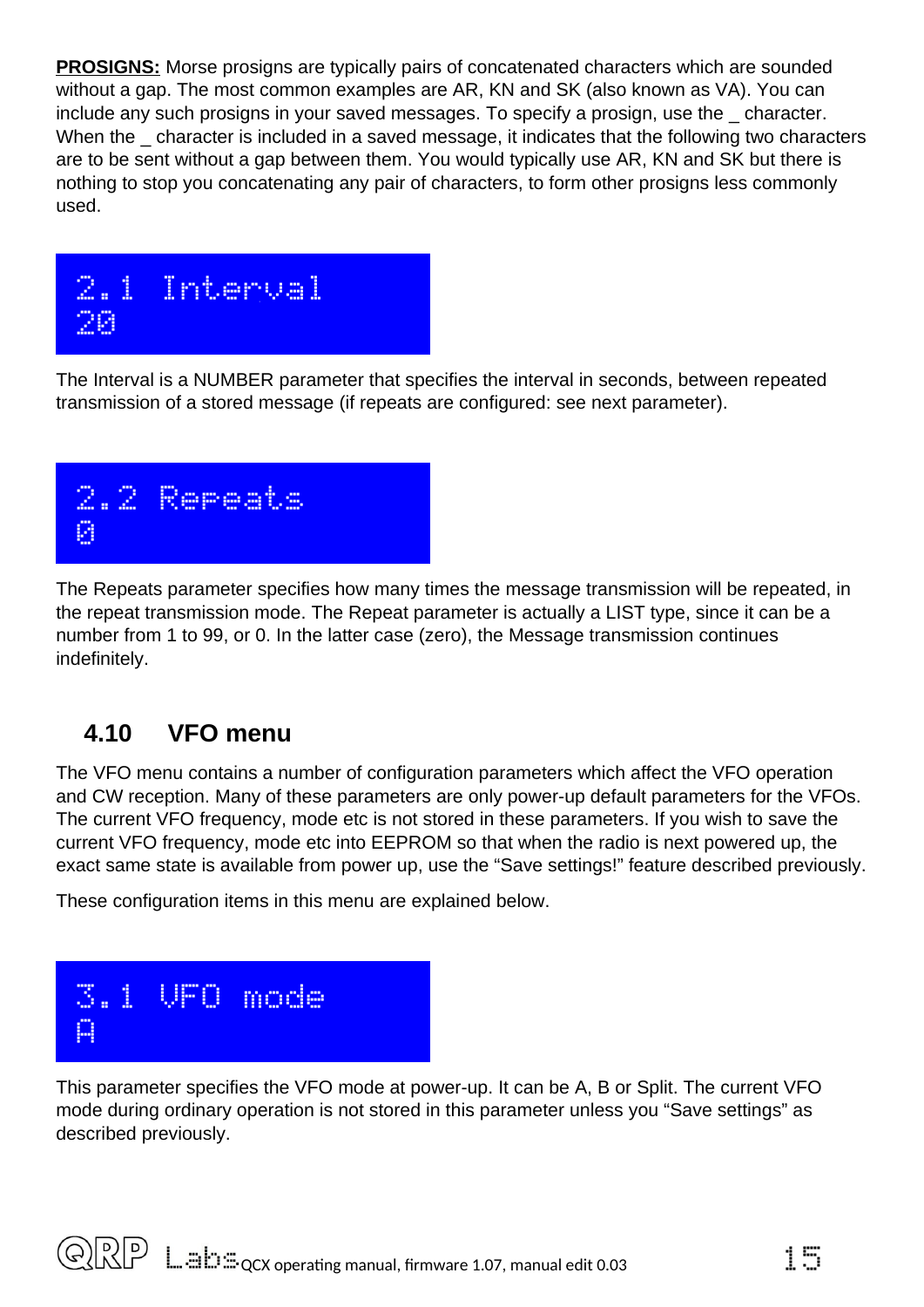## 3.2 VFO A 14,027,500

This parameter specifies the VFO A frequency at power-up. The current VFO A frequency during ordinary operation is not stored in this parameter unless you "Save settings" as described previously.





This LIST parameter specifies the Tune rate power-up. Available values are: 10MHz, 1MHz, 100kHz, 10kHz, 1kHz, 500Hz, 100Hz, 10Hz or 1Hz. The current Tune rate during ordinary operation is not stored in this parameter unless you "Save settings" as described previously.



This parameter specifies the RIT at power-up. The current RIT amount during ordinary operation is not stored in this parameter unless you "Save settings" as described previously.



This parameter specifies the RIT tuning rate at power-up. The current RIT tuning rate during ordinary operation is not stored in this parameter unless you "Save settings" as described previously.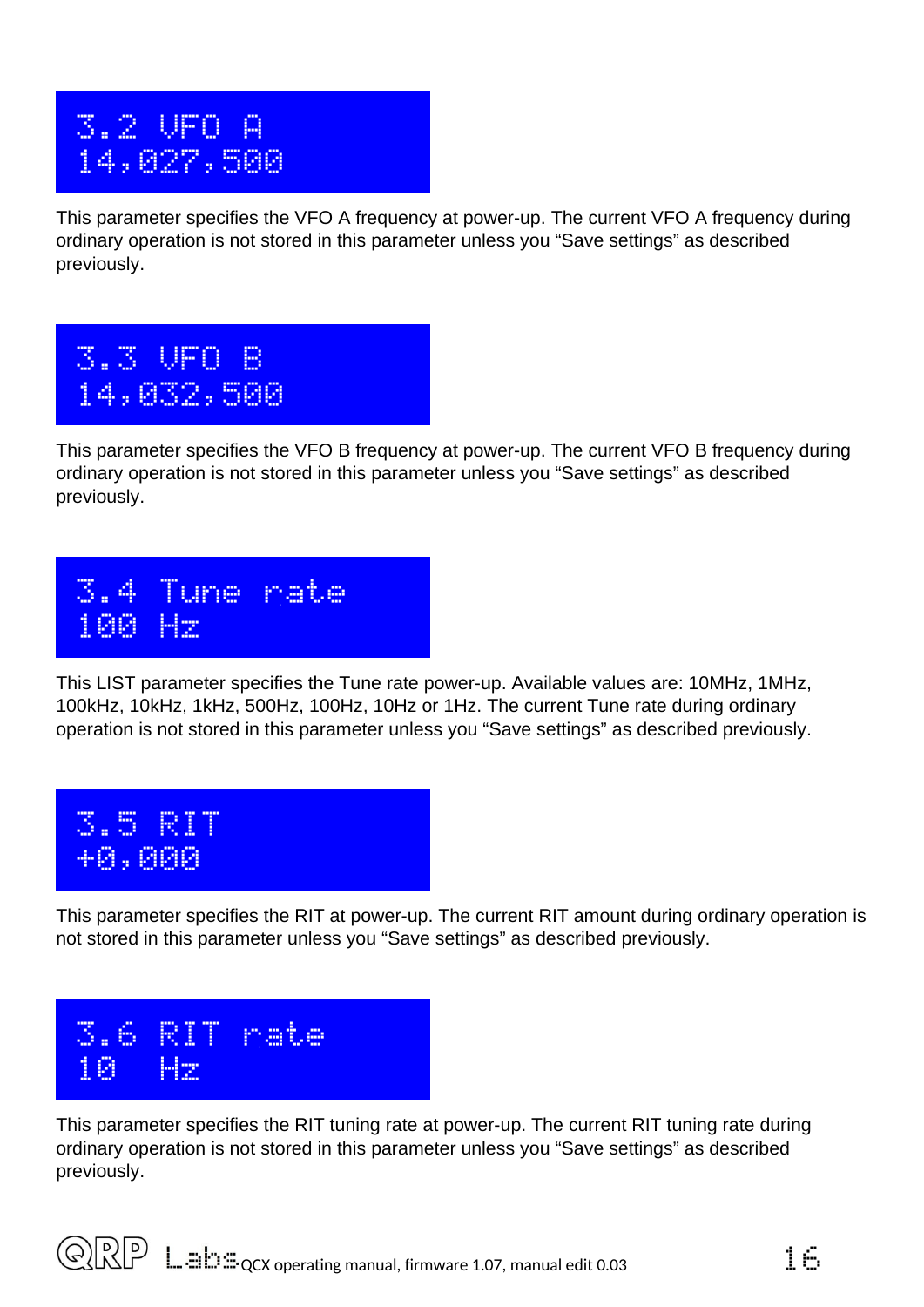

This boolean parameter enables the CW-R mode. Ordinarily CW is received in Upper sideband with a 700Hz offset. There may be some occasions where operation on the other sideband is desired (lower sideband), for example to exclude an interfering nearby station when the CW filter performance is asymmetric. In these cases you can switch on CW-R by setting this menu item to ON, to select Lower sideband reception mode.



This parameter specifies the CW offset in Hz. It is the difference between the VFO frequency during transmit and receive. It is automatically applied during receive in order to resolve a perfectly netted transmission on the same frequency as yours, at 700Hz audio output.

If you wish to change the CW offset frequency you may do so using this parameter. However, be warned that the 200Hz audio analogue filter in the circuit is still centred on (approximately) 700Hz. If you moved the configured CW offset frequency too far away, then the received audio will fall outside the CW filter and be attenuated.

### <span id="page-16-0"></span>**4.11 Keyer menu**

The Keyer menu contains a number of configuration parameters relating to the CW keyer, which are described below.



The mode of the CW keyer function in the firmware. Possible modes are:

- Straight
- IAMBIC A
- IAMBIC B
- Ultimatic

If you wish to use a traditional up/down Morse key, these are called "straight" keys and you should select the "Straight" mode. If you wish to use a modern paddle then select the desired operating mode e.g. IAMBIC A.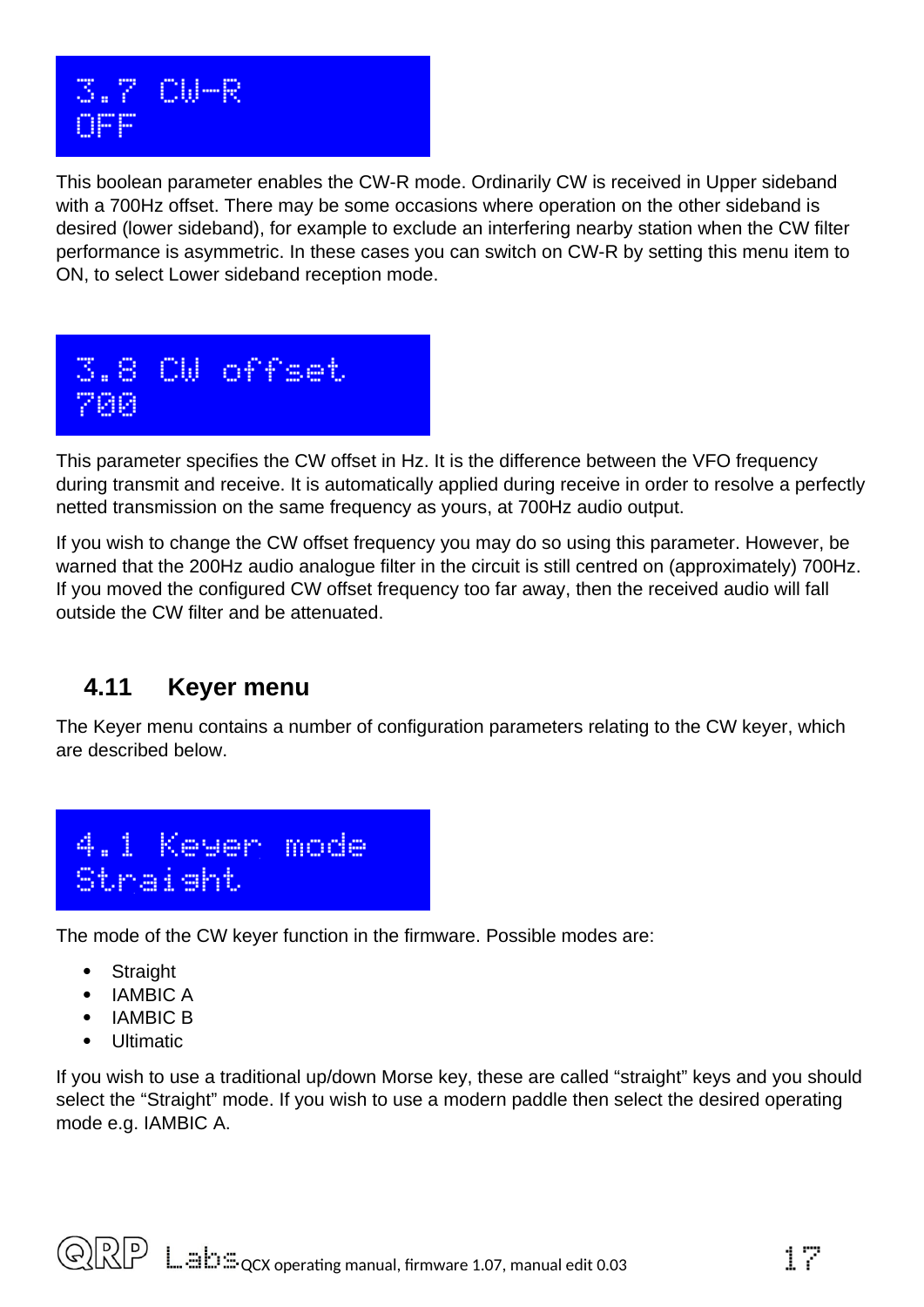

This is the default power-up speed of the Keyer function in Words Per Minute (wpm). The current Speed during ordinary operation is not stored in this parameter unless you "Save settings" as described previously.

Keyer speed can be altered easily from the ordinary main operating mode, with a single press of the "Select" button, as described previously.

Keyer speed is also used for stored message sending, and for the beacon function when in CW mode.

The keyer speed is also used to configure the CW decoder during transmit or during menu item editing. When transmit or editing are commenced, the speed is copied into the CW decoder and initialises it. Thereafter if you transmit (or enter data during editing) at a different speed, the CW decoder will adapt to your speed. However, if the speed difference is large, the adaption can take several characters to correctly "sense" your keying speed, which can result in incorrectly decoded characters or missed characters.

 4.3 Keyer swap **Merc** 

This is a BOOLEAN parameter which lets you swap the "dit" and "dah" connections in software, if you find that your paddle is reversed.



Ordinarily Morse dit and dah durations have a 1:3 ratio. The space between symbols is equivalent to 1 dit, between characters 3 dit lengths, and between words 7 dit lengths. This is standard Morse timing. However, some people may wish to alter this, for various reasons.

The Keyer Weight parameter allows variation of the ratios. The value has three digits. The default value of 500 corresponds to 50.0%. This means the "duty cycle" of a stream of dits is exactly 50%. The key-down dit length is therefore the same as the key-up inter-symbol pause.

If the weight is increased from the default 50.0%, then the key-down "dit" is made longer. A "dah" is lengthened by the SAME amount. The corresponding inter-symbol (or character, or word) gap is shortened by the same amount. The additional time spent on the key-down is therefore taken from the key-up period. The keyer speed is unchanged by altering the weight parameter.

As an example: suppose you want to make your Morse sound "harder" by shortening the dits and dahs. You could set the parameter to 450, which means 45.0%.

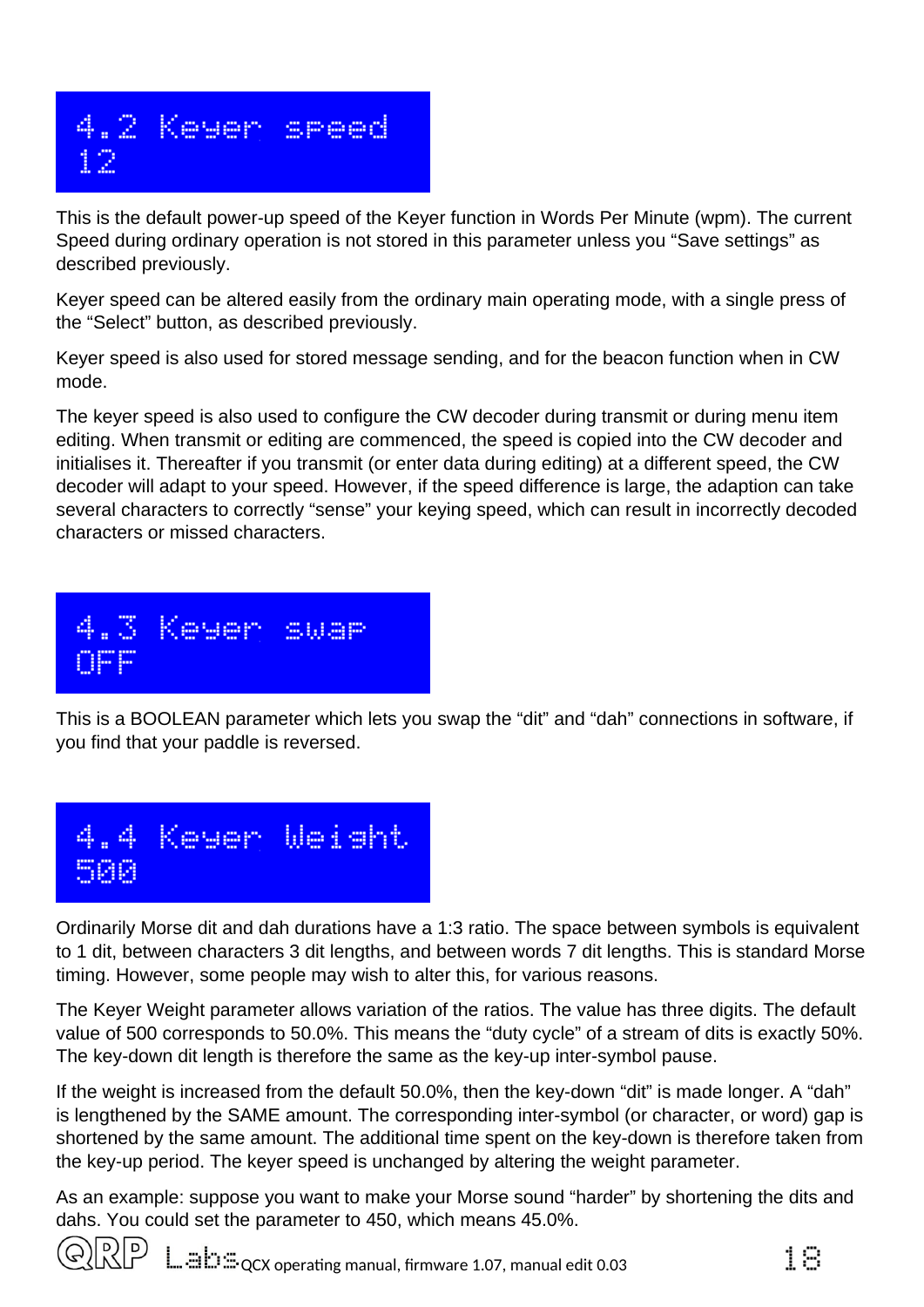The parameter range is 050 to 950 (5% to 95%) though you would not normally ever need to go anywhere near these unreasonable limits. In the event that you enter a value outside this range, the firmware automatically applies these limits to the actually used parameter.



Auto-spacing means that the pause between CW characters is forced to be 3 dit lengths (more or less, if you have CW weighting configured, see above).

The majority of keyers do not implement auto-spacing. You use the paddle to send your dits and dahs making up the Morse character you wish to send. As soon as you next press the paddle, the next character is started. The keyer forces correct 1:3 ratio of dits and dahs and inter-symbol spacing, but it does not force you to wait for the correct duration of 3 dits between transmitted characters.

Some keyers do implement automatic character spacing, such as the old (1973) Accu-Keyer design by James WB4VVF see<https://inza.files.wordpress.com/2011/01/accu-keyer.pdf>.

This configuration therefore allows you to switch on automatic character spacing if you wish. In this case, if you press a paddle too SOON, before the 3 dit durations have elapsed after the last character completed, the keyer will wait until the correct time to start the next character.

In the even that you press the paddle too LATE, there is nothing the keyer can do to travel back in time and force it to 3 dit lengths for you. You might have intended an inter-word space, for example. So pressing the paddle too late cannot be corrected.



This setting defines the break-in (QSK) behaviour of the radio. Two settings are possible:

**OFF**: indicates Full QSK mode. After the delay time for RF envelope shaping, the Transmit/Receive switch is set to "Receive" shortly after key-up. In this way, you will hear the other station (or any QRM, QRN etc) transmitting in between the dits and dahs of your own transmissions. Many experienced operators like to be able to have a feel for what is happening on the band, in between their key-downs. In some ways you feel like you are listening to your own sidetone audio as just another signal on the band, and you can still hear other signals too.

**ON**: Semi-QSK mode is enabled. After key-up, there is a delay before the Transmit/Receive switch is set back to "Receive" mode. The receiver is therefore kept muted during your whole CW transmission, not listening to the band in between your transmitted symbols. Many operators prefer to avoid the distraction of hearing the band between their dits and dahs. In Semi-QSK mode the Transmit/Receive switch is set back to "Receive" only after a suitable delay (of 8 dit lengths), long enough to occur only at the end of the transmission.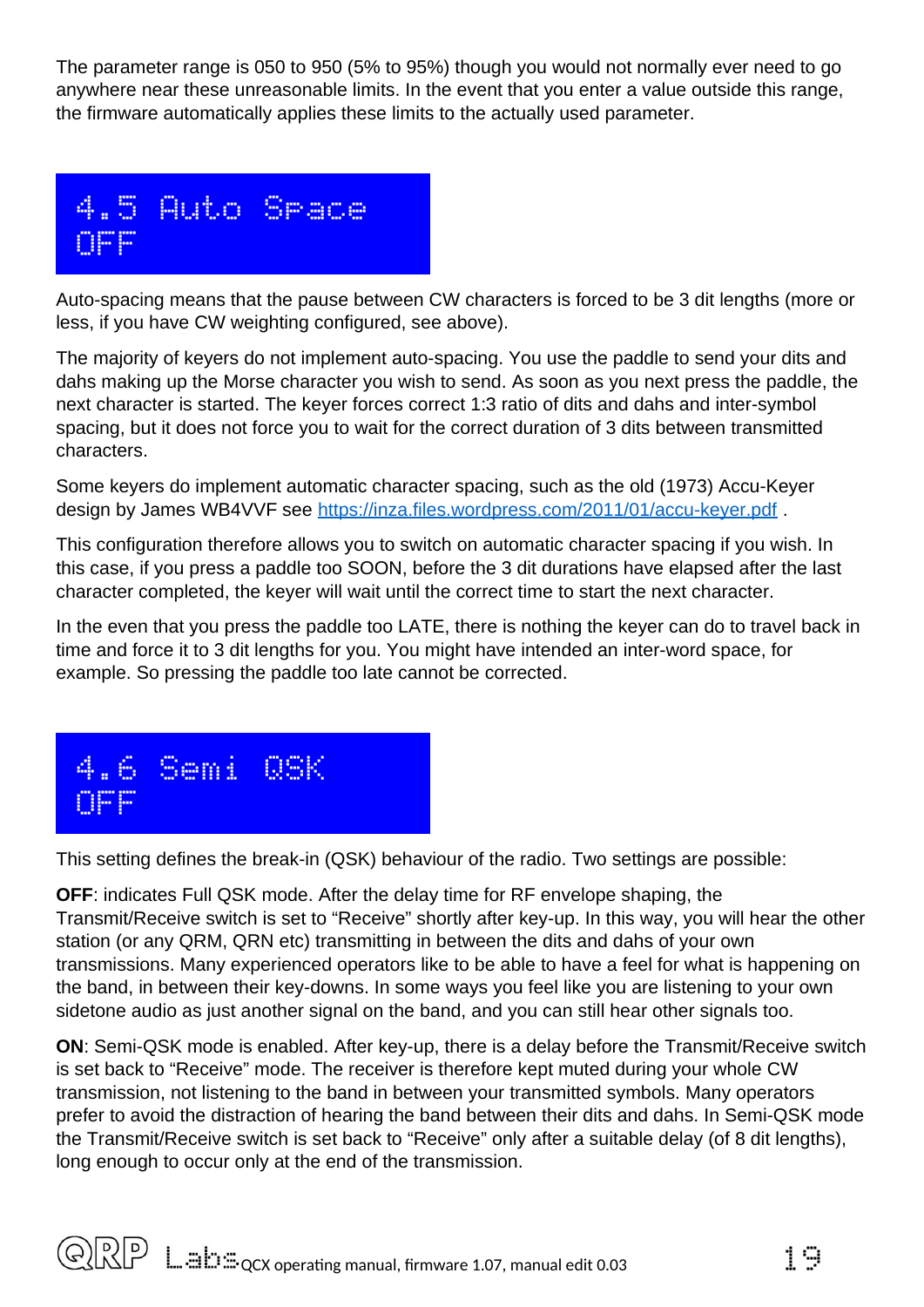

Normally you would leave Practice mode switched OFF. However if you want to practice sending CW, and see if the CW Decoder can decode you, then you can switch Practice mode to ON. In practice mode, the radio does everything it normally would, except that it never sends any RF power to the antenna!

During practice mode, a 'P' is shown in the display to the right of the frequency on the top row.



This NUMBER parameter allows you to change the Sidetone frequency if you wish. Sidetone is the audio tone which is generated by the microcontroller on key-down and injected into the audio signal path. Sidetone is ONLY an operator convenience to let you hear your keyed signal, and has no impact at all on the transmitted RF amplitude or frequency.

It is strongly recommended to leave the Sidetone frequency set to the same frequency as the CW Offset frequency in the VFO menu. Your ears will get used to recognising the 700Hz audio tone, and it makes it then much easier to accurately tune to a station you hear transmitting on air, such that his signal will also be at 700Hz audio in your receiver. When you hear him at 700Hz, he will be in the middle (near, anyway) of your CW audio filter. When you transmit you will also be netted accurately to his frequency. All being well, this should mean that your signal also ends up nicely in his CW filter passband too. Then you can QSO!

The minimum sidetone frequency is 350Hz; below this, the system automatically uses 350Hz.



You can use this parameter to reduce the volume of the sidetone audio. Most people will find the default setting of 99 too loud. So experiment with lower values until you find a sidetone audio level which you find comfortable.

When you adjust the sidetone volume by turning the rotary encoder after selecting a digit, the QCX will play the sidetone at the new volume briefly so that you can hear how it sounds and easily adjust it to a comfortable volume.

The sidetone generation uses some subtle digital signal processing to superimpose a 700Hz tone on top of an ultrasonic audio frequency (at 42kHz by default); this retains an average 50% duty cycle and thereby allows variation of sidetone volume without altering the DC bias at the feedpoint in the audio signal path; this is found to eliminate a "click" that occurs on Rx / Tx changeover and is most prominent at lower volume settings. A consequence of this change is that the apparent sidetone volume becomes lower, if you reduce the "Sidetone frq" setting far below the default



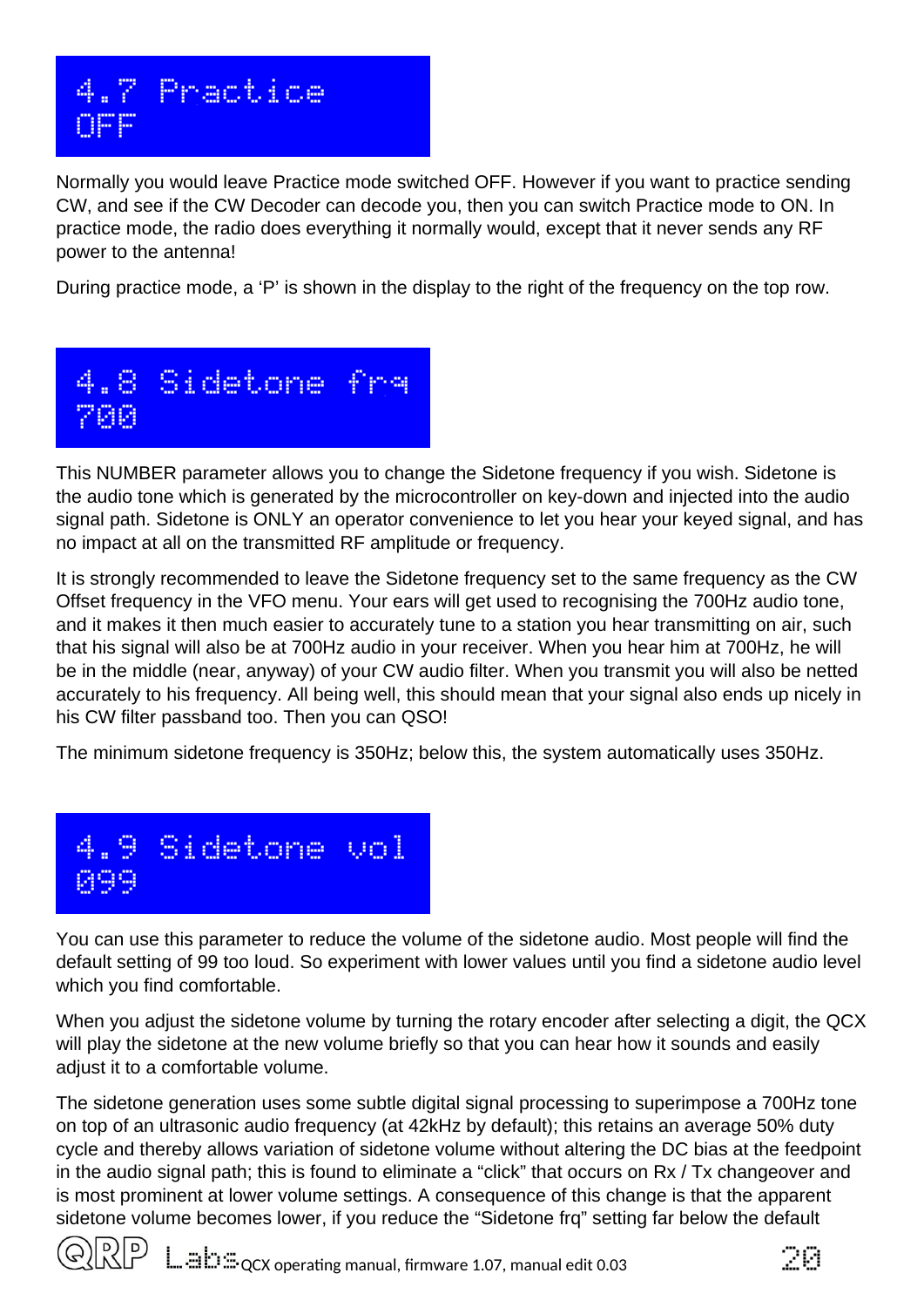700Hz. Therefore in version 1.02b the sidetone volume setting was increased from 2 to 3 digits. If low sidetone frequencies are your preference, and if you find the sidetone too quiet, you can try increasing the volume setting. There is a maximum which is given by the formula 166,666 / SidetoneFrequency – 2

If you set the sidetone volume louder than this maximum value, the system will automatically limit the volume to the maximum value.



Available settings are "tip", "ring" and "both". This controls the action of a key plugged into the key jack during Straight Key mode only. If a 3.5mm mono plug was used with the QCX+, the longer ground barrel shorted the ring to ground causing continuous keying. This configuration menu is the solution to that problem. If you are using a mono 3.5mm plug with your straight key, then set this configuration to "Tip" so that the ring connection (available only on stereo plugs) is ignored.

## <span id="page-20-0"></span>**4.12 Decoder menu**

The Decoder menu contains a number of configuration parameters relating to the CW decoder, which are described below. Some of these parameters control some aspects of the decoder behaviour. Some constructors may find it interesting to experiment with these settings and see if you can improve the performance of the CW decoder in your specific circumstances. For example, some stations may experience more noise interference than others, depending on your location etc.

Note that the Decoder is able to decode the Morse prosign symbols AR, KN and SK/VA. When shown in the decoded text section of the display, they appear as two characters, for example AR. When using the keyer to enter text into message menus, the two characters are prefixed by the character to indicate to the QCX that when replaying the message, the following two characters should be strung together without any gap.

## 5.1 Noise blnk. 10

This parameter defines the duration of the noise blanker in milliseconds. The microcontroller's 10 bit ADC samples audio at 12.019 samples per second. 48 samples are analysed by an implementation of the Goertzel algorithm (kind of a single bucket of a Fourier Transform), which results in a digital filter bandwidth of 250Hz. In other words, it results in a measurement of the amplitude 250 times per second, i.e. once every 4 milliseconds. The amplitude is analysed by logic which compares it to a threshold amplitude to decide if a tone has been detected or not. Impulse noise that generates shorter pulses than the noise blanker parameter, is ignored.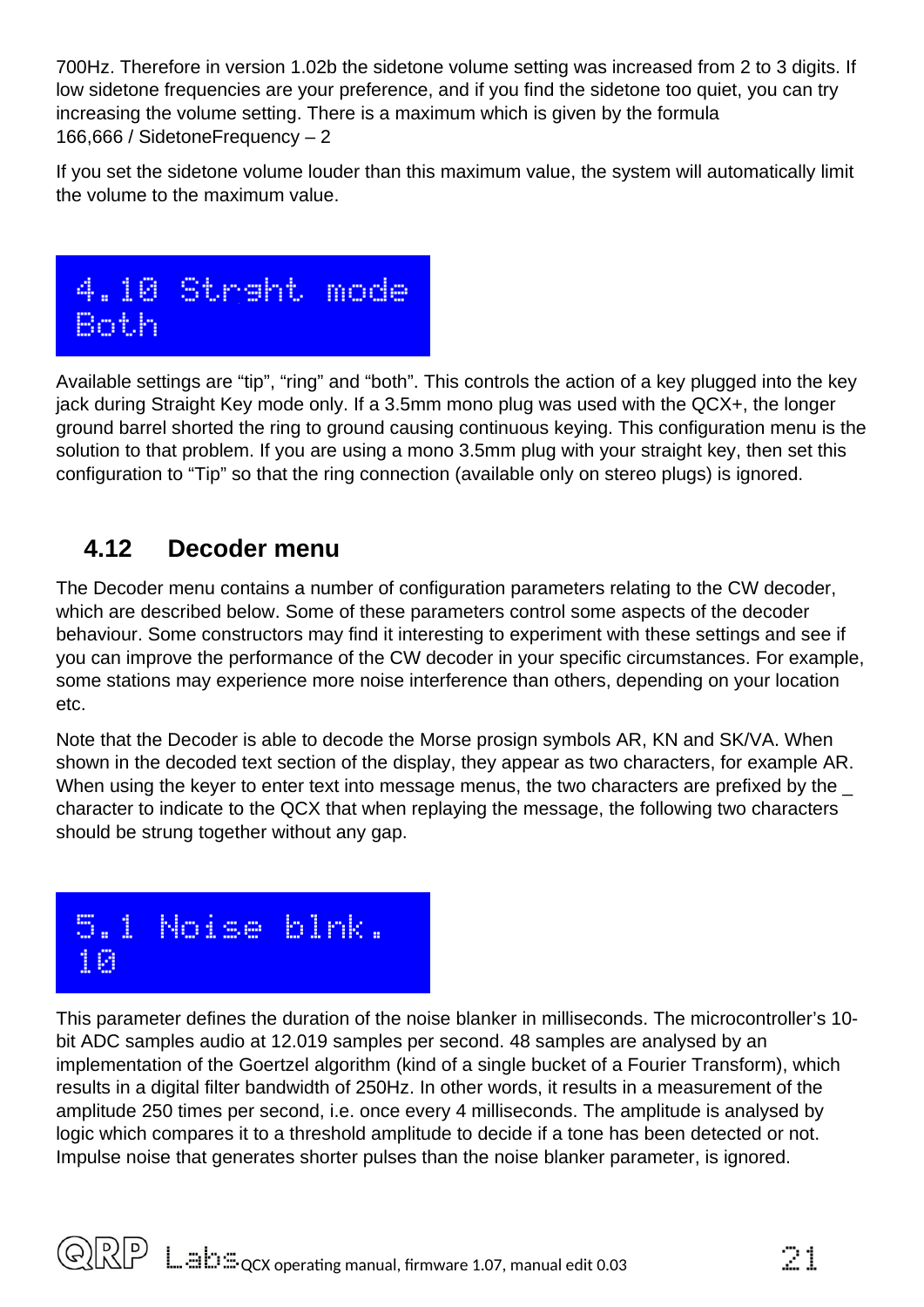If the noise blanking period is too short, then noise impulses will not be blanked effectively. On the other hand, if the noise blanking period is too long, then it will impair the decoder's ability to decode high speed Morse. For example, 24wpm Morse has dits lasting 50 milliseconds.



The duration of dits and dahs is measured in order to define a threshold at which to define a tone burst as a dit or a dah, and whether to define no tone at all as an inter-symbol, inter-character or inter-word gap. The measurement of this timing is implemented via an exponential moving average, whose averaging duration is determined by this parameter (the weight of each new measured symbol in the accumulated average).

If the exponential moving average is too fast (the parameter value is too low) then noise etc will throw off the timing averages too easily. If the exponential moving average is too slow (the parameter value is too high), then too many characters of the other station's transmission will be missed, while we try to adjust to the speed of his sending. This can be particularly offensive in some contest or pileup situations where exchanges are very short.



The decoder maintains an amplitude threshold, which it uses to decide whether a tone is detected or not. The level of this threshold must be varied automatically in order to cope with stations having a wide range of different signal strengths. Other perils may include QSB (signal fading) of the station you are listening to. The amplitude threshold is implemented via an exponential moving average. The weighting of each new sample (every 4ms) added to the accumulated exponential moving average value is the reciprocal of this parameter.

If the exponential moving average is too fast (the parameter value is too low) then noise etc will too easily throw off the amplitude threshold and it may take time to recover to its proper level. If the exponential moving average is too slow (the parameter value is too high), then it may take too long to adjust to the received station's amplitude, resulting in missed characters while the decoder slowly adjusts itself. It would also be too slow to automatically respond to QSB (signal fading).



An experienced CW operator may well dislike the CW decoder scrolling across the display all the time. With this setting you can switch "Enable RX decode" to OFF and the receiver decoding is disabled.

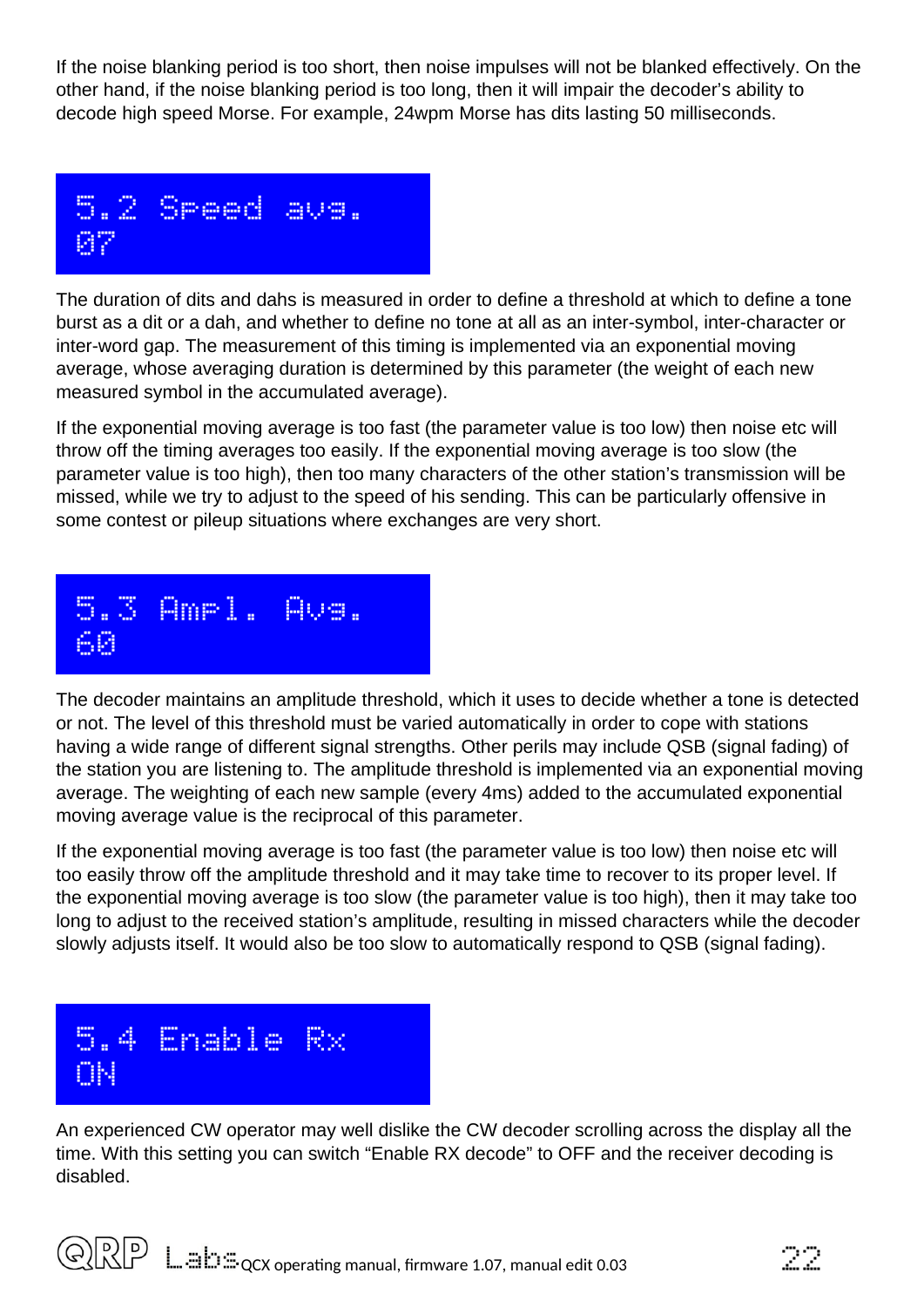

With this setting you can switch "Enable TX decode" to OFF and the transmit decoding is disabled. When this setting is ON, the CW decoder will decode your own keying and display it on the screen while you transmit. For an experienced CW operator that may be distracting too!



This parameter enables CW decoding while editing. When ON, anything you key during editing of NUMBER or TEXT type configuration parameters, edits the parameter. This is a really useful feature that makes it very easy to enter frequencies or stored messages, for example.



This parameter only controls whether the SK/VA pronoun character, when decoded, is shown as "SK" (this setting is OFF) or displayed as "VA" (this setting is ON).

The proper definition of this pronoun character is somewhat disputed; some people believe passionately that it is SK, others that it is VA. For the sake of universal harmony this parameter therefore lets you choose your preference.

### <span id="page-22-0"></span>**4.13 Beacon menu**

The beacon function is an added bonus feature of this QRP Labs CW transceiver kit! We already have extensive experience for several years, developing the Ultimate-series QRSS/WSPR transmitter kits (current incarnation, the Utimate3S). These have a huge array of functionality and modes including CW, QRSS, DFCW, FSKCW, Hellscreiber (full speed and slow FSK), WSPR, JT9, JT65, ISCAT, Opera and PI4. The vast majority of people use the Ultimate3S kit for WSPR operation. Since it costs nothing (no extra hardware, at least) to add this functionality to the CW transceiver, why not! Let's do it!

The CW transceiver beacon function therefore contains a simplified WSPR implementation which can transmit standard WSPR messages. It also has a GPS interface for discipline of time, frequency and Maidenhead locator. The implementation of course does not have the full range of flexibility and functionality as the Ultimate3S kit.

**WARNING: WSPR transmissions operate a continuous 100% key-down duty-cycle for almost 2 minutes. You should check carefully whether the BS170's get too hot during this period.** WSPR is much more demanding on the PA transistors than CW. If you are operating with higher output powers (by using a relatively high power supply voltage) then you might notice the



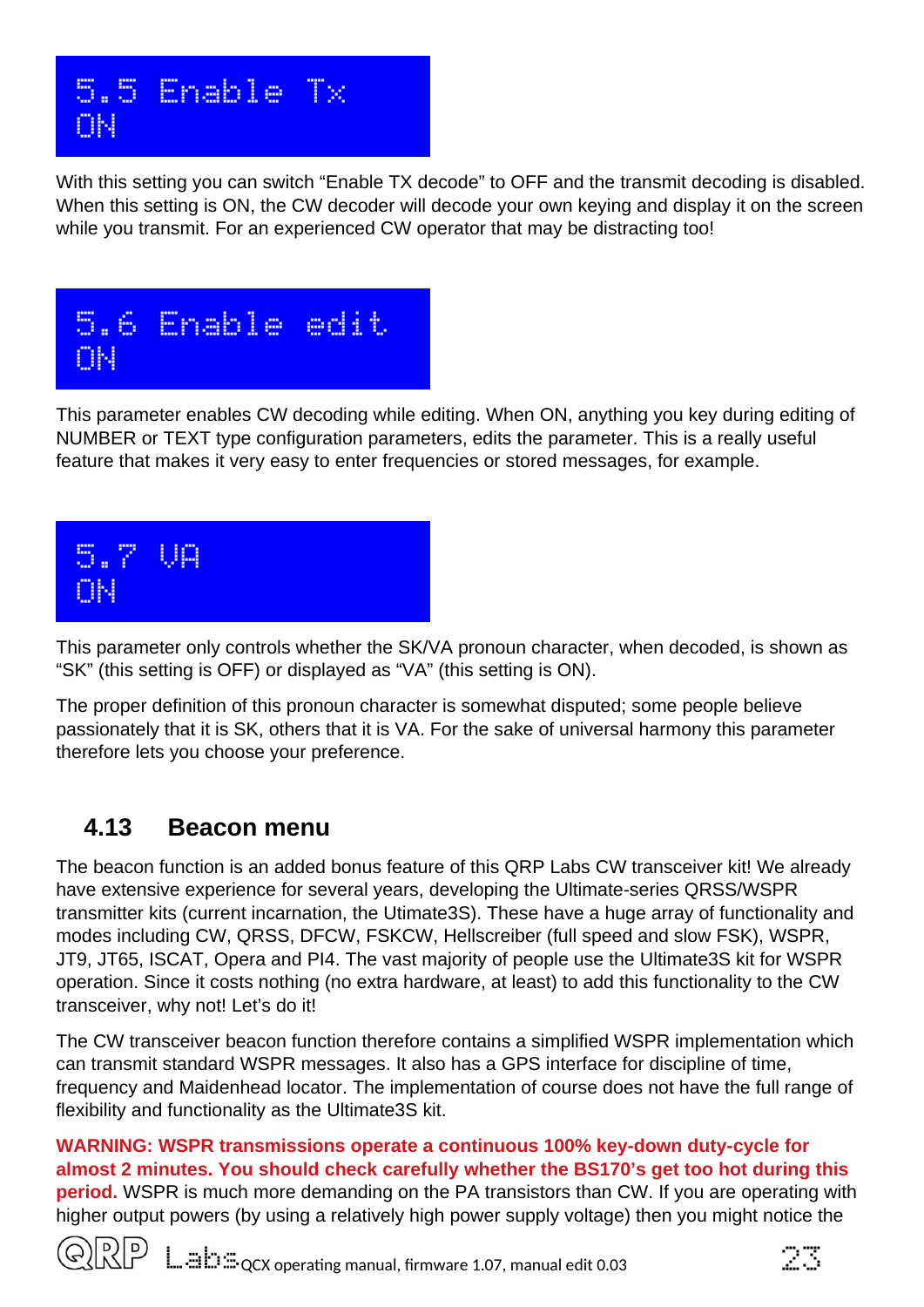BS170s get unreasonably hot. Even though the output stage is Class-E, nothing is 100% efficient! It will still dissipate some power as heat. In the QCX+ and QCX-mini, the heatsinks are bolted to the PCB as a heatsink, to help dissipate the heat.

The beacon function can also operate a CW beacon.

#### **Weak Signal Propagation Reporter**

WSPR stands for Weak Signal Propagation Reporter. It is digital message format filled with clever forward error correction. The message consists of three parts: the operator's callsign, Maidenhead locator (4-character, e.g. IO90) and two digits specifying the power. At the receiving station, messages are decoded and uploaded to a central internet database. At any time you can go to WSPRnet [http://wsprnet.org](http://wsprnet.org/) and click on the map, enter your callsign (and other filters if you wish), and see a map of where your signal is being heard.

You could also undertake more in-depth propagation studies by downloading the database of reception reports.

The WSPR message is encoded into a set of 162 symbols, each may be 0, 1, 2 or 3, using a compressed data format with forward error correction. The symbols are transmitted as tones, each tone separated by 12,000 / 8,192 Hz i.e. approximately 1.46Hz. The duration of each symbol is the reciprocal of the tone spacing, which is approximately 0.683 seconds. WSPR messages take about 110.6 seconds to transmit, and always start at even minutes past the hour.

Due to the very narrow 6Hz bandwidth of the transmission, and the clever forward error correction, WSPR signals can propagate globally even with a fraction of a watt.

In WSPR, timing is critical, so when using WSPR you must set the time configuration parameter as exactly as possible. Be sure to keep the editing cursor under the rightmost (1-minute) digit of the time parameter, watch your clock until the seconds turn over to 00, and then press the "Select" button. This will ensure the seconds are in sync with your real clock time. If careful attention is given to setting the frequency and the real time clock, then successful WSPR reports will be obtained. Of course these things are easier if you are using a GPS module: the Maidenhead locator will be calculated from the received latitude and longitude, and the time decoded nicely from the GPS serial data stream.

The microcontroller in this kit takes care of the WSPR message encoding algorithm, without any assistance from a PC host computer. It also calculates the tone spacing and symbol duration.

In between message transmissions, the display will show instead just a clock (see below), while we wait patiently for the next WSPR transmission to begin, according to the settings of the configuration parameters Frame and Start. This is useful for checking that the time on your kit is accurately set. The display also shows the minute at which the next frame will start transmitting. In the example below, the time is 14:55:31 UT and the next frame will start at 14:56:01.



When a GPS unit is connected, the firmware automatically uses the 1 pulse-per-second signal to measure the transmit frequency and compensate for any inaccuracy due to calibration error or frequency drift due to temperature. The serial data stream from the GPS is used to set the real time clock (for syncing the WSPR transmission timing). The Maidenhead locator is computed from the latitude and longitude information parsed from the GPS serial data.



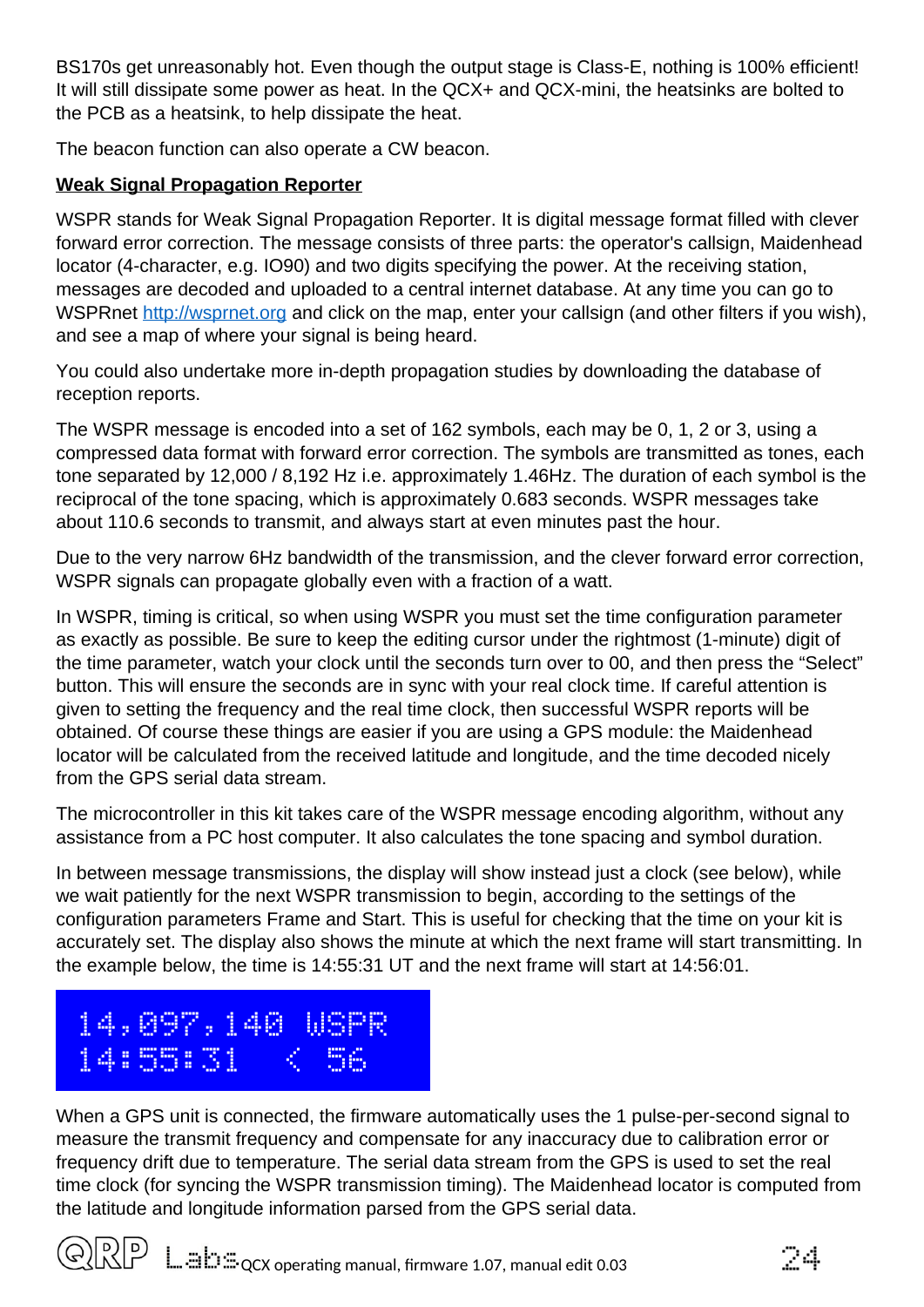A WSPR transmission takes 1 minute and 52 seconds. The GPS time and location data is parsed from the GPS serial data stream at the END of every WSPR transmission. On the first WSPR transmission after power up, the time may not be accurate. The 27MHz synthesiser reference frequency is measured and adjusted, in a 4 second period after the end of the WSPR transmission. Parsing the time and location, and adjusting the 27MHz reference frequency, all takes place in under 7 seconds. The process is completed before the start of the next WSPR transmission slot. Nevertheless, you should not configure your kit for continuous WSPR transmissions in every 2-minute WSPR slot (Frame parameter is 2), which is considered very antisocial to fellow WSPR operators.

A GPS receiver isn't essential for WSPR operation but it is highly recommended because it makes operation more accurate, easy and fun.

During the actual WSPR message transmission, the display shows something like this:



The elements of this display are explained as follows:

- 14,097,140 Transmission frequency (tone 0)
- 122 Current symbol is 122 (of 162 symbols making up a WSPR transmission)
- 2 Current tone being transmitted (one of 0, 1, 2 or 3)
- G0UPL Callsign encoded into the transmission
- IO90 5-character Maidenhead Locator square, encoded into the transmission
- 37 Power in dBm, encoded into the transmission

On a PC spectrum display such as the Argo software<http://www.weaksignals.com/>WSPR messages look something like the screenshot below when received locally (or usually worse, because you probably are over-driving your receiver when receiving your own signal!):

WSPR decoding takes place in the WSPR program by K1JT (see

http://physics.princeton.edu/pulsar/K1JT/wspr.html ). Below is a screenshot showing the WSPR 2.0 screen following reception of a few transmissions (output frequency = 1,500Hz, Frame = 02, Start =  $00$ ).

$$
\mathbb{Z}\mathbb{S}
$$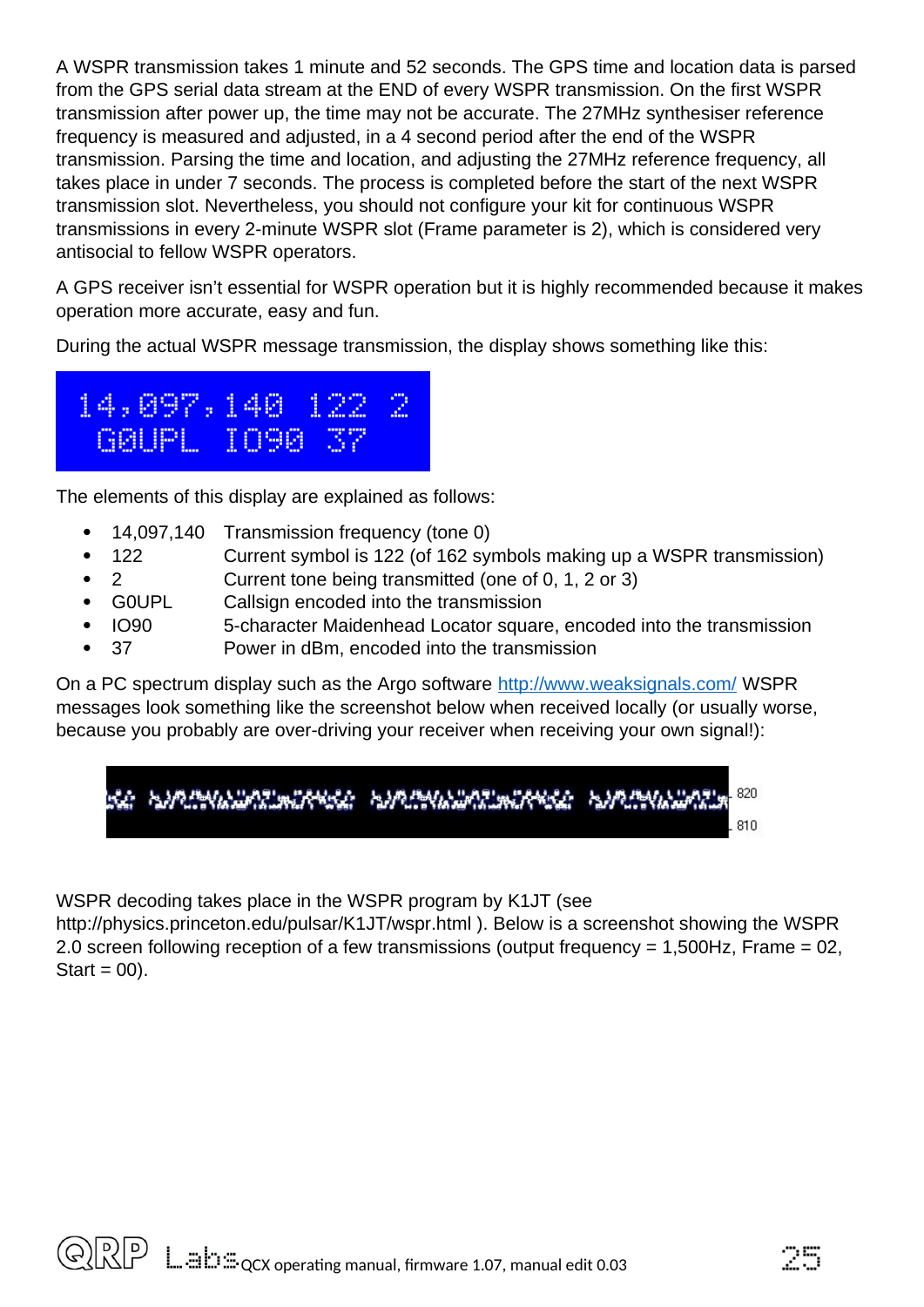

A number of other software packages are now also capable of decoding WSPR transmissions.

NOTE: the GPS interface is connected in parallel in the circuit, with the paddle. Therefore, you should NOT have the GPS connected, while operating the radio as an ordinary CW transceiver. If you do, the GPS serial data and 1pps will key the transmitter! Disconnect the GPS before using the radio as a CW transceiver.

The following sections describe the configuration parameters in the Beacon menu.



This parameter determines the transmission mode during beacon operation. There are four possible beacon modes:

**OFF:** The beacon mode is off, the transceiver is in ordinary manual operating mode

**CW**: the kit simply sends stored message 1 repeatedly, according to the configured Keyer speed, and with message start timing determined by the Frame and Start parameters (see next sections).



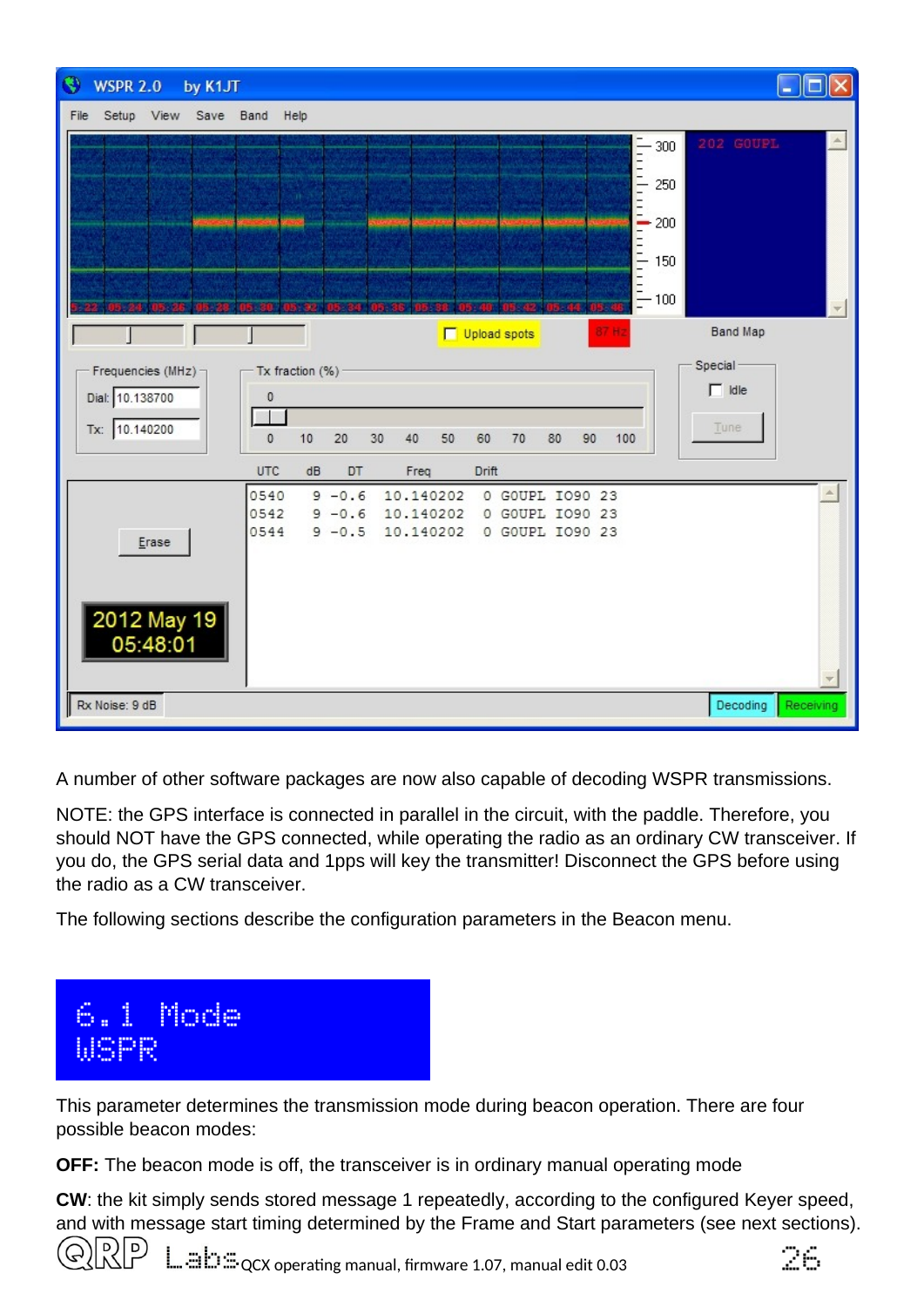**WSPR**: the kit sends WSPR according to the configuration parameters in the following sections.

**FSKCW**: the kit sends stored message 1 repeatedly in slow FSK CW, where "key-down" is shifted up 4Hz and "key-up" is transmitted at the carrier frequency. The symbol duration is controlled by the keyer speed, interpreted as the number of seconds for a CW "dit".

If beacon mode is enabled (not OFF), the radio starts operating in beacon mode on power-up.

While beacon mode is operational, it can be cancelled immediately at any time by pressing the "exit" button. Remember that you should not have a GPS connected, when in ordinary CW transceiver mode – it would key the transmitter since the GPS and paddle share the same processor I/O signals.

Beacon mode is entered upon leaving the configuration menu system, if the beacon is enabled by having this parameter set to a value other than OFF.

# 6.2 Frequency 14,097,140

This parameter determines the transmission frequency during beacon operation. In WSPR mode, this is the frequency of tone 0.

It should be noted that the WSPR sub-bands on the bands are only 200Hz wide. You need to have your 27MHz reference oscillator accurately calibrated so that you can be sure your actual transmission frequency is close to the frequency specified in this parameter. You also need to specify the correct frequency so that your transmission is inside the appropriate 200Hz sub-band.

Note that these are the actual transmission frequencies, there is no CW offset, no RIT, no other modifications. The specified frequency is also DIFFERENT from the "USB dial frequency" specified at WSPRnet [http://wsprnet.org](http://wsprnet.org/) – the "USB dial frequency" is 1500Hz lower than the actual transmit frequency, so that the decoded audio is at 1500Hz.

Therefore, ensure that for WPSR transmissions, you choose a frequency in one of the WSPR subbands according to the following table:

| 80m: | $3.570000 - 3.570200$ |
|------|-----------------------|
| 60m: | $5.288600 - 5.288800$ |
| 40m: | $7.040000 - 7.040200$ |
| 30m: | 10.140100 - 10.140300 |
| 20m: | 14.097000 - 14.097200 |
| 17m: | 18.106000 - 18.106200 |
| 15m: | 21.096000 - 21.096200 |
| 12m: | 24.926000 - 24.926200 |
| 10m: | 28.126000 - 28.126200 |
|      |                       |

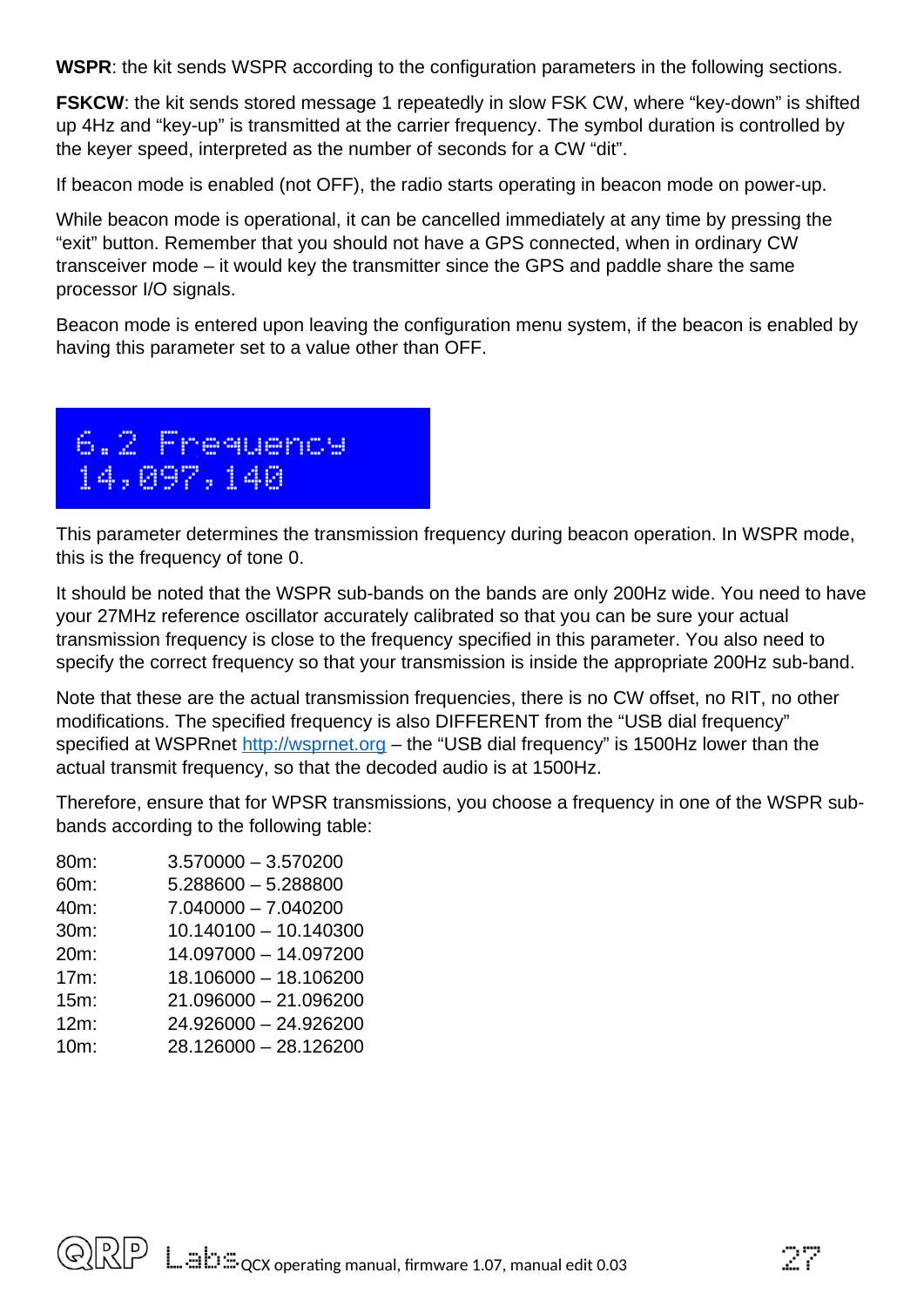

This parameter defines the repetition rate of the WSPR transmission. In the example shown here, Frame 10, this means that the WSPR message will be transmitted once every 10 minutes.

Transmission in every 2 minute WSPR slot is considered anti-social. 10 minute repeat transmissions is usually considered normal.



If everybody transmits with 10 minute repetition rate starting on the hour, then there will be bursts of activity every 10 minutes where everyone is transmitting at once, and the potential for interference from another station will be large. To avoid this, you can define the start timer. In this example a start time of 04 means that the first transmission will start at 4 minutes past the hour, and subsequent transmissions will commence at Frame minutes after that – in this case, 14, 24, 34 etc minutes past the hour.

## 6.5 WSPR call G0UPL

The WSPR callsign is the first parameter which is encoded into the WSPR message. Your callsign must obey certain restrictions imposed by the WSPR protocol. These restrictions helps ensure that the WSPR encoding process can compress callsigns efficiently, along with the Maidenhead Locator square and Power level, into only 50 binary bits of information in total.

The callsign can only be 4 to 6 characters long. The callsign must consist of the following:

- 1) One character which can be A-Z or 0-9 or a SPACE
- 2) One character which can be A-Z or 0-9
- 3) One character which must be a number 0-9
- 4) Three characters which can be A-Z or a SPACE

For callsigns such as mine, consisting of 5 characters, I must enter a space character as the first character in order to satisfy these callsign rules.

If the callsign you enter does not obey the necessary rules, then an error message is displayed on exiting the configuration menu system:

## Beacon error: WSPR call

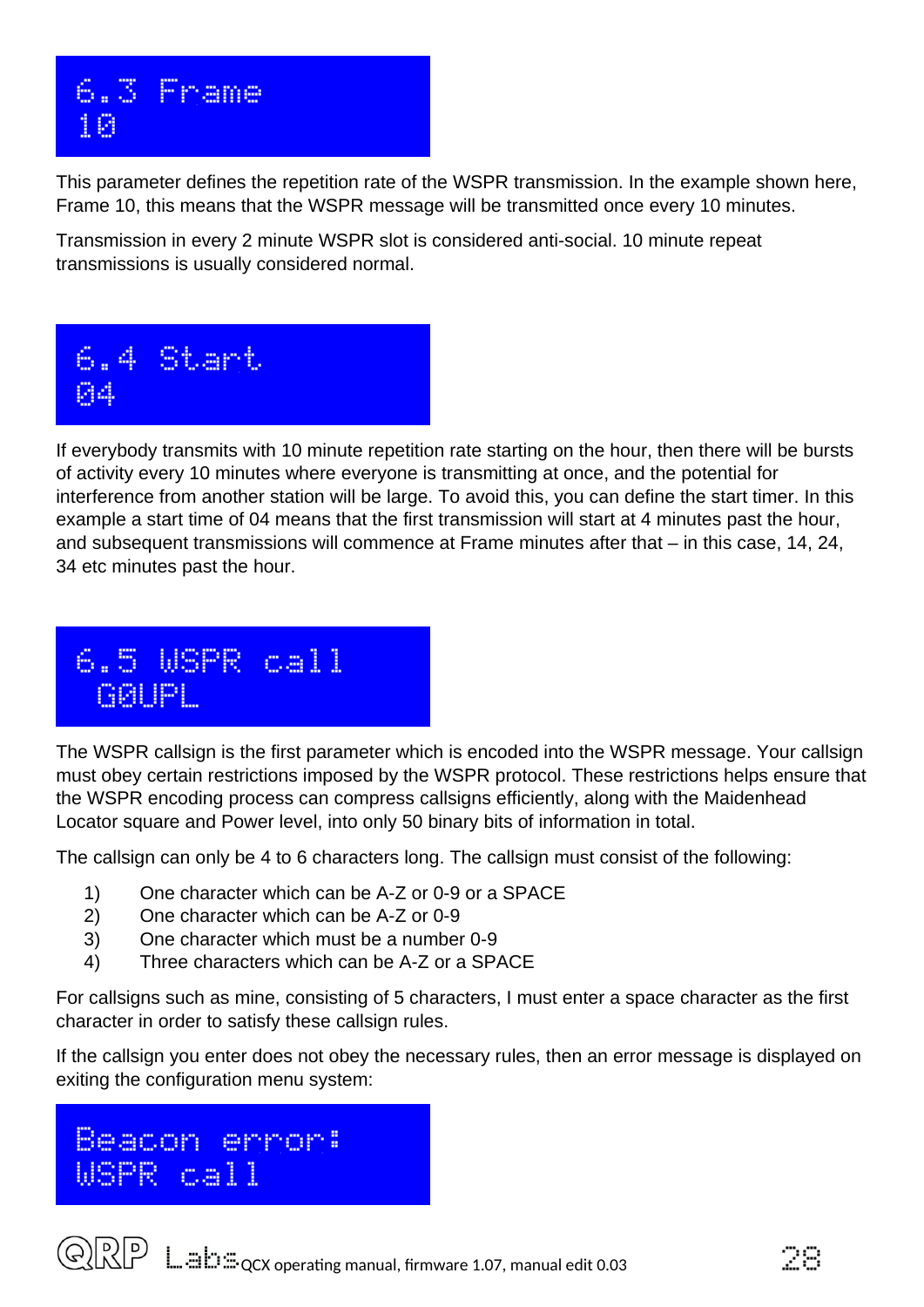In this case, go back to the WSPR Call parameter and try to understand how to correct it in order to make your callsign satisfy the requirements.

Note that if entering the callsign text using the key, you cannot enter a space with the key! So, you will need to enter the initial space character (if required) using the buttons and rotary encoder as discussed in the earlier section on editing TEXT parameters.



The Locator is the second parameter which is encoded into the WSPR message. It is the 4 character Maidenhead square. The text you enter here, must be a valid Maidenhead square, otherwise an error message will be generated on exiting the configuration menu system.

If you have connected a GPS receiver, the GPS receiver will update the Locator, computing it from the latitude and longitude information contained in the serial data string from the GPS receiver module.



The third and final parameter encoded into the WSPR message is the transmitter power, defined in dBm. Note that this parameter is manually edited here and is encoded into the WSPR message. It does NOT indicate a measured power which is actually transmitted. This is a common misconception. It only indicates what number the operator configured for the WSPR message encoding.

WSPR powers are constrained to certain values 0, 3, 7, 10, 13, 17, 20, 23, 27, 30, 33, 37, 40, 43, 47, 50, 53, 57 and 60dBm. If you specify a value not in this list, then an error message will be generated on exiting the configuration menu system.

In this example, the configured value is 37dBm which corresponds to 5 watts of RF transmitter output.



The kit has an internal real time clock which is used for timing the beacon (WSPR and CW) transmissions. This configuration allows you to set the real time clock. The clock setting takes effect, and the seconds (internally counted but not displayed) are set to zero, when editing of this menu is concluded: either by pressing the "Select" button after setting the minutes, or by pressing the "Exit" button at any time.

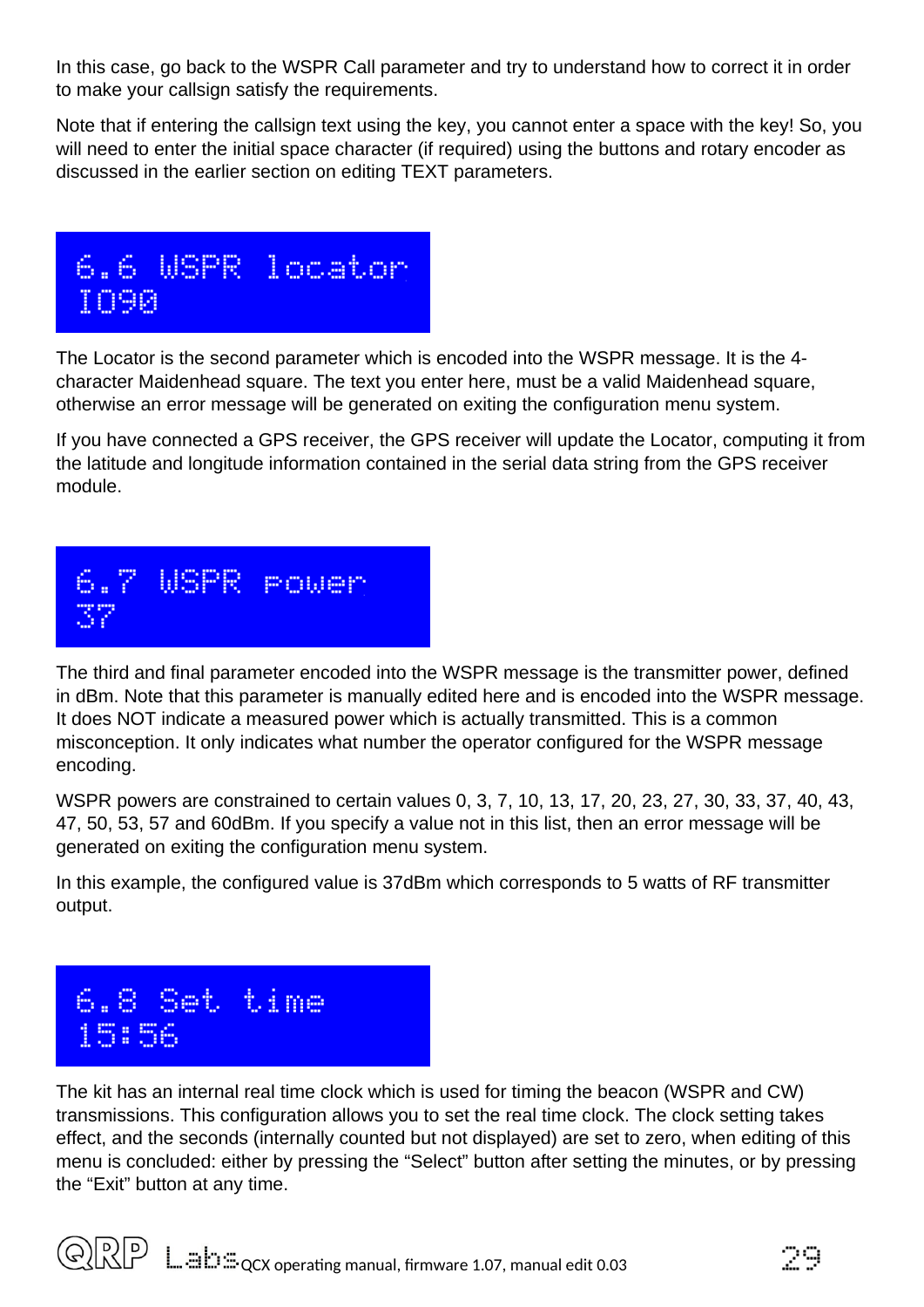Accurate timing is critical for the WSPR (etc) modes. With careful adjustment of the "System frq." parameter, the 20MHz oscillator will keep accurate enough time for WSPR for up to a week, even without GPS.

Note that if using a GPS module and if there is a valid serial data stream properly decoded, then the time is set automatically.

An accurate real time clock is not required other than for the WSPR beacon transmission timing.

A real time clock display is available that occupies the lower right corner of the display. The time set in this menu item is the time displayed in this real time clock display. The time is displayed in HH:MM format.

## <span id="page-29-0"></span>**4.14 Other menu**

This menu contains miscellaneous other settings which do not fit well in other configuration menu categories.



This is a NUMBER parameter which controls the decisions on what type of press has been made to a button. By default, it is set to 300 milliseconds (as shown here) but you may alter this if you wish.

It is the number of milliseconds after first pressing the button, at which certain decisions are made:

- a) If you have not pressed the button again after this interval, then it means you intended a single press.
- b) If you are STILL pressing the button all this time later, 300 milliseconds after the first press, then it means you executed a "single long press".
- c) If you pressed the button again before the 300 milliseconds elapsed, it is a "double click".



This BOOLEAN parameter controls whether or not the battery icon is displayed on the screen at the top right corner. Measurement and display of battery voltage may be useful to those operators who intend to operate the radio from battery power, for example during portable operations.

**In order to measure and display the battery voltage, it is necessary to jumper the "DVM" input header pin to the supply voltage header pin. This hardware wiring is described in the assembly manual.** 

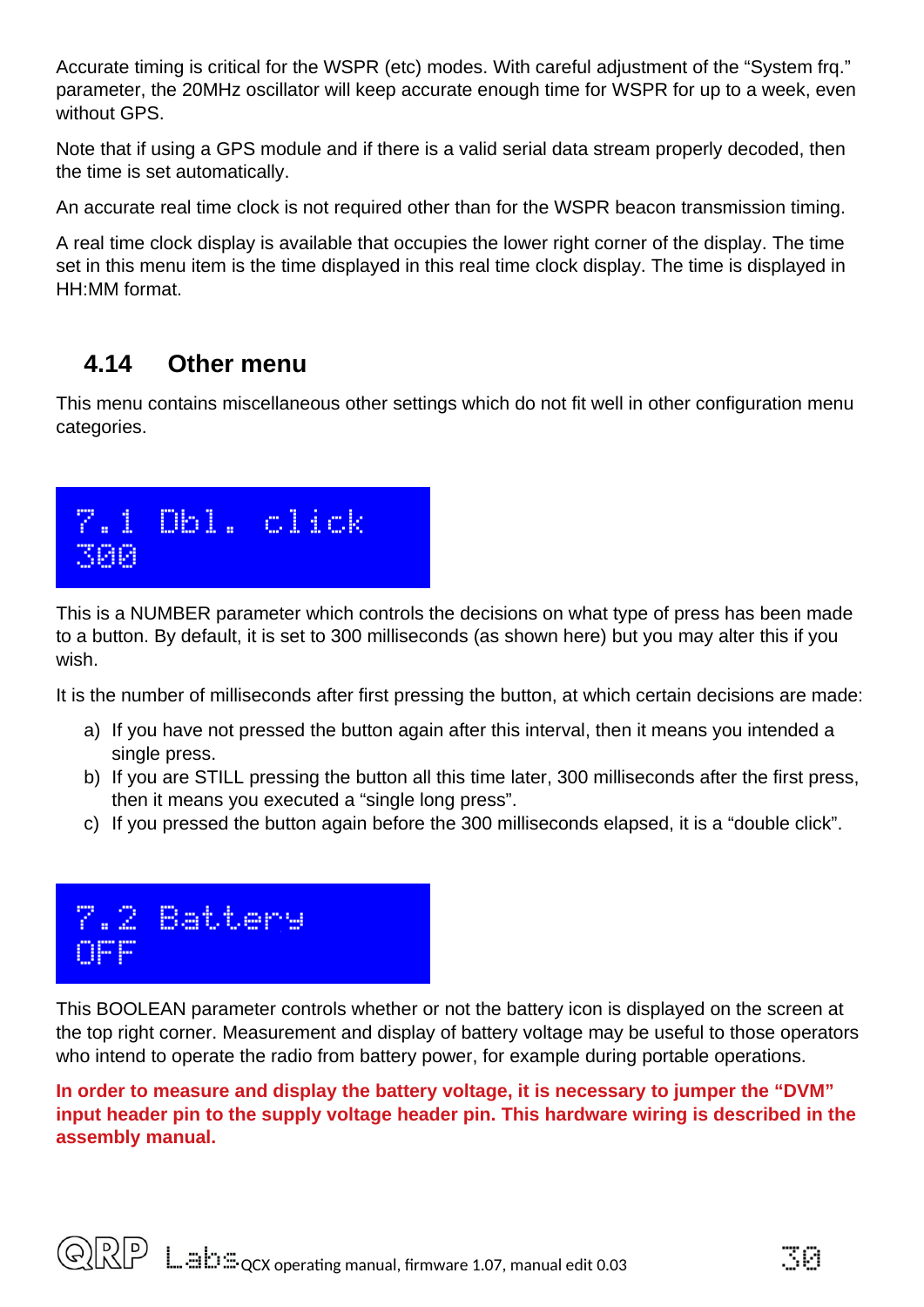

This is the voltage, specified in millivolts, at which the battery is considered "full".



This is the step, specified in millivolts, for each bar of the battery icon.

In this example, Batt. full is defined as 13.8V and the step is 1V. The battery icon has 7 possible states, ranging from empty to full and 5 intermediate states in between. The meaning of the displayed icon will be, in this example:

- Full: 12.81V to 13.8V (and indeed, above 13.8V also)
- 5 bars: 11.81V to 12.8V
- 4 bars: 10.81V to 11.8V
- 3 bars: 9.81V to 10.8V
- 2 bars: 8.81V to 9.8V
- 1 bar: 7.81V to 8.8V
- Empty: 7.8V and below

# 7.5 Cursor blink OFF

Two different cursor styles are possible. You can select your favourite, here. The two possible values are an underline cursor (the default), and a blinking cursor (the display alternates between the edited character, and a solid white block).

When set to ON, the cursor style is Blink. When OFF, the cursor style is Underline (default).

Note that this setting only affects the cursor that is shown during menu system editing. In normal operating mode, the underline cursor is always used for tuning rate indication, regardless of the Cursor style setting.



A rudimentary S-meter is shown in the top right of the display, if this parameter is set to ON.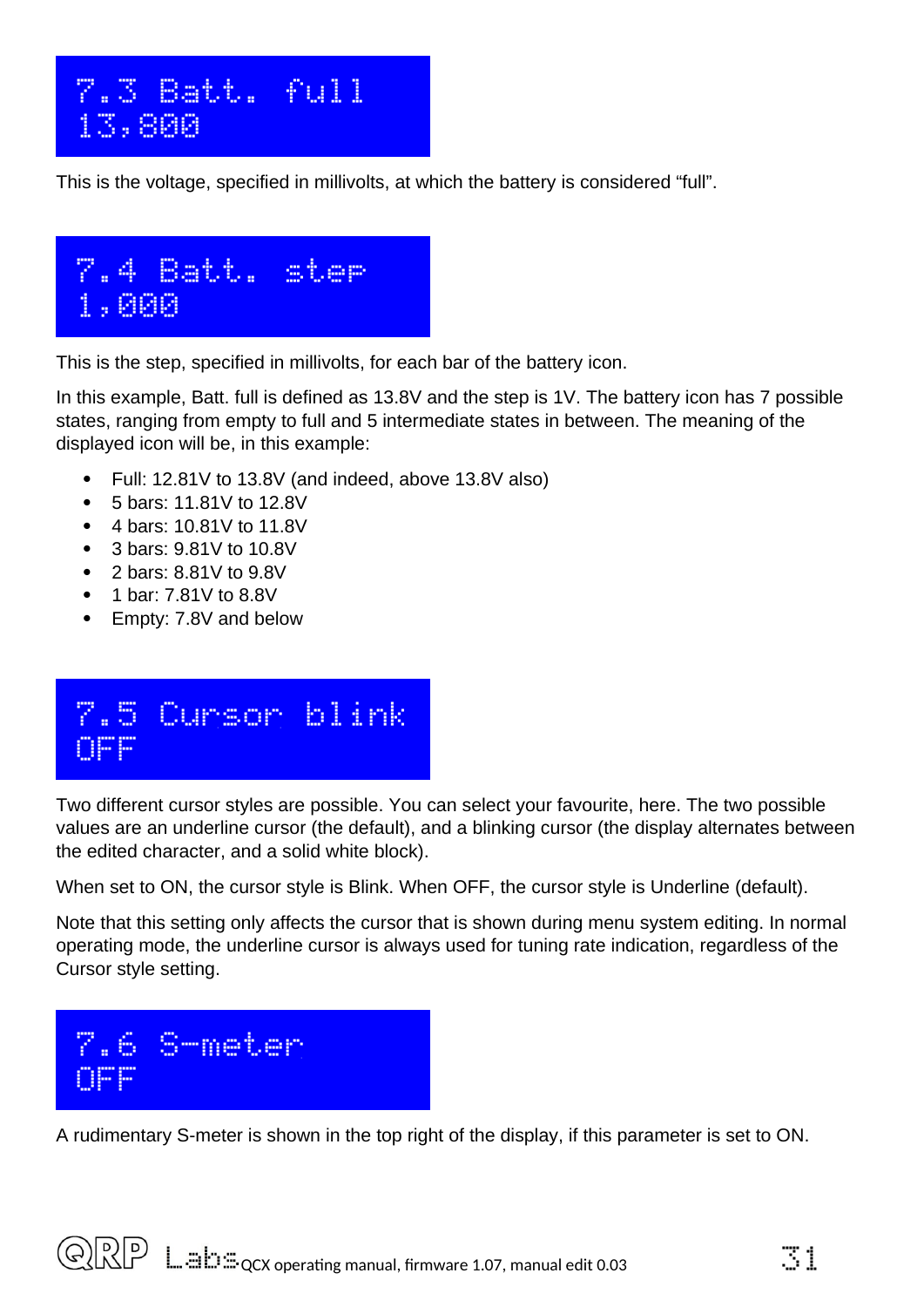

This NUMBER parameter effectively defines the sensitivity of the S-meter. The S meter has 12 bars maximum. Each bar of the S-meter equates to the specified "S-meter step" number on the amplitude measurement scale. So, in this case the scale of the 12 bars of the S-meter will mean 0 to 1200 in amplitude measurement terms.

A lower S-meter step number makes the S-meter more sensitive; a higher number makes it LESS sensitive.

The S-meter reading is indicative only, it does not have any highly accurate meaning. In any case the audio sampled by the Analogue to Digital converter is after the audio amplifier gain stages so the amplitude depends on the receiver gain setting.



You can use this configuration to display your own customized "Splash" screen on powering up the QCX+. Ordinarily when you power up the QCX+ it will show this screen:

 5W CW Tcvr 1.06 QRP Labs, 2019

It shows the firmware version number (1.06 in this example). When you set the "Custom splsh" configuration parameter to ON, the contents of message memories 11 and 12 are displayed on the top and bottom rows respectively. You would then not normally use these message memories for sending CW (though the system does not prevent it). If either memory 11 or 12 are blank, the default splash screen contents for the upper or lower row respectively will be shown. Therefore it is possible to customize one or the other or both rows, as you wish.



When set to ON, a real time clock is displayed in the bottom right part of the screen during operation. The time is NOT maintained when the QCX+ is powered down. This clock may be set in the "Set time" menu item in the "Beacon" menu. You may also set the clock by connecting a GPS such as the QRP Labs QLG1. Remember that the GPS and the paddle share the same microcontroller inputs (see schematic) and therefore the GPS signals key the transmitter. The QCX+ automatically detects the presence of GPS serial data and enables "Practice mode" to



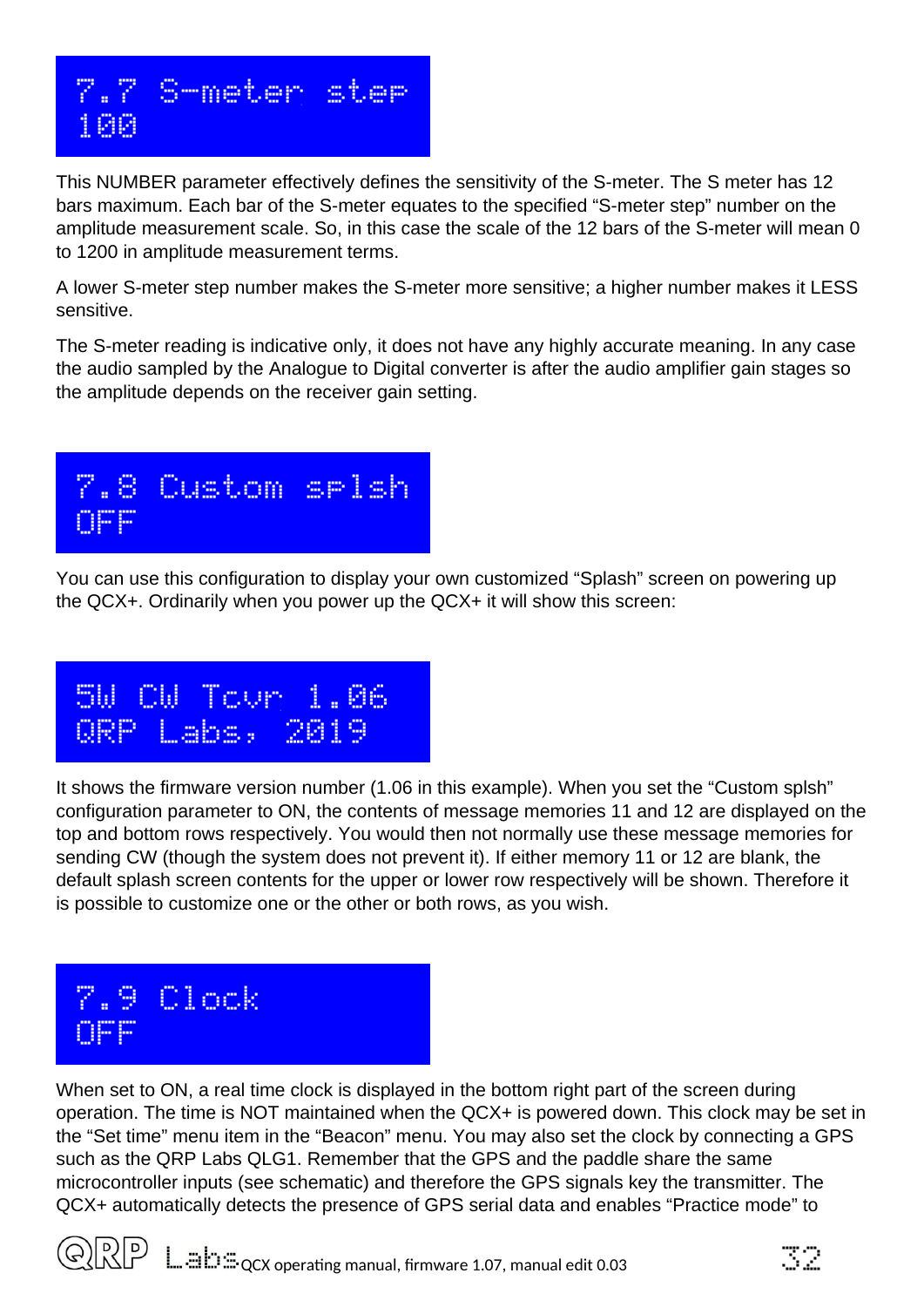prevent keying (a P appears on the top line of the display) that due to the high duty cycle, could damage the Power Amplifier transistors. The QCX+ automatically parses the serial data when the GPS is connected (without needing to be in a GPS calibration menu in the Alignment menu, or operating in beacon mode). When the GPS is disconnected, the temporary Practice mode is automatically disabled, restoring normal operation of the transceiver. Therefore you may simply connect a GPS, wait for the real time clock to be updated, and then disconnect the GPS. This is a convenient way to set the time easily, if you have a shack GPS operational.



This parameter configures the delimiter character that appears between the MHz, kHz and Hz parts of frequency or numeric displays on the QCX+ screen. The default is a comma. Now the operator may select a dot if preferred; for example European convention is the use of a dot as the thousands separator. Technically you can choose ANY of the characters available in the QCX+ text string selection but, most commonly, comma or dot are expected to be the usual choice.



This parameter is only applicable to the QCX-mini model, and it controls whether the backlight is ON or OFF. This setting is saved in EEPROM and is applied at the next power-up automatically.

You may also temporarily control the backlight, without saving the state in EEPROM, by doubletapping the rotary encoder shaft button.



This menu item can be used to cause a factory reset. Factory reset returns you radio to the supplied default factory configuration. Everything is erased and set back to the default parameter values.

In order to prevent accidentally triggering this drastic step, the factory reset is implemented as a virtual 2-digit numeric parameter. To cause a reset:

- Press the "Select" button to start editing this menu item. 00 is displayed
- Use the rotary encoder to change the value to 17
- Press the "Select" or "Exit" buttons to enter the value 17, which causes the factory reset

Factory reset takes a few seconds while the entire EEPROM contents are written. After the factory reset you will see the "Select band" prompt again, the same as when you first power up the radio.

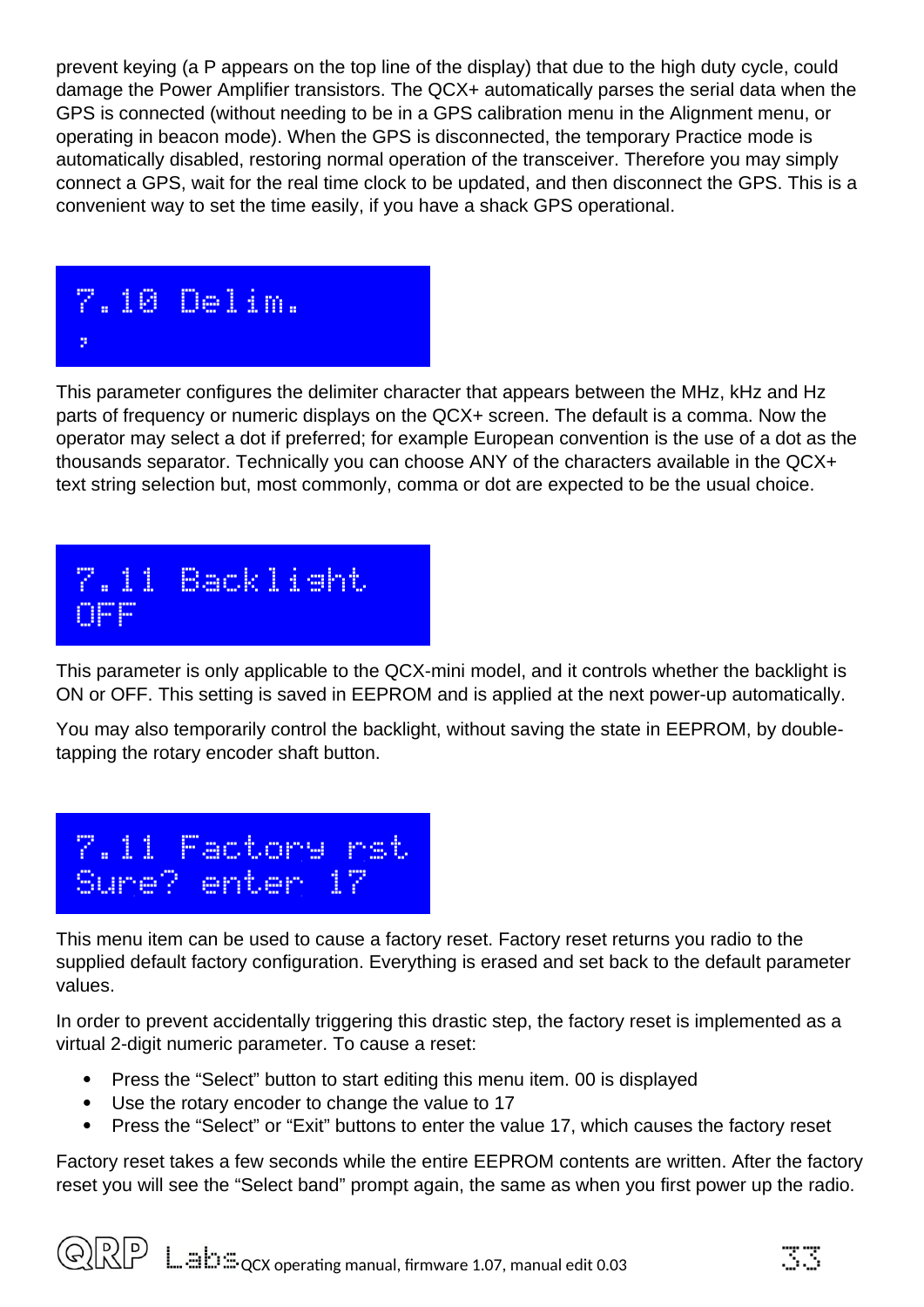## <span id="page-33-0"></span>**4.15 Alignment menu**

The alignment menu contains several tools for alignment and calibration of the radio, using the built-in signal generator to inject a test signal back into the receiver's front end.

Correct use of these alignment tools makes it possible to adjust and align the receiver without any external test equipment at all.

Please also refer to the alignment/adjustment section at the end of the assembly part of the assembly manual, which describes how to use these tools to peak the Band Pass Filter response, and to minimise the unwanted sideband using the I-Q balance and audio phase shift adjustments.



The Align frq. parameter specifies the frequency which the alignment tools operate. You should ensure that the frequency specified is in the centre of the CW section of the band of operation of your radio.



The audio frequency at which the I-Q balance adjustment is performed. By default this is set to 700Hz, the centre of the audio filter and what is usually used for the CW offset frequency.



The audio frequency at which the LOW audio frequency 90-degree phase shift is performed.



The audio frequency at which the HIGH audio frequency 90-degree phase shift is performed.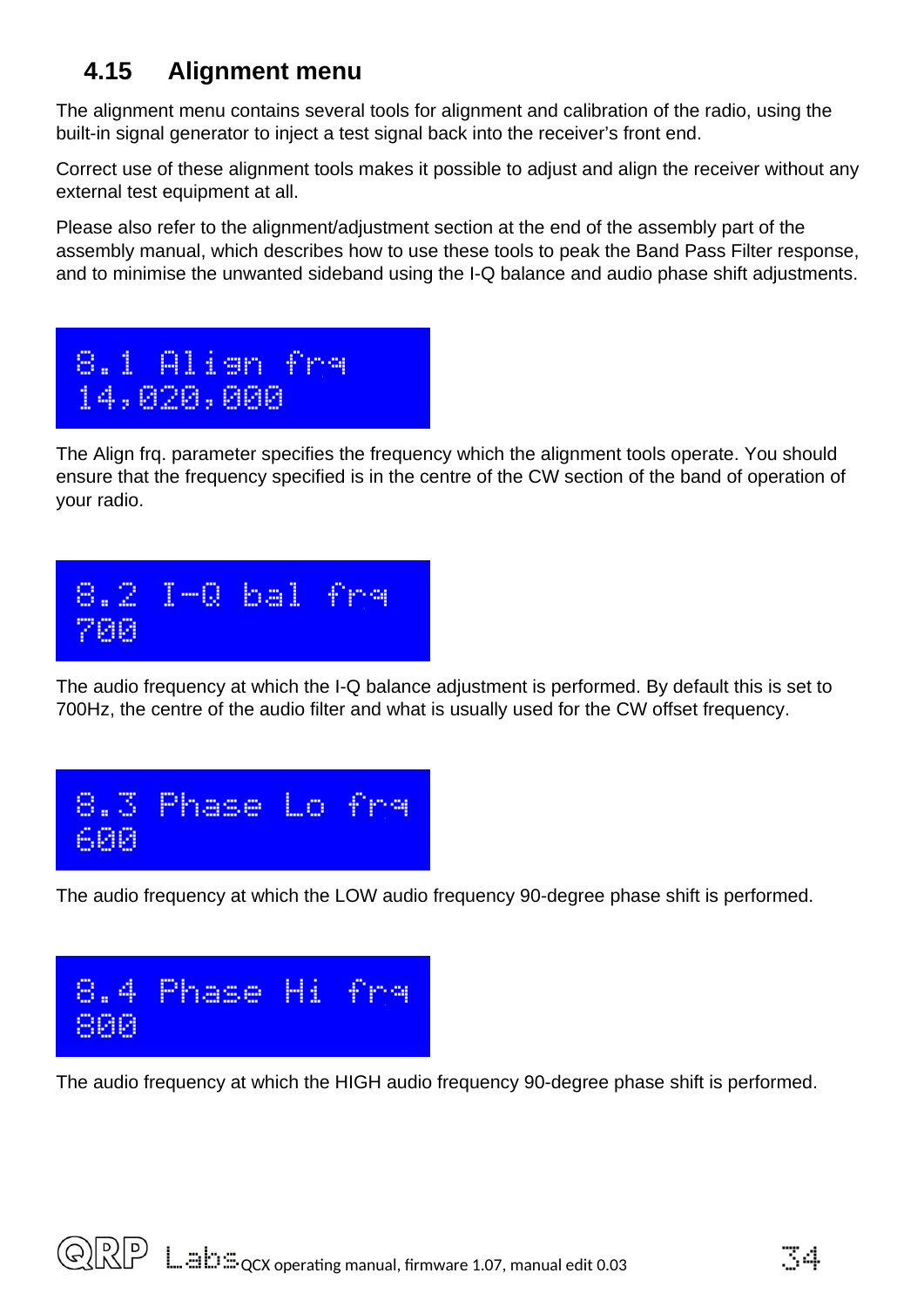## 8.5 Ref frq 27,004,000

The reference frequency for the Si5351A synthesiser chip. If you set this to the actual oscillation frequency of the 27MHz crystal, then the output frequency of the radio will be accurate.

Usually the 27MHz crystals oscillate between 3 to 5kHz too high. This is the reason for the default setting of 27.004MHz (4kHz high).

You can measure the 27MHz reference value yourself if you have a reliable general coverage receiver whose frequency is known to be accurate. There are other methods too! You could set the signal generator to a certain frequency such as 10MHz. Then beat it against a 10MHz reference, for example. Measurement of the audio offset would enable a calculation of what the correct 27MHz reference value ought to be.

If a GPS unit is available, then this makes everything very simple – then you can use the GPS calibration tools to calibrate this value (see below).

**NOTE: When using the TCXO option in the QCX+ and QCX-mini models, you MUST set this parameter manually to 25,000,000 priort to using the GPS calibration function.** 

**To build the QCX radios for 160m operation, you must use a 12MHz crystal (in place of the 27MHz crystal) and manually set this parameter to 12,000,000 before operating the radio.** 



The system oscillator frequency. In this radio, the microcontroller clock is a 20MHz crystal. If you are able to measure the actual 20MHz frequency (without disturbing it), you can enter the frequency here. You could, for example, listen for the 20MHz radiation on a general coverage receiver whose frequency indication you trust.

The 20MHz system clock is used for timing purposes only. It is not very critical, unless you intend to operate the WSPR beacon function without a GPS.

If a GPS unit is available, then you can use the GPS calibration tools to calibrate this value (see below).

| <b>BBB</b><br><b>BREED</b><br>$\boldsymbol{\theta}$<br>п<br>г<br>Ð<br>н<br>H<br>88<br>m | <b>BREE</b><br>н<br>п<br>п<br><b>BBB</b><br><b>BBB</b><br><b>Base</b><br>п<br>ш<br>F<br><b>BEERS</b><br><b>BEEF</b><br>п<br><b>FEE</b><br>mm<br>п | -----<br>---<br><b>BREE</b><br><b>FREE</b><br><b>FREE</b><br><b>BREE</b><br>E<br>г<br>п<br>H<br>п<br>E<br><b>EEEE</b><br>п                                                     |                     |
|-----------------------------------------------------------------------------------------|---------------------------------------------------------------------------------------------------------------------------------------------------|--------------------------------------------------------------------------------------------------------------------------------------------------------------------------------|---------------------|
| ----<br>E.<br><b>FILE</b><br><b>BEE</b><br>п<br>F<br>I<br>-----<br>п<br><b>FEE</b>      | <b>BBB</b><br>H<br>п<br><b>BBB</b><br><b>BBB</b><br><b>BEE</b><br>п<br><b>FEE</b><br><b>FEE</b><br>п<br>п<br>п<br>п<br>----<br>----<br><b>FEE</b> | œ<br><b>REB</b><br><b>BBB</b><br><b>BBB</b><br><b>BBB</b><br>п<br>Ħ<br><b>FREE</b><br><b>BEERS</b><br>п<br>Ħ<br>п<br>п<br><b>FEE</b><br><b>BBB</b><br><b>BBB</b><br><b>BEE</b> | п<br>п<br><b>FR</b> |

Pressing the "Select" button activates the signal generator on the configured frequency and displays a bar on the screen showing the measured audio amplitude at 700Hz. The Band Pass Filter trimmer capacitor should be adjusted for maximum measured amplitude. This process is

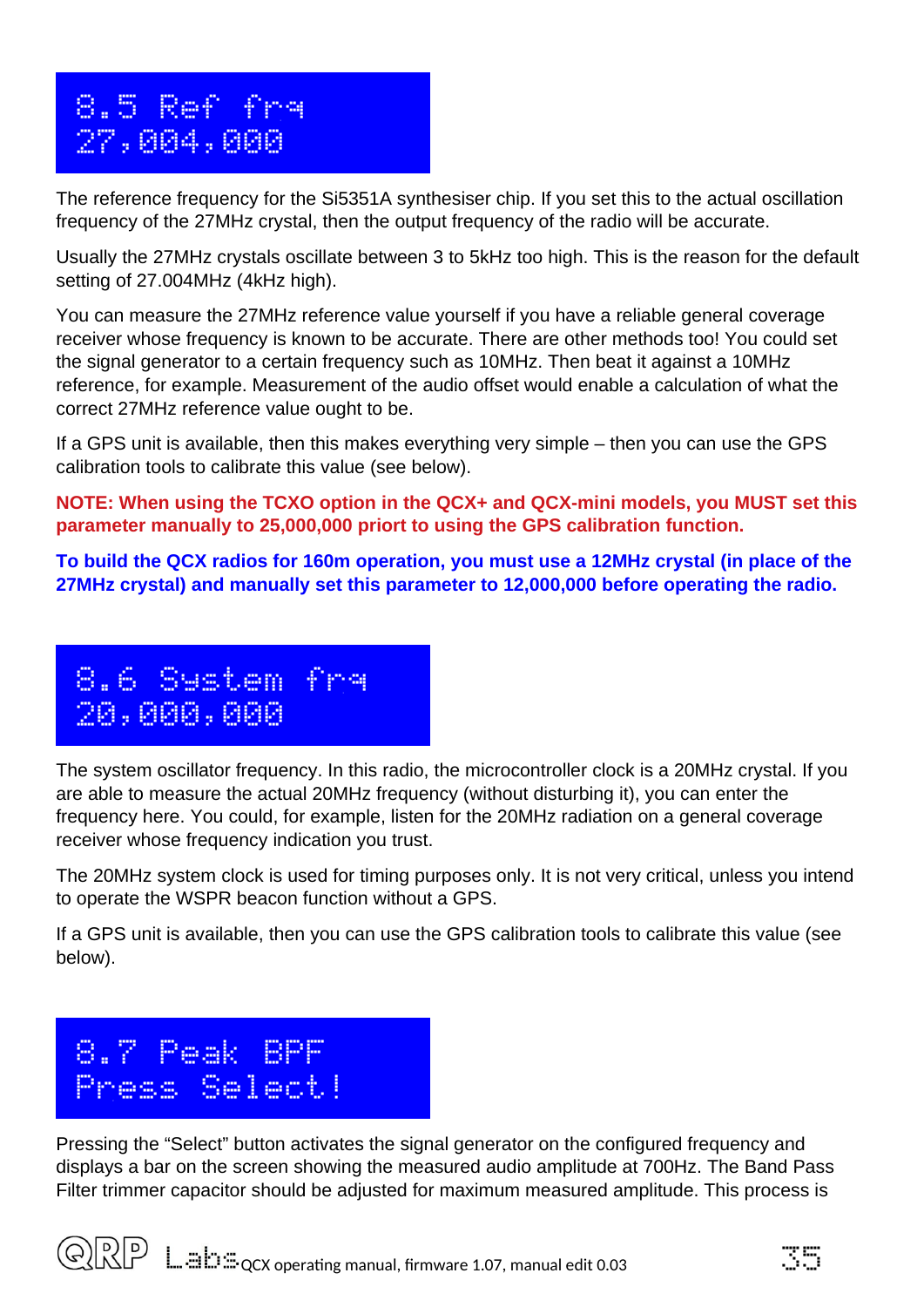described in the earlier section "Adjustment and alignment" at the end of the assembly part of the assembly manual.

## **Use a 50-ohm dummy load during alignment!**



Pressing the "Select" button activates the signal generator on the configured frequency with an offset to put the received signal in the unwanted sideband. It displays a bar on the screen showing the measured audio amplitude at 700Hz. The I-Q balance trimmer potentiometer should be adjusted for minimum measured amplitude. This process is described in the section "Adjustment and alignment" at the end of the assembly part of the assembly manual.



Pressing the "Select" button activates the signal generator on the configured frequency with an offset to put the received signal in the unwanted sideband at the audio frequency configured (for example, 600Hz). It displays a bar on the screen showing the measured audio amplitude. The Low frequency phase adjustment trimmer potentiometer should be adjusted for minimum measured amplitude. This process is described in the section "Adjustment and alignment" at the end of the assembly part of the assembly manual.



Pressing the "Select" button activates the signal generator on the configured frequency with an offset to put the received signal in the unwanted sideband at the audio frequency configured (for example, 800Hz). It displays a bar on the screen showing the measured audio amplitude. The High frequency phase adjustment trimmer potentiometer should be adjusted for minimum measured amplitude. This process is described in the section "Adjustment and alignment" at the end of the assembly part of the assembly manual.



If you have connected a GPS receiver module such as the QRP Labs QLG1 GPS receiver http://grp-labs.com/glg1 with a one pulse per second (1pps) output signal, then when you press



 $\Box \equiv \Box \Box$   $_{\rm QCX}$  operating manual, firmware 1.07, manual edit 0.03  $\Box$   $_{\rm QCX}$ 

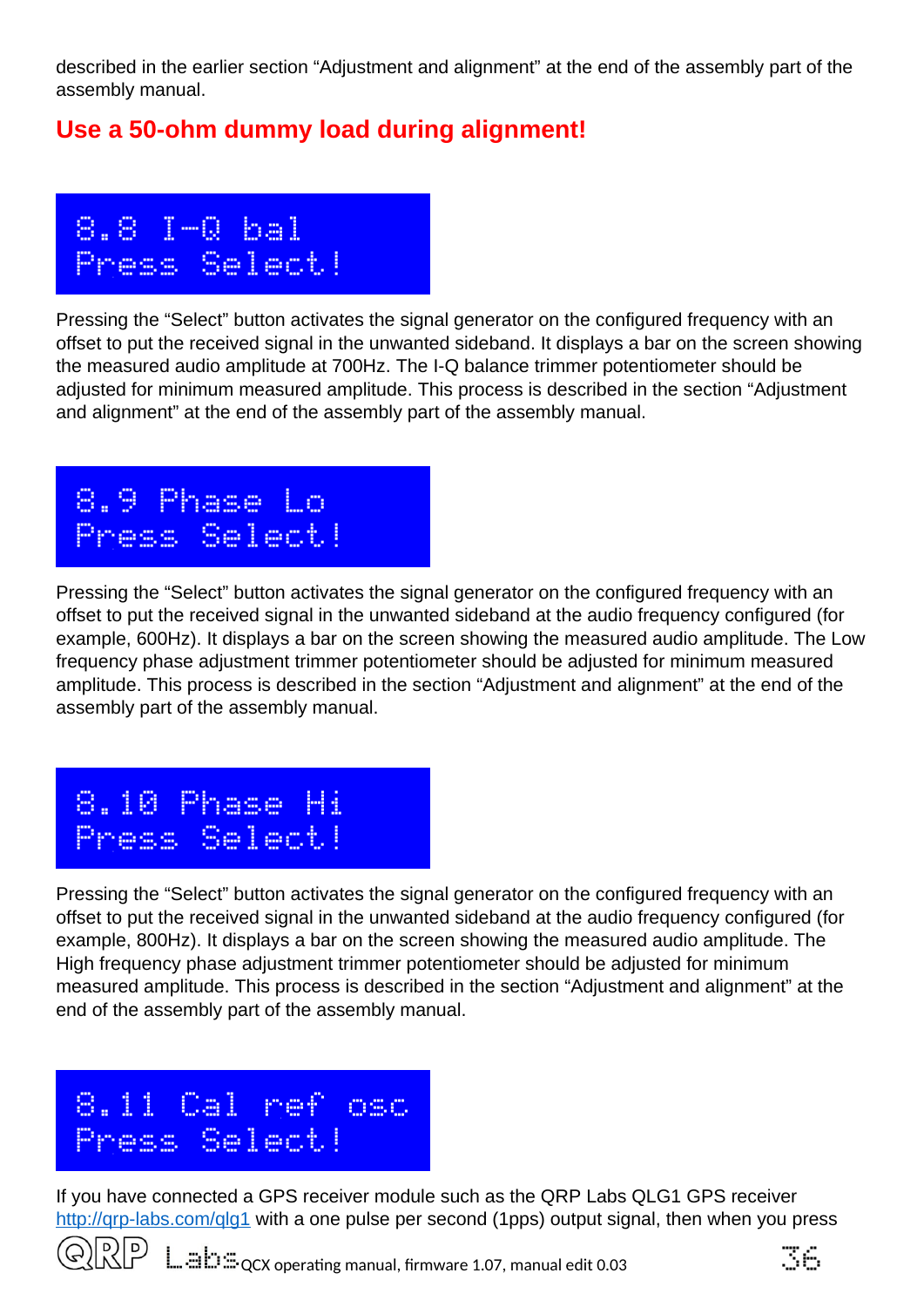the "Select" button the microcontroller uses the 1pps as a frequency counter gate. The 27MHz reference value is divided by 4 and routed to the Timer1 input of the microcontroller, where it is counted for 4 seconds to obtain a frequency count. This value is stored in the EEPROM in the configuration parameter editable in menu item "8.5 Ref frq".

The firmware calculates compensation adjustments to correct for the frequency error and ensure an output frequency precisely on target (typically with sub Hz accuracy). Naturally changes in ambient temperature will also cause the crystal oscillator frequency to change somewhat.

Using the GPS to calibrate the reference oscillator, system oscillator also automatically parses the serial data stream and sets the real-time clock and the Maidenhead Locator square (computed from latitude and longitude); these are used by the Beacon mode when using the radio as a WSPR beacon.

The system is capable of calibration of 27, 25 and 12MHz reference oscillators.

#### **NOTE: If using the OCXO option in the QCX+ and QCX-mini models, make sure you set menu 8.5 manually to 25,000,000 before using the GPS calibration function.**

#### **NOTE: If building the kit for 160m operation, use a 12MHz reference crystal and set menu 8.5 manually to 12,000,000 before anything else, including using the GPS calibration function.**

When you press "Select" the calibration will go quickly through several phases, resulting in a measurement of the reference frequency. Calibration takes 6 seconds, once the GPS module has satellite lock. The bottom line of the display will show the status as follows:

- **Waiting Y**ou have just pressed select; the QCX is waiting for the GPS receiver to achieve a valid satellite lock, and the presense of the 1pps signal • **6** The start of the countdown to zero, in seconds; followed by 5 and 4 • **3 27,003,623** Countdowns 3, 2, 1 are three successively closer measurements of the reference frequency • **0 27,003,620 OK!** Final calibration value, which is saved in EEPROM and can be seen in
- menu 6.5 When the calibration is complete, you can unplug the GPS or proceed to calibrate the system

reference frequency etc.



If you have connected a GPS receiver module such as the QRP Labs QLG1 GPS receiver http://grp-labs.com/glg1 with a one pulse per second (1pps) output signal, then when you press the "Select" button the microcontroller uses the 1pps as a frequency counter gate. It counts the 20MHz system clock internally for 4 seconds to obtain a frequency count. This value is stored in the EEPROM in the configuration parameter editable in menu item "8.6 System frq".

Refer to the previous section for a description of how the display will update during the calibration process.

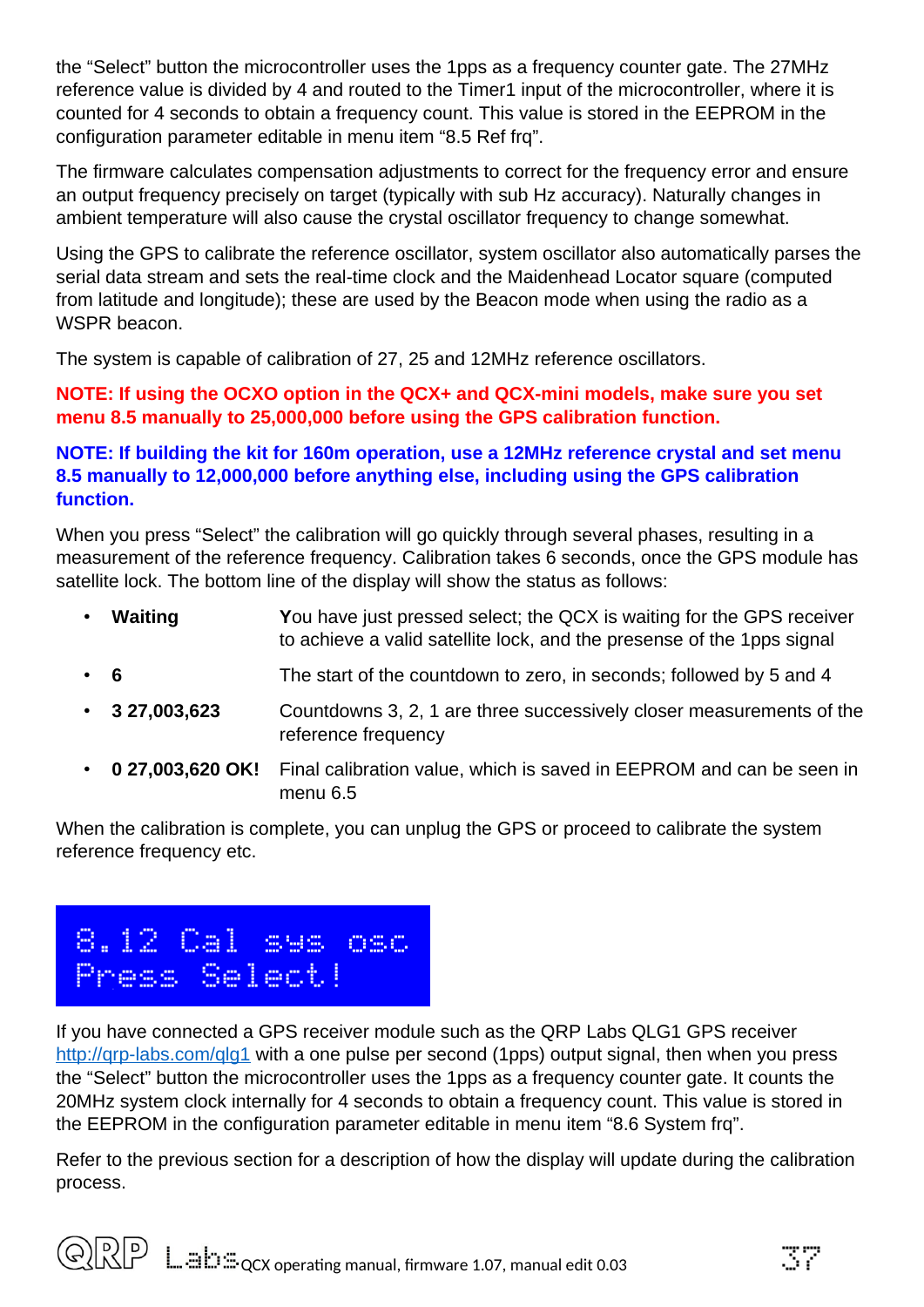## <span id="page-37-0"></span>**4.16 Test equipment**

The test equipment menu provides several items of test equipment, which can be used to diagnose faults in your radio, and even for other testing purposes too!

The diagram below shows the connection points for the test equipment on the QCX+. **If you are attempting to measure external equipment or circuits, then you will also need to make a ground connection between the CW transceiver and the external circuit. Ground connection pins are provided next to the corresponding input pins.** 

These items of test equipment are described below. All except for the signal generator, are display-only items, with no corresponding stored configuration parameter.

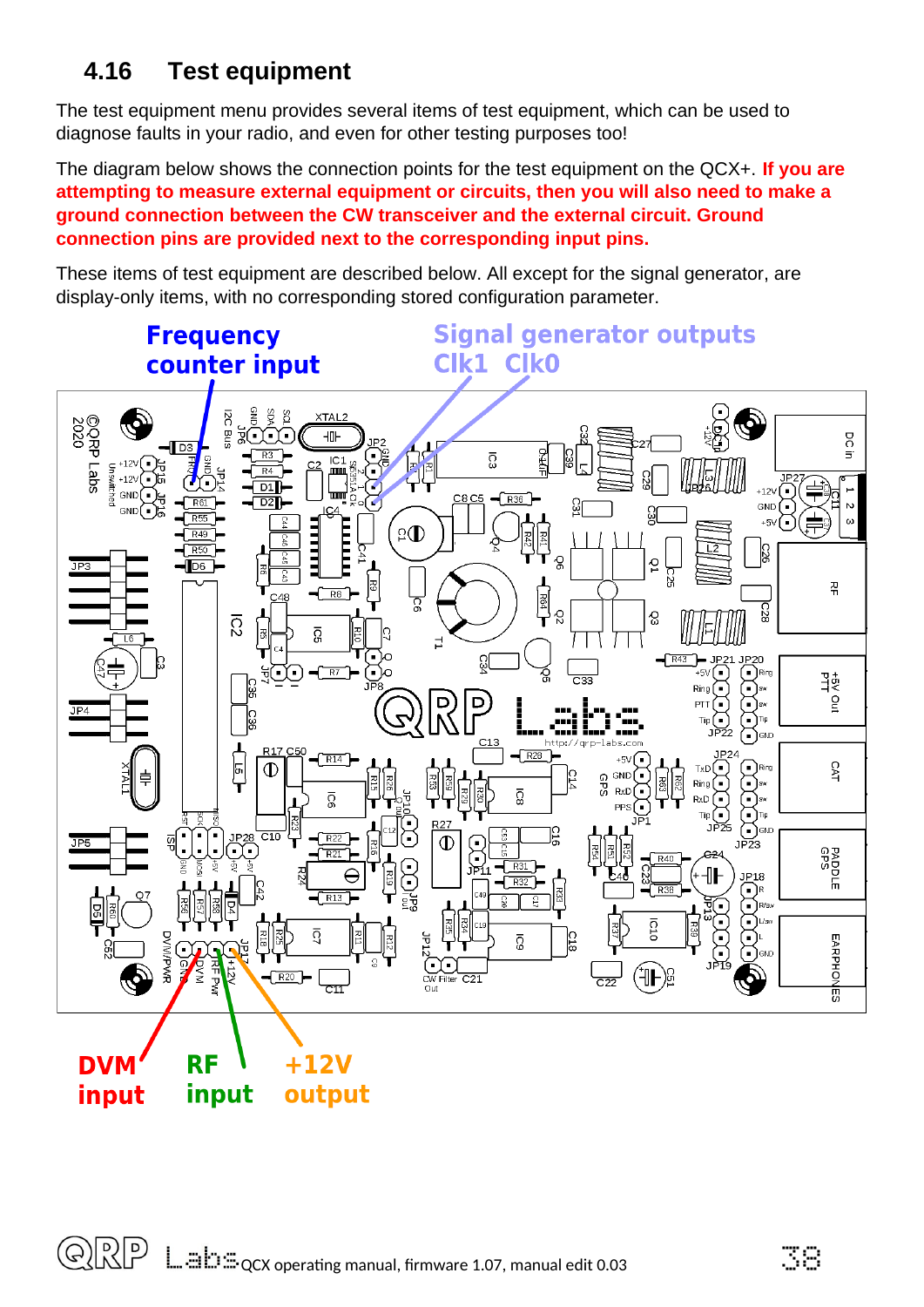## 9.1 Voltage 11.67V

This the Digital Voltmeter (DVM) function. The measurable voltage range is 0-20V DC.

When the on-screen battery voltage display is used, you must connect the DVM input pin to the +V output pin (refer to previous diagram showing these connections).

In this example, a 12V power supply is being used to power the radio. The DVM input pin is jumpered to the +V output pin shown. The measured voltage of 11.67V is 12V minus the voltage drop over the reverse polarity protection diode D3.



This the RF Power meter function. The measurable power range is 0-5W. The RF power measurement circuit uses a simple diode detector. There are non-linearities in the diode function, and differences from diode to diode; therefore, the measured power output is not highly accurate. However, it is certainly a very good indication and debugging tool.

Note that the RF Power meter and the DVM use the SAME Analogue to Digital (ADC) microcontroller input. You must not try to use the RF Power meter and the DVM at the same time! Ensure only one or the other is connected.



This item just displays the raw amplitude number calculated by the Goertzel algorithm for the audio channel 1, which is connected to the output of the audio amplifier. The value shown here will depend on the input signal level but also on the gain control. You can easily verify that as you turn up the gain control knob, the displayed value increases.

## 9.4 Audio Ch.2 00,008

This item just displays the raw amplitude number calculated by the Goertzel algorithm for the audio channel 2, which is connected to the output of the phase nulling circuit. The value shown here is independent of the gain control. The value is much less than that measured on Audio Ch.1. This is because one ADC least significant bit equates to a voltage of about 5mV. The signal

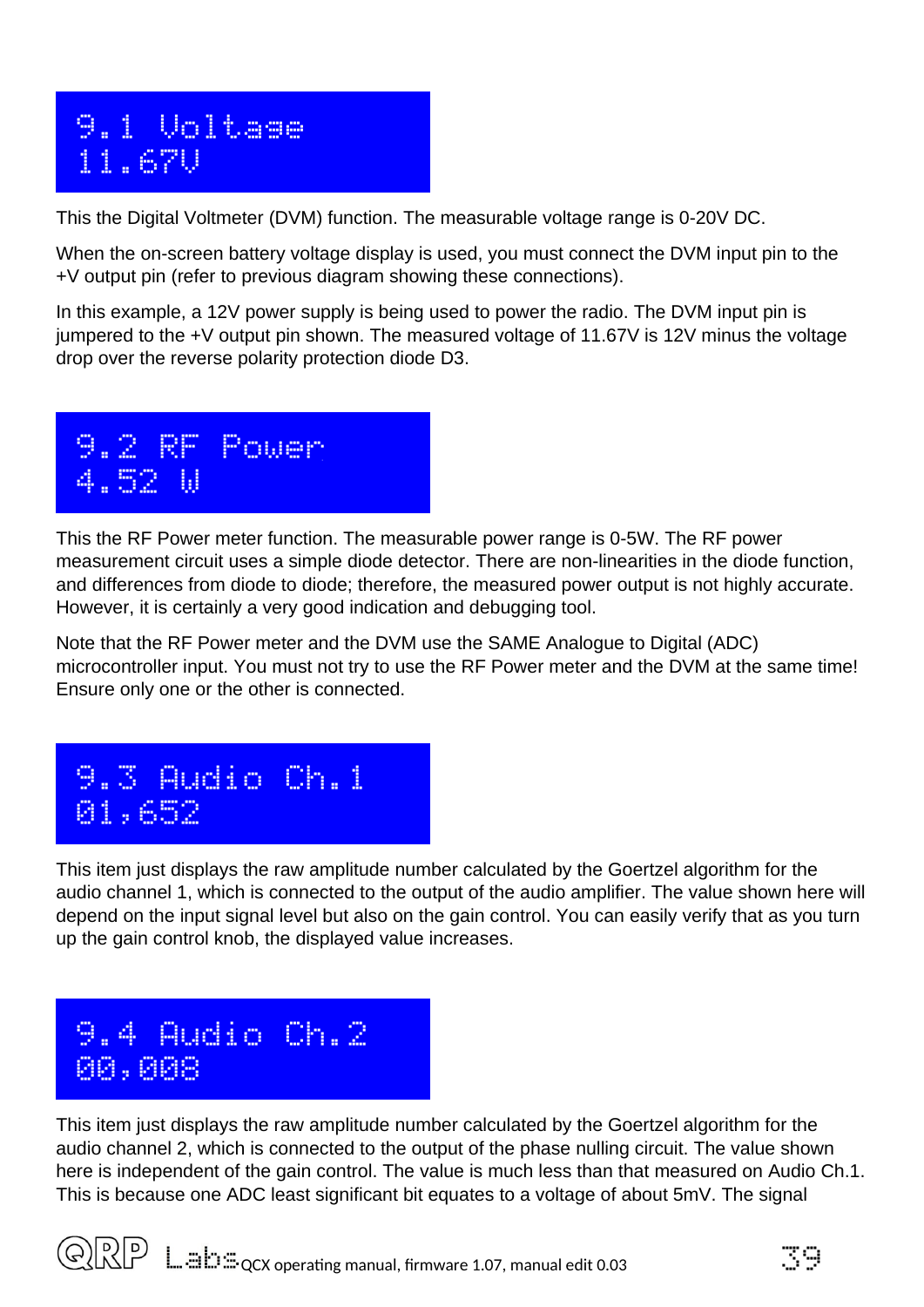amplitude at that point in the receiver signal path is too low to produce much output from the ADC unless the received signal is very strong.



This is the frequency counter. The resolution is 10Hz, which results in an update rate of around 8 times per second approximately.

The frequency counter input is connected directly to the Timer1 input of the microcontroller. There is no pre-amplifier or level adjustment. The ATmega328P processor operates from a 5V supply. It expects the frequency counter input signals to be of an appropriate amplitude.

According to the ATmega328P datasheet, a "low" has a maximum input voltage of 1.5V and a "high" has a minimum input voltage of 3.5V. Therefore, the minimum amplitude signal to drive the frequency counter successfully would be 2V peak-peak centred on a 2.5V DC offset. Exercise great care to ensure that the voltage levels are correct, to avoid damaging the ATmega328P input pin.

Additionally, since the ATmega328P has synchronous timer inputs, the highest frequency which can be counted is limited to about 40% of the system clock (20MHz).

Therefore, this frequency counter has range of 0 to 8MHz. The upper frequency end of this range will only be achieved in the case of a nice tidy squarewave of adequate amplitude an 50% duty cycle. Lower quality signals will result in a lower upper frequency limit.



The signal generator function is switched off until you press the "Select" button to enable it. Then the cursor appears under the 10MHz digit. You can then adjust this number just like any other configuration parameter. Use the rotary encoder to increase or decrease the frequency. Press-and hold, then turn the rotary encoder, to change the tune rate (move the cursor left or right).

As you adjust the frequency, the output frequency of the synthesiser is tuned to match.

The output frequency range is from 3.5kHz to 200MHz. The Si5351A Synthesiser chip datasheet maximum frequency specification is 200MHz. However, in practice it has been found to still operate reliably up to almost 300MHz.

The output waveform is a squarewave with amplitude about 3.5V peak-peak. The output is at the Clk0 and Clk1 terminals (see diagram, above).

Note that the output is directly connected to the Si5351A Synthesiser chip's output pin. Take very great care not to short the output to ground or in any other way abuse this output! If you damage the Si5351A chip it is very difficult to replace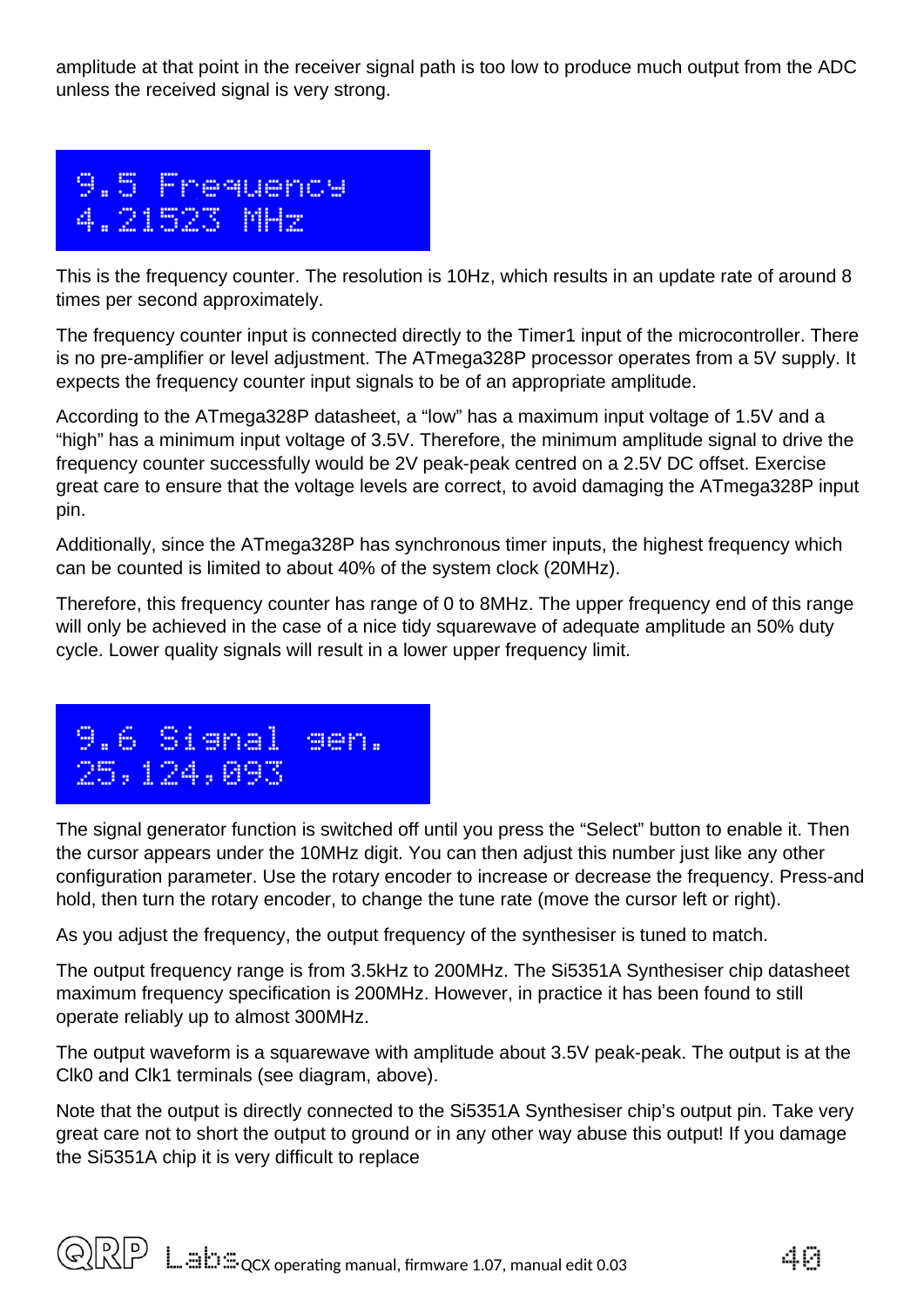Note that where possible, the Si5351A's Clk0 and Clk1 outputs are operated in quadrature with a 90-degree phase offset. The relationship does not hold at frequencies below 3.2MHz and may not hold into VHF (To Be Determined).

## <span id="page-40-0"></span>**4.17 CAT Control commands (PC remote operation)**

The CAT command system is intended to allow the QCX+ to be used with logging software (general and contest) which uses CAT control commands to query the transceiver for information entered into the log, typically operating frequency, mode etc. A subset of the Kenwood TS-480 command set is implemented, with a few minor modifications.

#### **Hardware description:**

All microcontroller pins are already in use. The microcontroller serial port peripheral is already used by the LCD\_D4 and LCD\_D5 signals. Therefore sharing is necessary. Two resistors R49 and R50, together with one diode D6, allow this sharing. In the QCX+ and QCX-mini models, these components are already installed and there is a 3.5mm jack for the CAT serial port. In the QCX later PCB revisions, the components are installed and there are PCB pads for a 3-pin header. Earlier QCX PCB revisions would require you to modify them by adding the three components.

Remember QCX+ RxD connects to the computer TxD, and the QCX+ TxD connects to the computer RxD; there is a swap as shown. Most PCs do not have actual serial ports anymore and the typical set-up will be to use a USB to Serial converter. **Be sure to use one with TTL level serial data, NOT RS232 which is a different (higher) voltage.** 



These three signals are routed to a 3.5mm stereo jack connector at the rear panel of the QCX+ and QCX-mini models, with the following connection scheme:



The microcontroller only writes to the serial port or the LCD, in atomic operations; it does not attempt to write to the LCD while serial port write is in progress, nor write to the serial port while an LCD write is in progress. To prevent conflicts, LCD D4 (processor's RxD signal) is driven by the external serial device TxD signal via 1K resistor R49. This prevents two circuits trying to drive each other, if an LCD-write and serial port write occur at the same time. The processor TxD signal is shared with LCD D5. When writing to the LCD, this signal pulses and would be interpreted by the remote serial device as some spurious characters. To prevent this, a 270-ohm series resistor is used, and a diode to IC2 Pin 25 (which is also the DVM analog measurement channel). During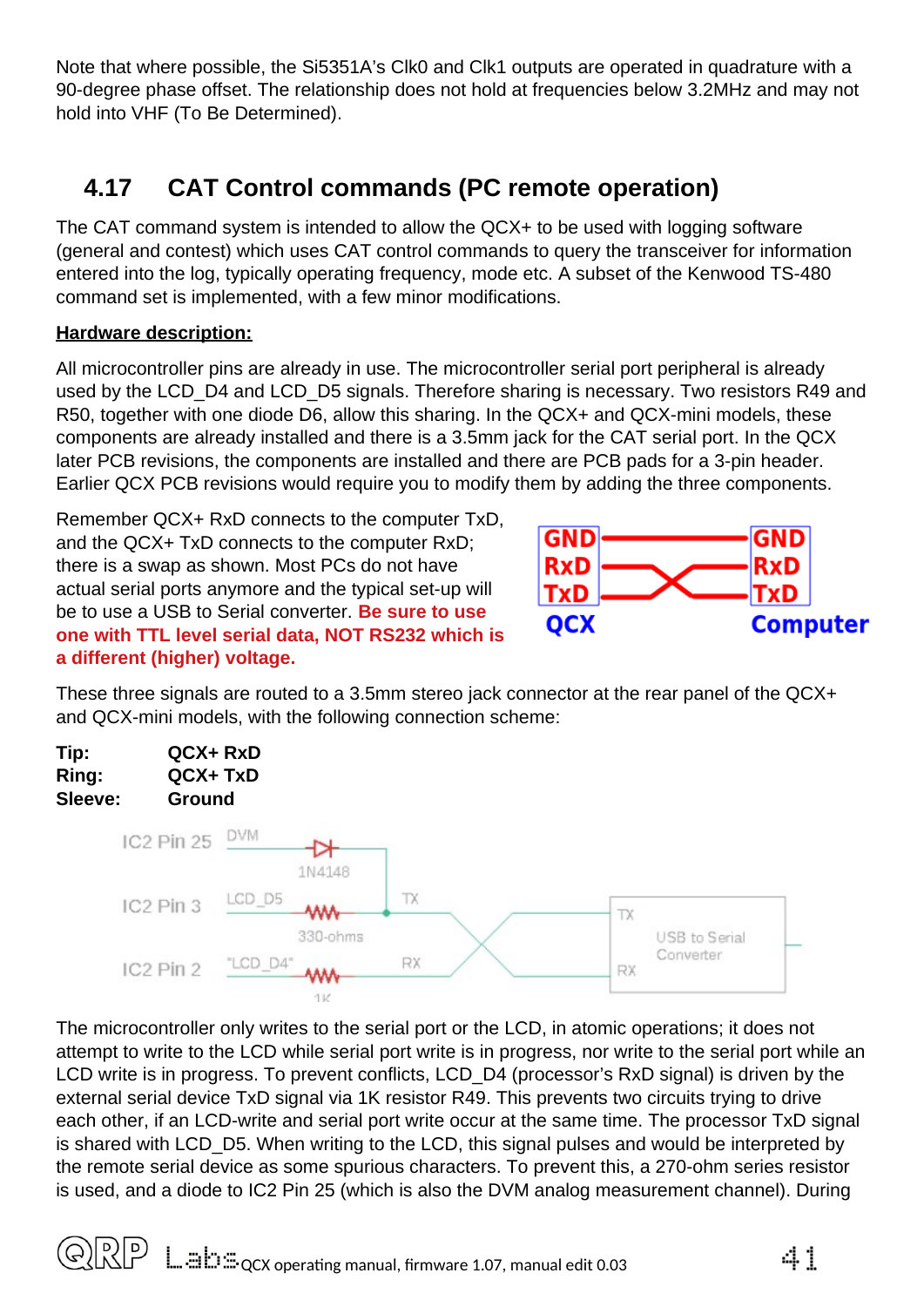LCD writes, IC2 Pin 25 is driven high, which forces a high (idle) signal to the remote serial device, thereby preventing any spurious character transmission.

#### **Configuration:**

The serial data format is 8-bit, 1 start bit, 1 stop bit, at 38400 baud (bps). No parity is used. This is the most common serial data configuration normally used in most applications by default.

No flow control is used (no RTS, CTS signals). A CTS signal could be created by a simple transistor circuit to invert the IC2 PIN 25 signal, which is High during LCD write. This is the opposite polarity to that required by the CTS signal, which is set low to indicate to the remote computer that the transceiver is not ready to receive data.

Note that without flow control, there will inevitably be some occasions when the remote computer queries the QCX+ for information, but the incoming characters arrive during LCD update and are therefore missed.

#### **CAT command format:**

All CAT commands consist of a 2-character command code, optionally followed by a parameter and a semicolon as the terminator. Commands to SET a parameter in the QCX+ are the 2 character command code, followed by the parameter value, followed by a semicolon terminator. Commands to GET a parameter back from the QCX+, are the same but without the parameter value. For example:

FA00007030000; Sets the QCX+ VFO A to 7.030MHz

FA; Asks the OCX+ what the frequency of VFO A is. The OCX+ will respond with "FA00007030000;" to indicate VFO A is set to 7.030MHz.

All the commands are like this. Two character command code followed by ; to read a value. To set a value, just insert the parameter value between the two-character command code and the semicolon terminator. If an invalid command is issued, then a value "?;" is returned. Replies from the QCX+ do not have carriage return or linefeed characters, only the CAT standard ';' character (semicolon) as the terminator.

Note that a limited subset of the TS-480 command set is used, due to the limited program space available in the QCX+ and because many TS-480 transceiver commands are not applicable to the QCX+. Some of the commands are read-only and cannot be used to write parameters to the QCX+; an attempt to write (SET) a parameter which in the QCX+ implementation is read-only, will be ignored; the QCX+ will answer with the parameter reply, just the same as if a read (GET) command had been issued. The commands implemented should be sufficient for operation with popular logging programs. Note also that in the interests of compact code, minimal error checking is undertaken. Setting the VFO frequency to something invalid or out of band is not prevented, for example.

The following lists the commands and responses in alphabetical order:

#### **AG: Get AF Gain**

Get: Always returns 0000 – the audio gain on the QCX+ is an analogue control and the processor does not have a way of reading it; this CAT command is supported because certain software requires it to return a value; the actual value 0 returned has no meaning.

#### **AX: Get/Set auxiliary I/O pins.**

Set: The two least significant bits of the value are written to the LCD\_D6 and LCD\_D7 signals. For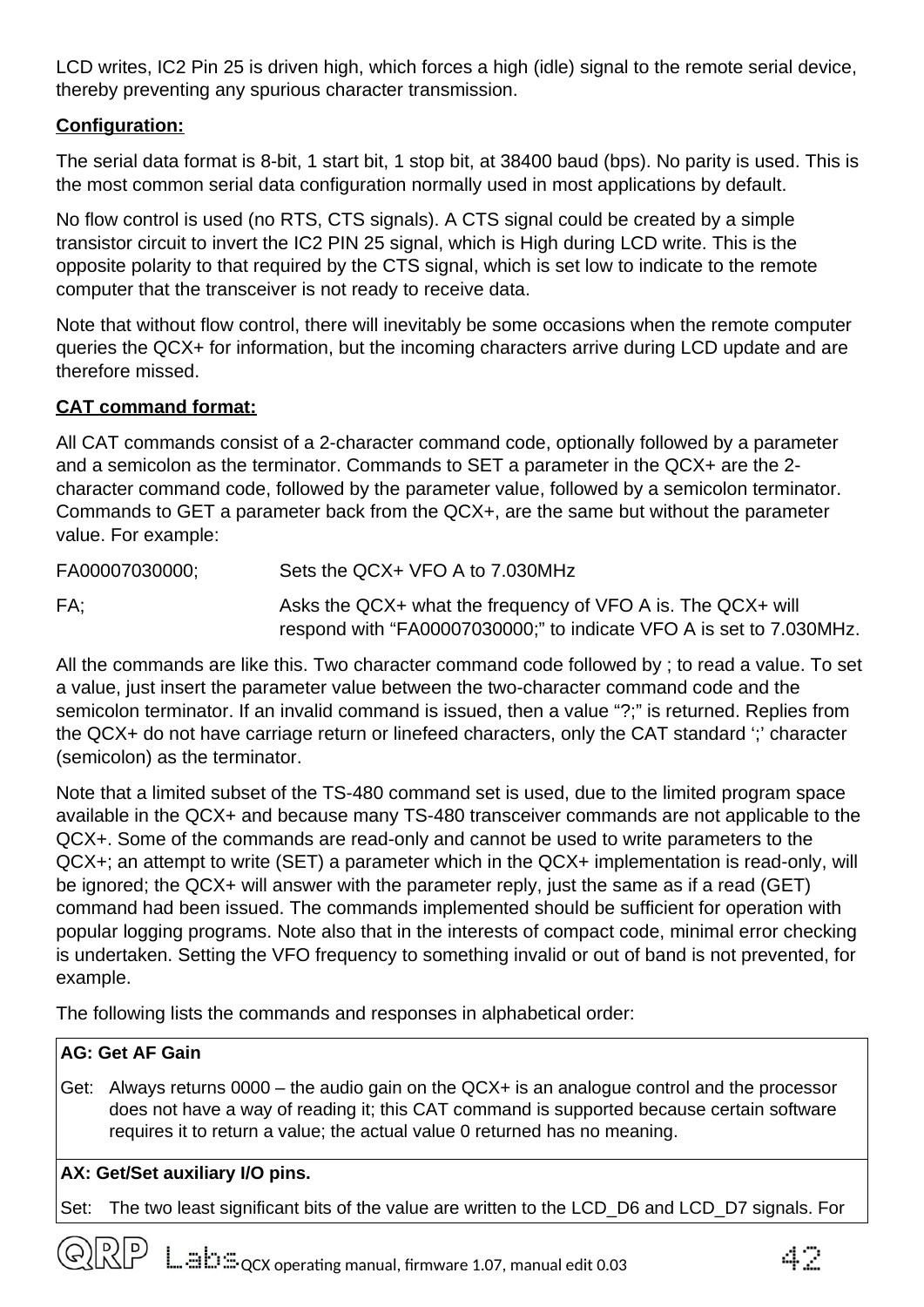example, "AX2;" will set LCD\_D7 high and LCD\_D6 low. These signals can be used to control external equipment. Bear in mind that there will be short micro-second duration glitches on these signals every time the LCD is written; any external equipment will need to ignore these short glitches.

Get: The value written to LCD\_D6 and LCD\_D7 is read back, plus 4 if the DVM signal is high, and plus 32 if the FREQ signal is high. This allows the AX; command to read the state of the QCX+ DVM signal and FREO signal as two general purpose input pins. For example, if FREO is high and DVM is low, command "AX;" would return "AX34" to read back the previously set AX value (2) plus the FREQ high state (adds 32).

Therefore the AX command allows control over two output signals and reading signals from two inputs, that can be used to sense and control additional equipment connected to the QCX.

#### **FA: Get/Set VFO A**

- Set: Sets VFO A value. Example: FA7030000; sets VFO A to 7.030MHz
- Get: Returns the VFO A contents as an 11-digit number. Example: "FA;" returns "FA00007030000;"

#### **FB: Get/Set VFO B**

- Set: Sets VFO B value. Example: FB7016000; sets VFO B to 7.016MHz
- Get: Returns the VFO B contents as an 11-digit number. Example: "FB;" returns "FA00007016000;"

#### **FR: Get/Set Receive VFO Mode**

- Set: Set VFO Mode: 0, 1, 2 correspond to VFO A, VFO B or Split respectively. This is the case for both the FR and FT commands (which are nominally Receive and Transmit VFOs) because in the QCX+ the VFO mode use does not correspond exactly to TS-480.
- Get: Get Receive VFO Mode: 0 means VFO A is used for receive (could be due to VFO mode being VFO A, or VFO Mode being Split); 1 means VFO B is being used for receive (must be VFO Mode B).

#### **FT: Get/Set Transmit VFO Mode**

- Set: Set VFO Mode: 0, 1, 2 correspond to VFO A, VFO B or Split respectively. This is the case for both the FR and FT commands (which are nominally Receive and Transmit VFOs) because in the QCX+ the VFO mode use does not correspond exactly to TS-480.
- Get: Get Transmit VFO Mode: 0 means VFO A is used for transmit (must be VFO Mode A); 1 means VFO B is being used for transmit (could be due to VFO mode being VFO B, or VFO Mode being Split)

#### **FW: Get filter bandwidth**

Get: Always returns 0200 meaning, 200Hz (the QCX's CW filter bandwidth)

#### **ID: Get radio ID**

Get: Always returns 020 (Kenwood TS-480)

#### **IF: Get transceiver information (TS-480 format).**

Get: Returns a composite information string containing the state of the transceiver, as follows (excluding command ID and ; terminator character):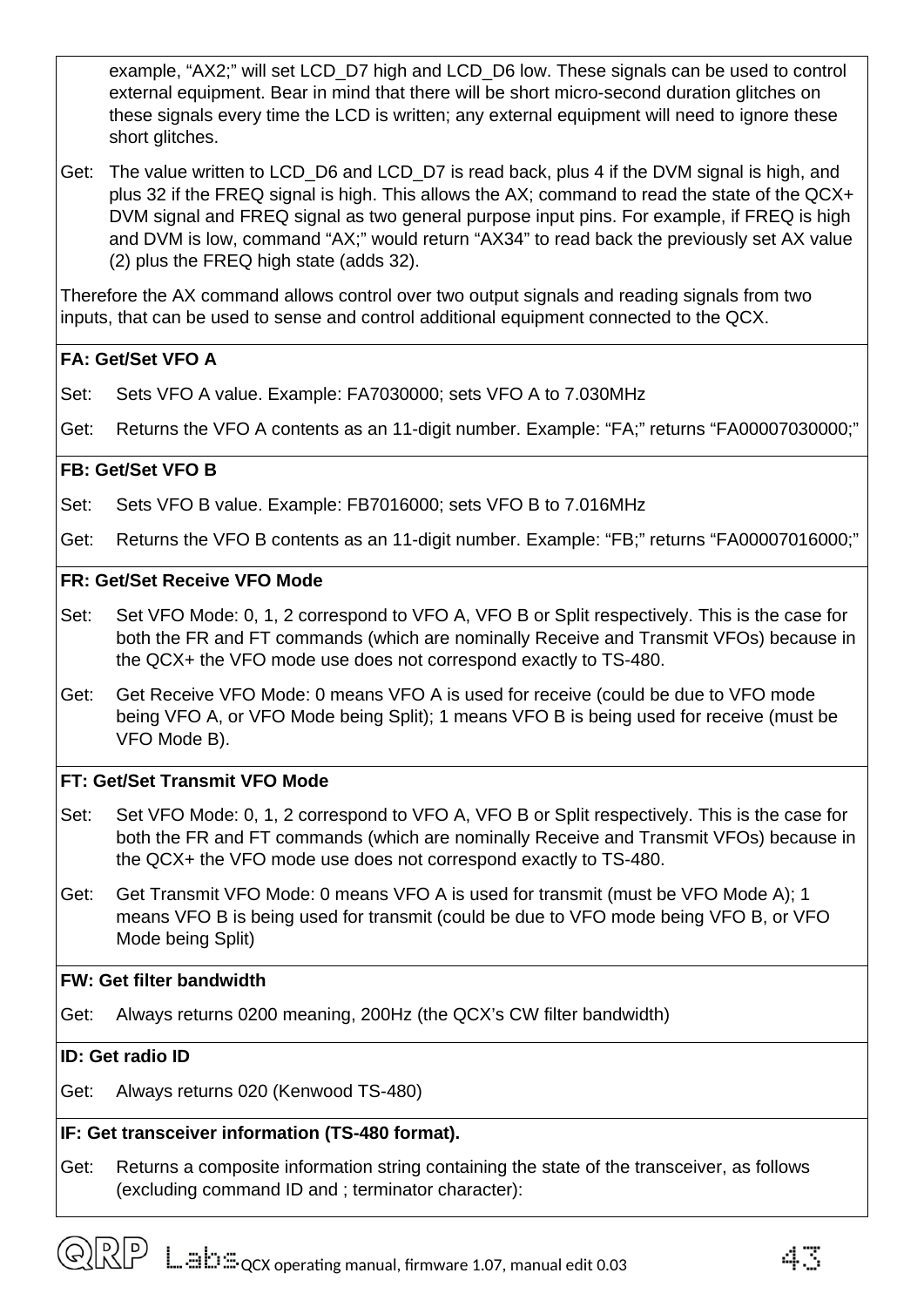- 11-digit operating frequency (VFO A or B, according to the VFO mode setting and transmit/ receive state
- 5 spaces
- 5-digit RIT frequency, as +/-9999Hz e.g. RIT up 200Hz returns "+0200" in this field
- $RIT$  status:  $0 = RIT$  OFF,  $1 = RIT$  ON
- XIT status: always 0 because QCX+ has no XIT
- Memory channel bank number: always 0
- Memory channel number: always 00
- Transceiver status:  $0 = RX$ ,  $1 = TX$
- Operating mode: always 3 (CW)
- Receive VFO:  $0 = VFO A$ ,  $1 = VFO B$
- Scan status: always 0
- Split:  $0 =$  Simplex operation (VFO mode A or VFO mode B),  $1 =$  Split
- Tone: always 0
- Tone number: always 0
- Space character

#### **KS: Get/Set Keyer speed**

- Set: Sets the Keyer speed to the specified number of words per minute
- Get: Gets the current Keyer speed setting (in words per minute)

#### **KY: Get/Set message for immediate sending**

Set: Initiates a CW message transmission at the current keying speed. The format of the command is KY followed by a space, followed by the message to be sent, followed by a semicolon termination character. For example command KY HELLO;

will initiate CW transmission of the text "HELLO".

Get: Returns:

KY0; if message sending is in progress and the transmit text buffer is not more than 75% full KY1; if message sending is in progress and the transmit text buffer is more than 75% full KY2; if no message is being sent, therefore the transmit text buffer is emtpy ?; if the attempted message would overflow the transmit buffer; in this case it is canceled

Note: The KY transmit text buffer is 80 characters long. It is a circular buffer. It is acceptable to send new messages with KY before the message sending is complete, they are simply appended to the transmit buffer. You may not send a message that would overflow the buffer, if attempted the message will simply be ignored and error code ?; returned.

#### **MD: Get operating mode**

Get: Always returns 3 (CW)

#### **OM: Get the radio's model number**

Get: Returns the radio's model number. For QCX+ this is QC so the result is simply **OMQC;**

#### **QM: QCX+ Menu**

The QM command allows get/set of any item in the QCX+ menu system. It is not part of the TS-480 CAT command set, it is specific to the QCX. Please refer to the paragraph below for a full description.

#### **QU: QCX+ Update**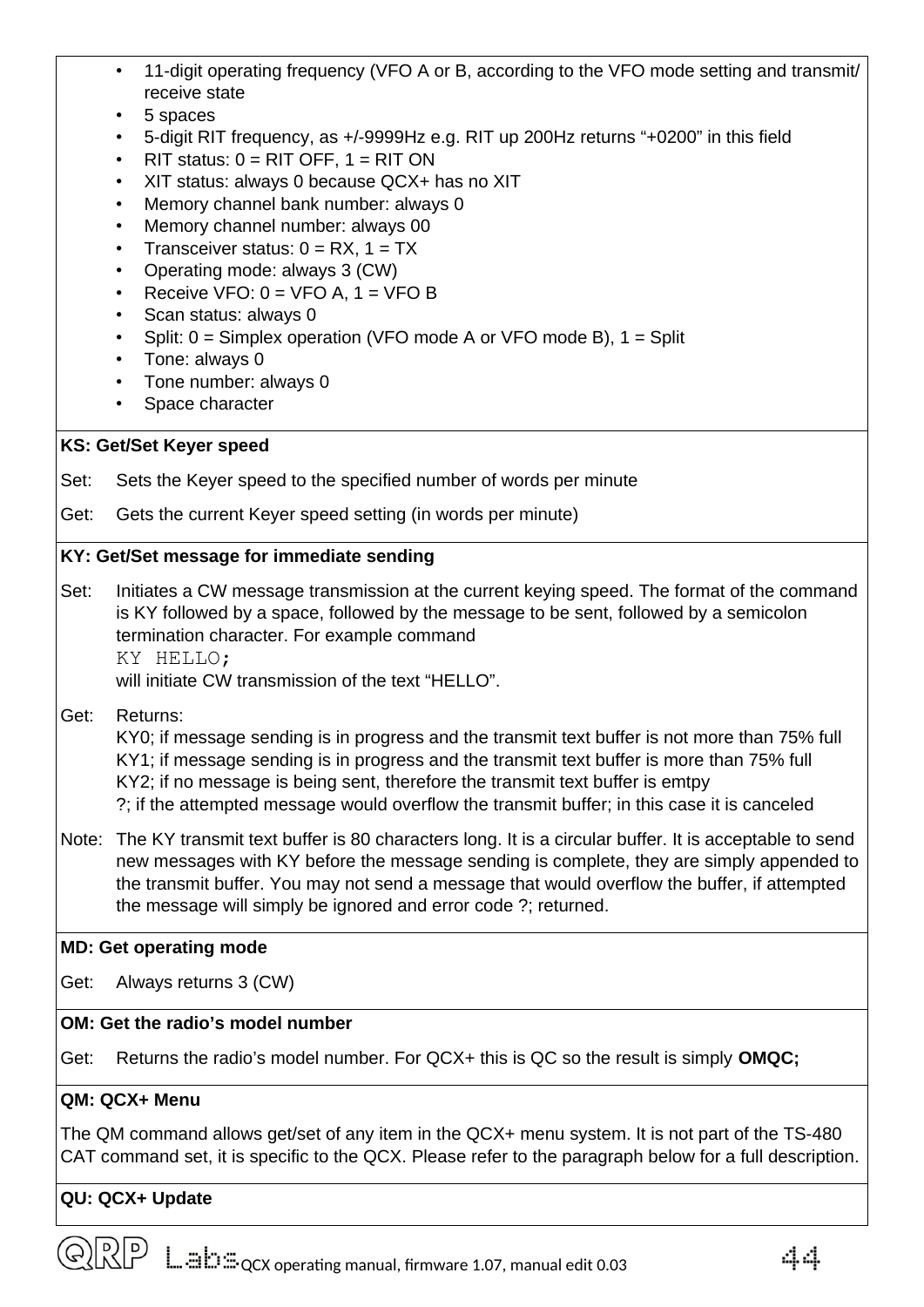This is an unsolicited notification sent by the QCX+ to the host computer; it is not part of the TS-480 CAT command set. Please refer to the paragraph below for a full description

#### **RD: Set negative RIT offset amount**

Set: Sets negative (down) RIT; for example "RD-200;" sets the RIT to -200Hz

#### **RT: Get RIT status**

Get: Returns RIT status:  $0 = RIT$  off,  $1 = RIT$  on

#### **RU: Set positive RIT offset amount**

Set: Sets positive (up) RIT; for example "RD150;" sets the RIT to 150Hz

#### **RX: Set the radio into Receive mode immediately**

Set: Command RX; immediately puts the radio into receive mode. It is equivalent to TX0; The effect is immediate. A CW symbol, character or word being transmitted is abandoned. If a message memory or message initiated by KY is transmitted, it is cancelled immediately.

#### **SM: Get S-meter value**

Get: Returns the S-meter value (signal strength), it is a 5-digit number in the range 0 to 16,383.

#### **TB: Command to retrieve decoded text from the QCX's CW decoder text buffer**

See paragraph below for full description of this functionality.

#### **TQ: Get/Set transmit state**

- Set: Sets transmit state:  $0 = RX$ ,  $1 = TX$ . For example "TQ1;" keys the transmitter
- Get: Returns the transmit state:  $0 = RX$ ,  $1 = TX$ . The effect is immediate. A CW symbol, character or word being transmitted is abandoned. If a message memory or message initiated by KY is transmitted, it is cancelled immediately.

Note that when the transmitter is keyed using "TQ1;" closing the paddles or keying the straight key has no further effect until either a "TQ0;" command is received, or the operator enters the menu system via a long press on the "Select" button. Either of these two actions return the transceiver to Receive and from then on, the paddle inputs are active.

Note that if the command TX1; is sent while the QCX+ operator is inside the configuration menu system, the command has the same effect as TX0; (i.e. the radio is not set to Transmit)

#### **QM: QCX+ Menu query and set**

The QM CAT functionality allows the CAT host application to build up a complete replica of the QCX+ menu structure. The CAT host computer can retrieve and set the menu parameters over CAT. When values are set, they are written into QCX+ EEPROM just the same as they would be by the QCX+ operator normally.

The QCX+ Menu commands ONLY work while the system is in ordinary running mode. If you run menu CAT commands while the operator has actually entered the menu system on the real QCX+, then you will just get back a ?. This is to prevent concurrency issues when the operator is editing a menu item at the QCX+ itself, and at the same time the CAT host tries to change the same configuration item.

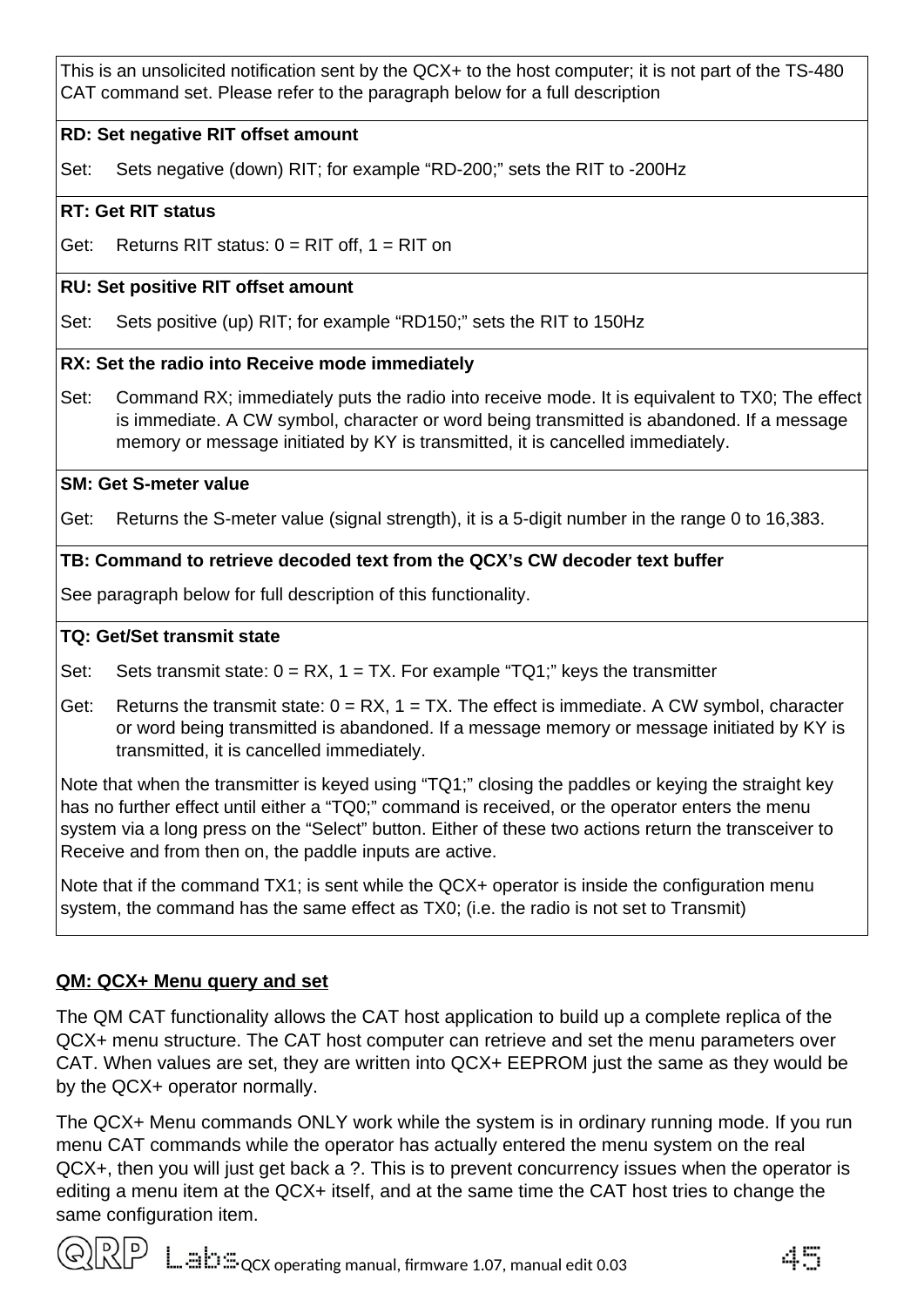#### QM get command

The structure of the GET command is:

QMmqss;

where:

- QM The CAT command identifier
- m the number of the main menu. For example in the OCX+, menu 3 is the VFO menu
- q Query type. To simply return the value in the configuration menu, use a . (period). To specify a verbose response that includes the title of the configuration menu, and in the case of a list menu item, the list of possible values it can contain, use ? (question mark). This feature could be useful for the host application to build up a model of the QCX+ menu system.
- ss the number of the sub-menu. ss must be provided as two digits, even if you are reading the value from a sub menu less than ten; for example to read menu 4.3 of the QCX+, you would send QM4.03; (sub menu 03, including the leading zero).
- ; Command termination character

The CAT host application does not need to know a priori how many menus and submenus there are in the QCX+, because you can simply stop incrementing the submenu and asking, when the return is ?

As an example, consider the keyer mode menu which is menu item 4.1, and assume it is in IAMBIC A mode. The simple query is:

QM4.01;

The return is:

QM4.1 .IAMBIC A;

The return format is:

QMm.s .v;

where:

- QM The CAT command identifier
- m the number of the main menu. In this case menu 4, the Keyer menu
- . a period, that separates the menu and the submenu number
- s the number of the sub-menu. This could be 1 digit or 2 digits. Note that unlike the command query, the response is NOT forced to be 2-digits with the leading zero.
- . a space character and a period, which separate the sub-menu number from its value
- v The value of the configuration menu item
- ; Command termination character

This is the short version of the query, having a period between the 4 and the 01. Note the space and dot between menu number, and the value. To be clear, this is the format always. QM then the menu number as m.s (or m.ss if the submenu is 10 or more), then a space then a period, then the value, and a semicolon to finish.

The verbose version of the QM command, has a question mark delimiter between the menu and the sub-menu, as follows:

QM4?01;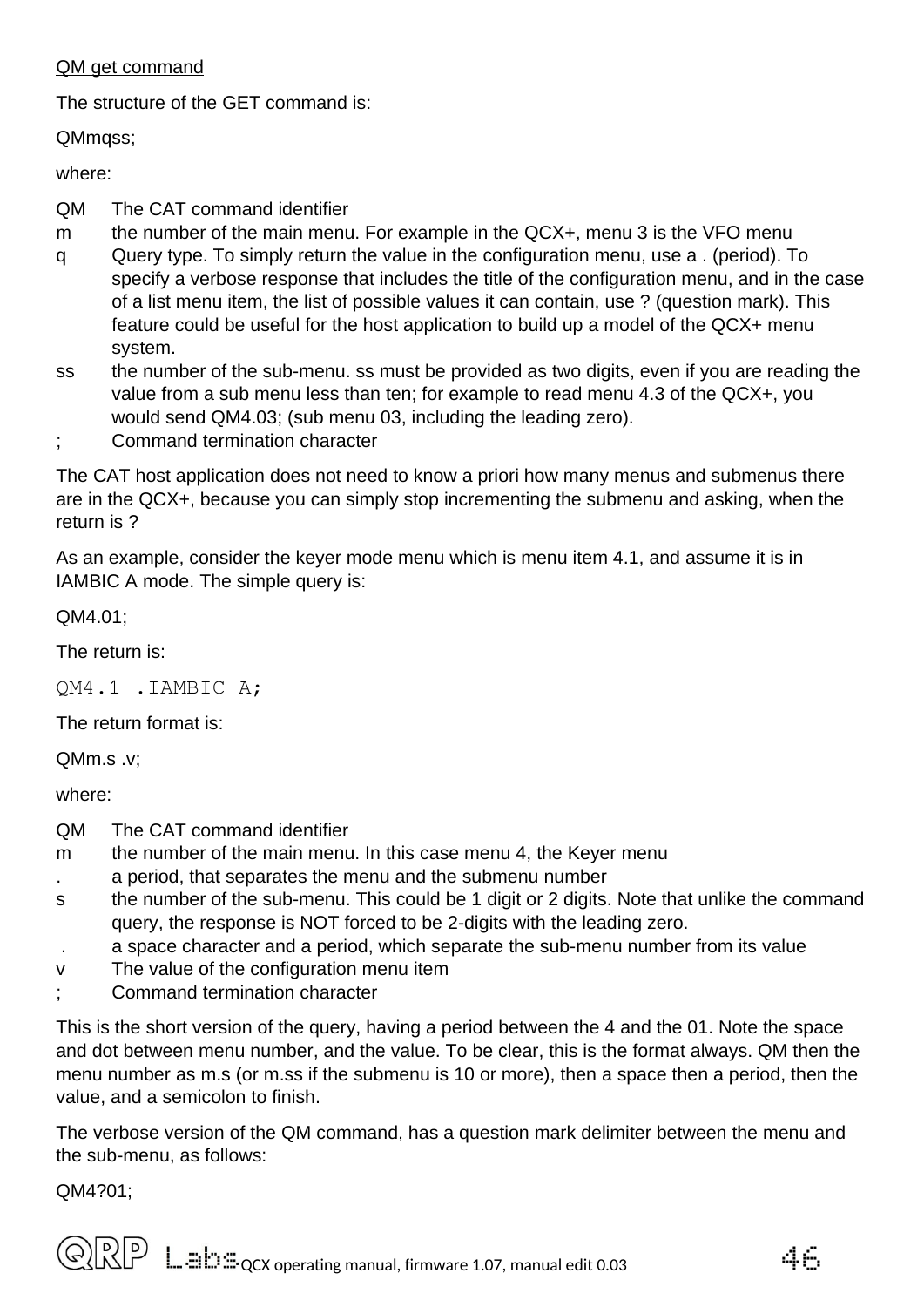The return format is in this case:

QM4.1 Keyer mode.IAMBIC A.Straight#IAMBIC A#IAMBIC B#Ultimatic;

The return format here is:

QMm.s t.v.l;

where:

- QM The CAT command identifier
- m the number of the main menu. In this case menu 4, the Keyer menu
- . a period, that separates the menu and the submenu number
- s the number of the sub-menu. This could be 1 digit or 2 digits. Note that unlike the command query, the response is NOT forced to be 2-digits with the leading zero. a space character which separate the sub-menu number the menu title
- t The title of the sub-menu, in this case "Keyer mode".
- . A period character which separates the title from the menu item value
- v The value of the configuration menu item
- . OPTIONAL: Another period which delimits the following field, only if present
- l OPTIONAL: A #-delimited list of possible values for the configuration menu item
- ; Command termination character

The two OPTIONAL fields are only present if the queried menu item is a list menu item. For numeric and text menus, these are not present.

#### QM set command:

As an example consider the command:

QM4.010;

The set command format is:

QMm.ssv;

where:

- QM The CAT command identifier
- m the number of the main menu. In this case menu 4, the Keyer menu
- . a period, that separates the menu and the submenu number
- ss the number of the sub-menu. ss must be provided as two digits, even if you are reading the value from a sub menu less than ten; for example to read menu 4.1 of the QCX+, you would send QM4.01; (sub menu 01, including the leading zero).
- v The value to be written to the configuration menu item

The value v depends on the type of menu being written. For a numeric menu item, it must be only numeric digits (without any thousands separators). For a text menu, the text can contain any text that would be appropriate in the context, but not the semi-colon character. For a list menu, v must be a number indexing the value in the possible list of values.

Therefore in our example above,

QM4.010;

Menu 4.01's value is set to the 0'th value in the list of possible items; this is "Straight" [key mode].

 $\widehat{\text{Q}}$   $\widehat{\text{R}}$   $\widehat{P}$   $\stackrel{m}{=}$   $\widehat{\text{E}}$   $\widehat{\text{C}}$   $\text{C}$  operating manual, firmware 1.07, manual edit 0.03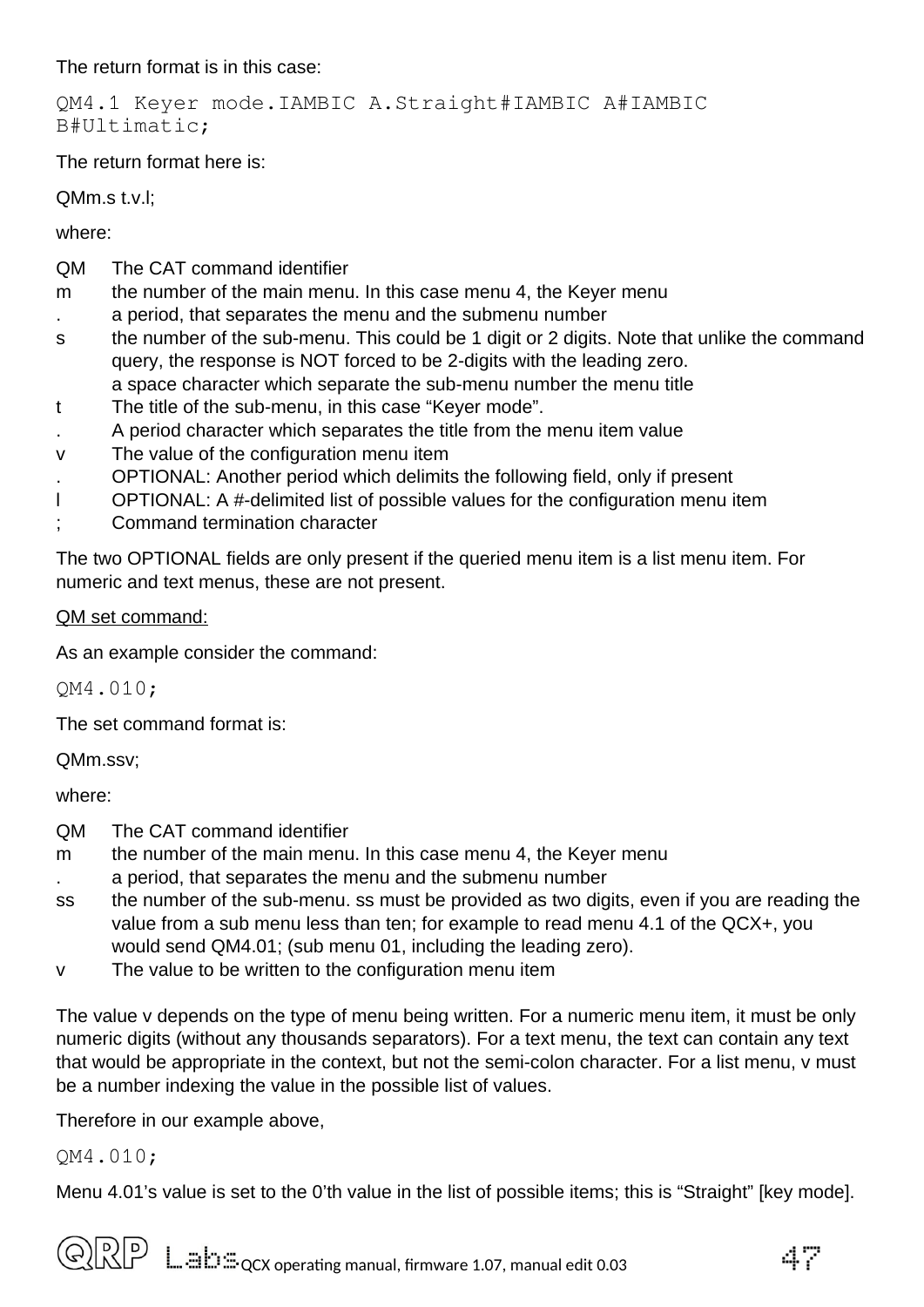#### A subsequent query

QM4.01;

would now return:

QM4.1 .Straight;

Note that not all menu operations would make sense. For example, some of the QCX+ menus involve activating test equipment or alignment functions, they do not have an actual value which may be queried or set.

#### **QU: QCX+ Update notification**

In certain applications, it would be useful for the host computer application to be notified whenever the operator makes a change on the QCX. This does not apply to standard PC software packages such as logging software, because the QU feature implemented on the QCX+ is not part of the Kenwood TS-480 CAT command protocol. It is specific to the QCX. The notification could be useful for people homebrewing their own control interface for the QCX.

This feature is enabled by sending the CAT command QU1; to switch on notifications. QU0; switches off notifications. When the set command is used, any pending unsolicited update flags are cleared.

When enabled, the QCX+ issues a QU (QCX+ Update) notification to the CAT host, whenever the operator changes anything on the QCX+, that the CAT command interface is capable of reading. It also provides information on what was changed. Depending on what was changed, and how, and when, it is possible that more than one parameter in the OCX+ could be changed and notified in a single QU update to the host. The QU format therefore implements a 2-digit numeric field, which is bit-mapped to 6 event flags that indicate what changed on the QCX.

The format of the notification is QUnnn; where nnn is the 3-digit number made up of the event flag bits.

There are seven possible events, i.e. parameters in the QCX+ which the operator can change, and which are readable over the CAT interface. In this way, the host application knows what parameters in the QCX+ were changed, and can send the appropriate CAT commands to the QCX+ to find out the new values.

The possible event codes are as follows:

- 0b 0000 0001 (decimal 1): VFO A was changed
- 0b 0000 0010 (decimal 2): VFO B was changed
- 0b 0000 0100 (decimal 4): RIT was changed
- 0b 0000 1000 (decimal 8): the Transmit/Receive state was changed
- 0b 0001 0000 (decimal 16): the Keyer speed was changed
- 0b 0010 0000 (decimal 32): the VFO mode was changed
- 0b 0100 0000 (decimal 64): Decoded CW now available (if notification enabled)

The numeric field nn is made up of the sum total of the event identifiers which were triggered. For example if the host receives the notification "QU003;" then this would indicate that VFO A and VFO B were both changed. This could for example, have occurred because the operator executed the VFO Swap function. It could also indicate that the QCX+ was momentarily busy (such as, handling some existing queue of commands from the CAT host) and the operator changed both VFOs before the QCX+ was able to send the notification. It's unlikely, but possible.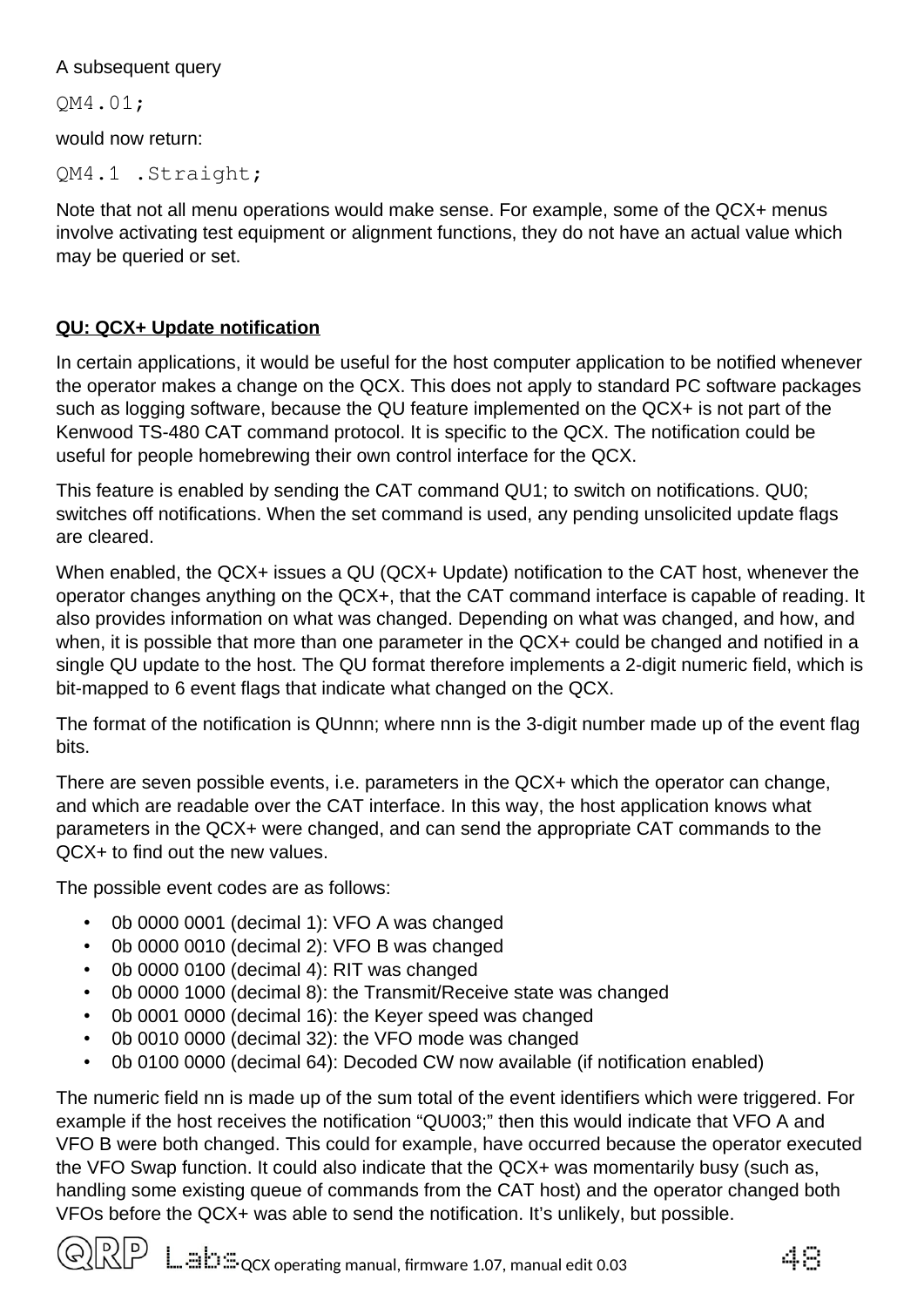The QU notification is only issued ONCE until its sent flag is cleared by the host computer executing CAT commands to read the changed data. In this way, the host computer is not flooded by a long stream of identical QU notifications in instances such as the operator quickly turning the tuning knob.

In the event that a QU notification was sent, and the QCX+ operator made more changes, which the host computer does not know about, then when the host computer sends CAT commands, the QCX+ will send a new QU notification to inform the host of the new events.

Note also that in the ordinary execution of CAT commands by the host, which may change parameters such as the VFO frequencies etc., no QU notification is sent back to the host for these changes. Only changes which are initiated by the QCX+ operator at the QCX+ controls, generate a QU notification.

#### **TB: QCX+ Text Buffer Decoded CW retrieval**

There is now a special 40-character buffer, where incoming decoded CW is stored for sending to CAT. This buffer is NOT a circular buffer. When it fills up, it simply discards any new incoming characters. Therefore if the host application wishes to receive decoded CW from the QCX+, it should ensure that it reads the buffer sufficiently often that it does not fill up.

#### **TB;**

This GET command reads the contents of the decoded CW buffer to the CAT host, and empties the buffer, so decoding CW will CW filling it up again.

The format of the response is:

TBtnns;

where the field meaning is:

- TB two-character result code, the same as the command i.e. "TB"
- t indicates whether message sending is in progress via the KY command, and how many characters remain to be sent. If more than 9 characters remain to be sent, then this parameter is 9. If this character is 0 then the QCX is in receive mode
- nn the number of decoded characters
- s the string of nn decoded characters
- CAT response terminator

You can also have the presence of decoded CW characters in the buffer indicated to you by the unsolicited QU notification message, if you wish, and if you have enabled the unsolicited notifications via a QU1; command. The QU notification is sent as soon as there is are least one character waiting on the buffer, and if QU notifications are enabled, and if the QU notification flag for decoded CW is enabled.

#### **TB1;**

This SET command enables the CW decode flag in the unsolicited notifications QU message (bit event flag 64)

#### **TB0;**

This SET command turns off the CW decode flag in the QU notifications.

Therefore in order to receive QU notifications for decoded CW, you must have issued CAT commands QU1; and TB1; first.

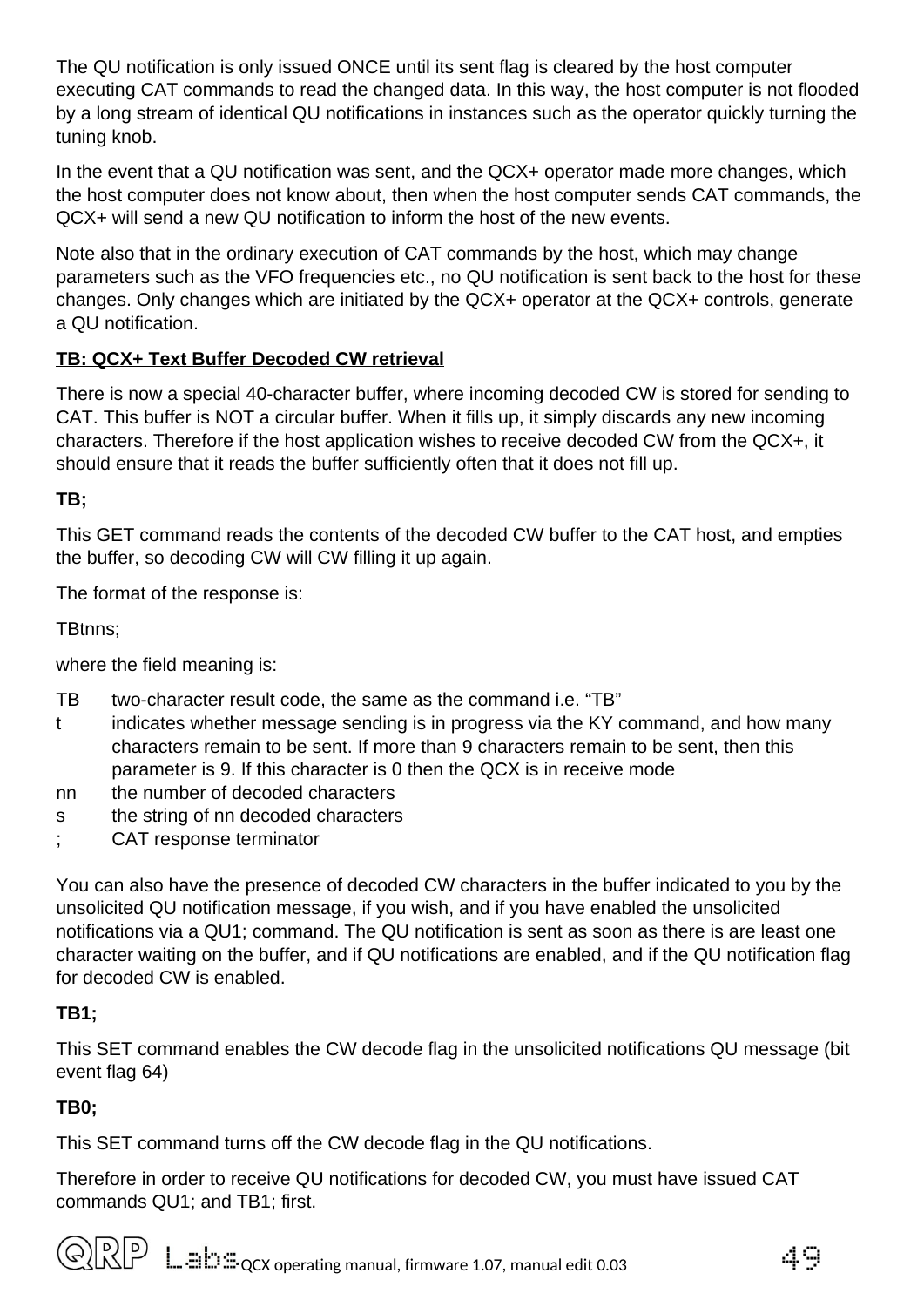Also note that in the QCX+, CW is always decoded, even if it is not configured for display on the QCX's own display; therefore decoded CW over the CAT interface is independent of whether or not it is being shown on the QCX+.

#### **CAT Limitations**

The QCX CAT implmentation is necessarily limited due to the relatively meagre resources available on the ATmega328 processor. Aside from the limited (but powerful) command set, which is a subset of TS-480 protocol, plus some QCX-specific commands, you may also need to be aware of the following limitations on buffer sizes.

**Incoming CAT command** characters go into a 128-character circular buffer to be processed by QCX. If you overflow this buffer further incoming characters are simply ignored, and this will result in a ?; error code returned to the CAT host.

**CAT Command buffer** is a 85 characters long linear buffer and is the maximum size of a single command in the incoming CAT command bufffer. If multiple commands are concatenated together and sent in one continuous string, the maximum length of each individual command is 85 characters. Each single command is copied out of the incoming CAT command buffer into the CAT command buffer, and the commands processed one by one.

**Message transmit buffer** is an 80-character circular buffer, used by the KY command, to send messages to the QCX to be transmitted. Any attempt to send text which would overflow this buffer is supressed and simply returns the ?; error result code.

**Decoded CW** is stored in a 40-character linear buffer. It is retrieved from QCX using the TB; command. The TB; query returns the whole contents of the buffer, which may be up to 40 characters (if it is full). If the buffer is left full without collecting its contents, newly decoded characters are not put in the buffer, they are simply lost.

**CAT result buffer** is a 120-character circular buffer that holds the output of a CAT query command, ready to send back to the CAT host over the serial port. If the buffer becomes full, further CAT command results are simply discarded.

These limitations on the buffer sizes mean that if you send a LOT of CAT commands too quickly and don't wait for the results – you are likely to overflow the buffers. The QCX won't crash but you'll get back the ?; error code or in perhaps unexpected erroneous results.

Another limitation is that the CAT serial port is shared with the LCD data pins, necessarily due to the limited number of processor I/O pins. When the QCX has started communicating with the CAT host over the CAT serial port, the LCD is made to wait until all CAT communication has completed. If the processor is writing to the LCD at the time the CAT host tries to issue a command to the QCX, then the QCX will most likely receive a partial command which will result in an error code ?; whereupon the CAT host would normally simply re-issue its command.

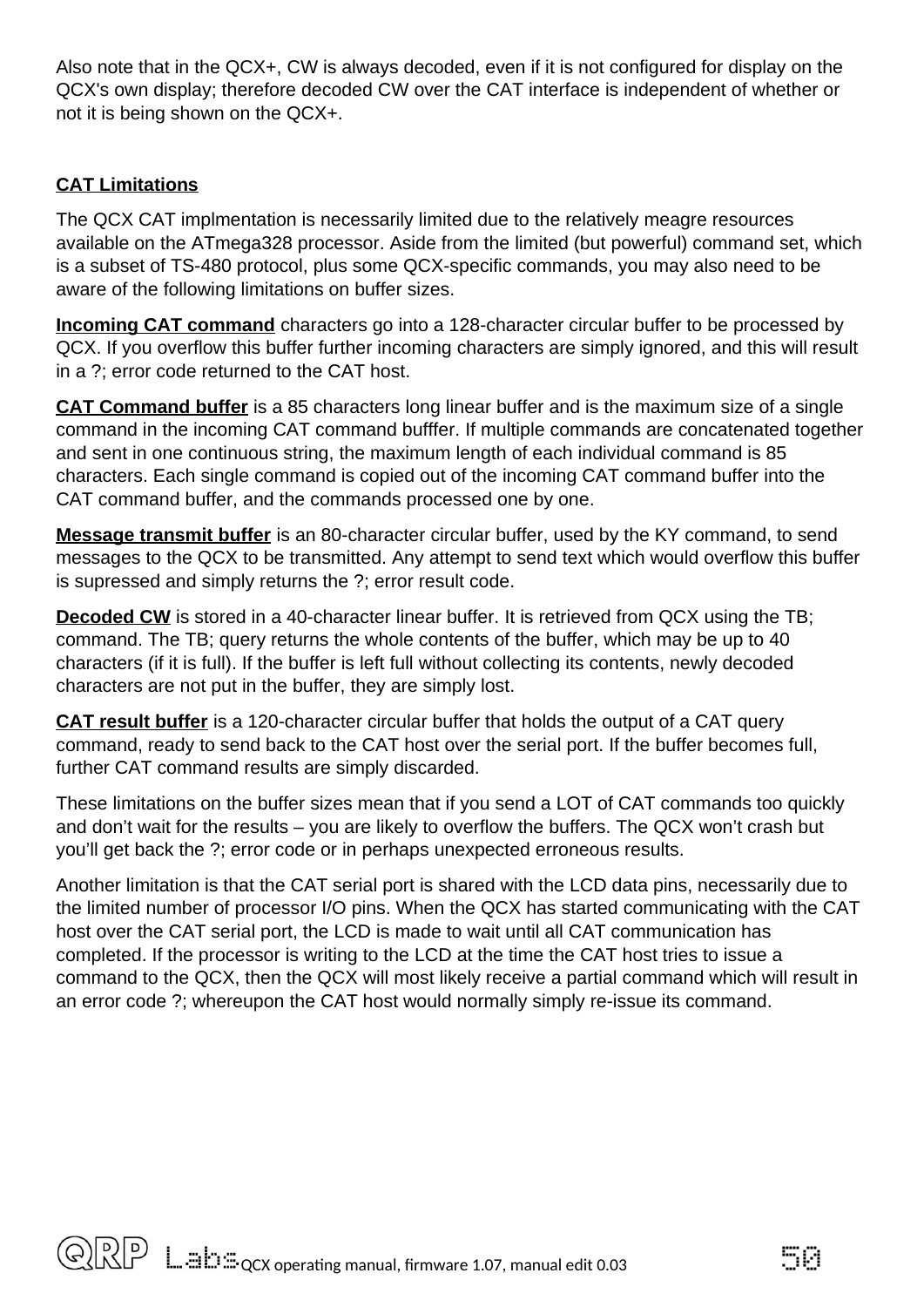## <span id="page-50-0"></span>**5. Operation reference "cheat sheet"**

#### **Main controls functions:**

Power

Kever ...<br>Rit

- Menu

'Select"

VEO A/B Preset  $A \leq B$ 

'Exit"

"Rotary"

| "Select" single press: Keyer speed         | "Exit" single press: change VFO        | <b>Encoder turn:</b> tuning, menu      |
|--------------------------------------------|----------------------------------------|----------------------------------------|
|                                            |                                        |                                        |
| adjust, then "Select" again to select,     | mode: A, B, Split                      | selection, editing, etc                |
| or "Exit" to cancel.                       | <b>Double press: Select frequency</b>  | <b>Encoder press:</b> change tune rate |
| <b>Double press: RIT adjust, then</b>      | preset. Then press "Select" (save      | 1kHz->500Hz->100Hz->10Hz               |
| "Select" again to select, or "Exit" to     | VFO to preset), "Exit" (load preset to | Encoder dbl or long press: choose      |
| cancel                                     | VFO) or "Rotary" (cancel)              | stored message. Then "Select" to       |
| <b>Long press:</b> Enter the configuration | Long press: swap VFO A and B           | send repeatedly, "Rotary" to send      |
| menu (see below)                           | frequencies                            | once, or "Exit" to cancel              |

#### **Configuration menu items:**

#### **1 Preset**

Preset 1 to Preset 16: Enter frequency presets.

#### **2 Messages**

**2.1 Interval:** gap between message transmissions, in seconds **2.2 Repeats**: number of message repeats, 1 to 99 or 0 means infinite **2.3 Message 1 to Message 12**: Stored messages. First four are 100 characters, rest are 50 characters.

#### **3 VFO**

**3.1 VFO mode**: A, B or Split **3.2 VFO A**: startup frequency **3.3 VFO B**: startup frequency **3.4 Tune rate**: startup rate, 1kHz, 500Hz, 100Hz or 10Hz **3.5 RIT**: Receive incremental tuning **3.6 RIT rate**: 1kHz to 1Hz **3.7 CW-R**: Enable CW-R mode **3.8 CW offset**: default offset (700Hz)

#### **4 Keyer**

**4.1 Keyer mode**: Straight, Iambic A/B, Ultimatic

**4.2 Keyer speed**: in words per minute **4.3 Keyer swap**: swap paddle inputs **4.4 Keyer weight**: alter dit:space ratio **4.5 Auto space**: enable keyer autospacing (default OFF) **4.6 Semi QSK**: Enable semi QSK **4.7 Practice**: enable practice mode, keys but no RF output **4.8 Sidetone frq**: normally set to same as CW offset (700Hz) **4.9 Sidetone vol**: volume, 0 to 99 **4.10 Strght mode**: both/dip/ring allows use of 3.5mm mono plug

**5 Decoder**

**5.1 Noise blanker**: period in ms **5.2 Speed Avg**: for speed detection **5.3 Ampl. Avg**: for ampl. detection **5.4 Enable Rx**: enable Rx decoder **5.5 Enable Tx**: enable Tx decoder **5.6 Enable Edit**: enable CW decoding during menu editing (useful!)

**5.7 VA** enable VA prosign (not SK)

#### **6 Beacon**

**6.1 Mode**: OFF, CW WSPR, FSKCW **6.2 Frequency**: beacon frequency **6.3 Frame**: frame duration in minutes **6.4 Start**: minutes past the hour to start **6.5 WSPR call**: Callsign to encode in

WSPR message **6.6 WSPR locator** 4-character Maidenhead square

**6.7 WSPR power** dBm power level to encode in WSPR message **6.8 Set time**: set real time clock

#### **7 Other**

**7.1 Dbl click**: dbl click delay time in milliseconds (300)

**7.2 Battery**: enable battery icon on the display top right

**7.3 Batt**. Full: set millivolts for a "full" battery icon indication

**7.4 Batt**. set millivolts for each battery bar step level in the icon display

**7.5 Cursor blink**: Enable blinking cursor

**7.6 S-meter**: enable S-meter display on the screen

**7.7 S-meter step**: set value of each S-meter bar (in amplitude units) **7.8 Custom splsh**: enable custom splash screen

**7.9 Clock** : enable real time clock **7.10 Delim**.: set thousands delimiter **7.10 Backlight**: enable QCX-mini LCD module backlight LED **7.11 Factory rst.**: Factory reset, if set to value 17 – use with caution

#### **8 Alignment**

**8.1 Alignment freq**: frequency for BPF alignment

**8.2 I-Q balance freq**: audio frequency for I-Q balance adjustment (700Hz) **8.3 Phase adj Lo freq**: audio freq for low audio phase adj (600Hz) **8.4 Phase adj Hi freq**: audio freq for high audio phase adj (800Hz) **8.5 Ref. frq.**: 27MHz synth reference frequency used for synthesiser **8.6 System frq.**: 20MHz system clock frequency used for system timing **8.7 Peak BPF**: do the actual BPF peaking alignment **8.8 I-Q bal.**: do the I-Q balance adiustment **8.9 Phase Lo**: do low audio phase adjustment **8.10 Phase Hi**: do high audio phase adjustment **8.11 Cal ref. osc**: do GPS calibration

of 27MHz osc if GPS is connected **8.12 Cal sys. osc**: do GPS calibration of 20MHz osc if GPS is connected

#### **9 Test equipment**

**9.1 Voltage**: measure voltage

**9.2 RF Power**: measure RF power

**9.3 Audio Ch.0**: measure audio

channel 0 amplitude

**9.4 Audio Ch.1**: measure audio channel 1 amplitude

**9.5 Frequency**: measure frequency **9.6 Signal gen.**: enable and adjust signal generator output

**Save settings!**: save current VFO etc settings to be the default on power up; press "Select" to save, "Exit" to cancel